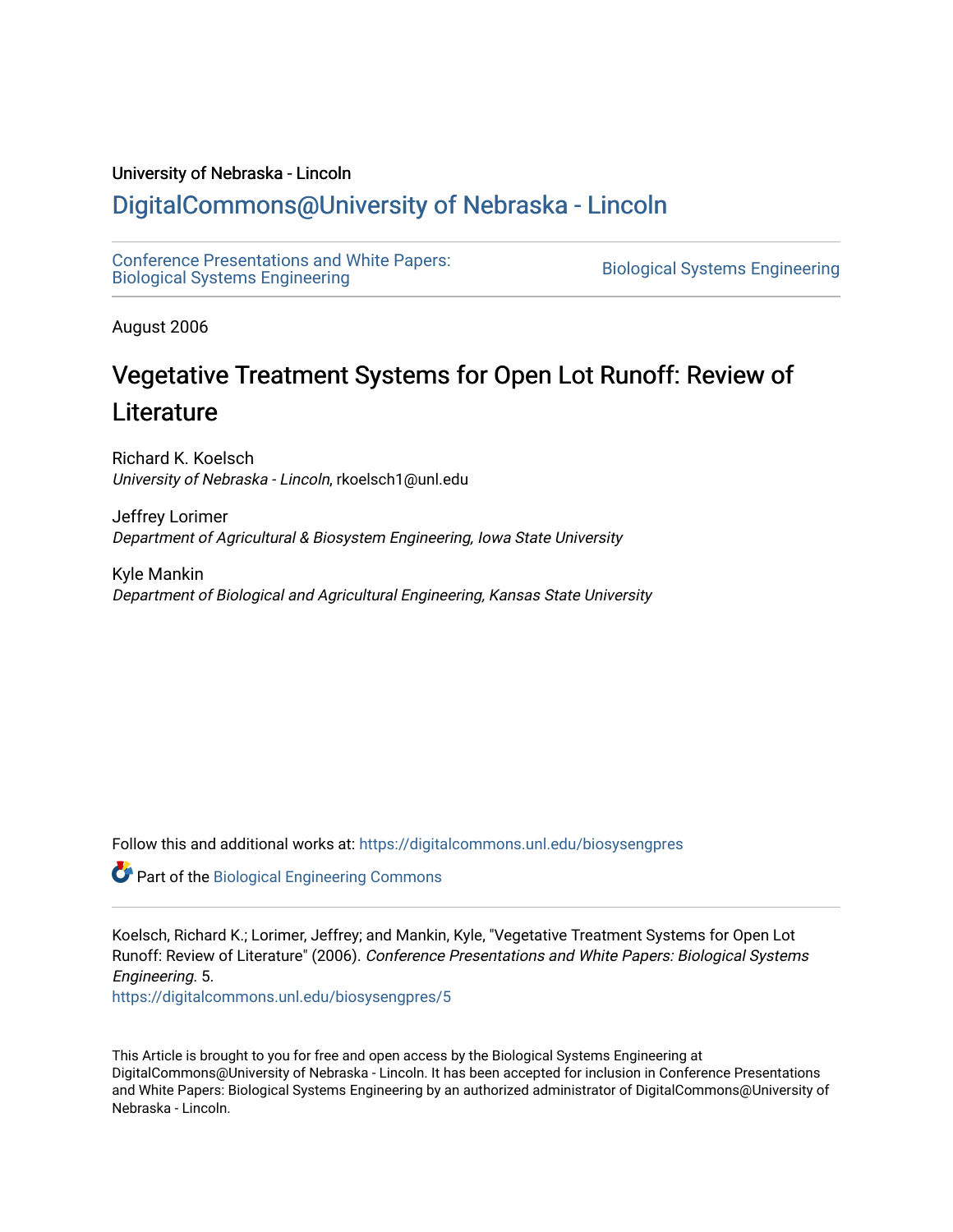Pp. 575-608 in Animal Agriculture and the Environment: National Center for Manure and Animal Waste Management White Papers. J. M. Rice, D. F. Caldwell, F. J. Humenik, eds. 2006. St. Joseph, Michigan: ASABE. Pub. Number 913C0306.

# **VEGETATIVE TREATMENT SYSTEMS FOR OPEN LOT RUNOFF: REVIEW OF LITERATURE1**

# **Richard Koelsch2 , Jeffery Lorimor<sup>3</sup> , Kyle Mankin<sup>4</sup>**

# **SUMMARY**

Runoff from open lot livestock systems (beef and dairy) defined as Concentrated Animal Feeding Operations (CAFO) must be controlled by systems designed and managed to prevent the release of manure-contaminated runoff for storms equal to or less than a 25-year, 24-hour design storm. This performance standard has been attained for open lot systems with some combination of clean water diversion, settling basins, runoff collection ponds and irrigation systems (baseline system).

An alternative approach is to rely on overland flow and infiltration into cropland with perennial forage or grasses for treatment of open lot runoff. Such vegetative systems have been researched since the late 1960s. This paper reviews the research literature on vegetative treatment systems (VTS) for managing open lot runoff summarizing available science on system performance, design and management.

Based upon this review of the literature, the following conclusions are drawn about the application of VTS to manage runoff from open lot livestock production systems:

- Substantial research (approximately 40 identified field trials and plot studies) provides a basis for understanding the performance of VTS. A superior research knowledge base exists for performance of VTS as compared to baseline systems for CAFO regulation compliance.
- The baseline systems for CAFO regulation compliance perform well in the High Plains regions of the U.S. where significant moisture deficits exist (rainfall minus evaporation). However, the performance of these baseline technologies drops substantially for decreasing moisture deficits found in the central and eastern Corn Belt states. These trends have been established through computer modeling processes but not confirmed with in-field performance measurements.
- The existing research targeting VTS is confined to non-CAFO applications, likely due to past regulatory limits. Unique challenges exist in adapting these results and recommendations to CAFO applications.
- The pollutant reduction resulting from a VTS is based upon two primary mechanisms: (1) sedimentation, typically occurring within the first few meters of a VTS, and (2) infiltration of runoff into the soil profile. Systems relying primarily on sedimentation only are unlikely to perform equal or better than baseline technologies. System design based upon sedimentation and infiltration is necessary to achieve a required performance level for CAFO application.

## **INTRODUCTION**

Runoff from open lot livestock production systems continues to be a contributor to surface water impairment. This literature review summarizes past research on Vegetative Treatment Systems  $(VTS)^5$  when applied to open lot systems. This alternative technology may potentially achieve the

<sup>1&</sup>lt;br><sup>1</sup> Reviewers: Robert Burns, Iowa State University, Saqib Mukhtar, Texas A&M University, and Doug Hamilton, Oklahoma State University

<sup>&</sup>lt;sup>2</sup> Department of Biological Systems Engineering and Animal Science, University of Nebraska

 $3$  Department of Agricultural & Biosystem Engineering, Iowa State University

<sup>&</sup>lt;sup>4</sup> Department of Biological and Agricultural Engineering, Kansas State University

<sup>&</sup>lt;sup>5</sup> The terms VTS and VTA will both be used. Vegetative Treatment Area (VTA) applies to a cropped area with perennial grass or forage specifically designed to manage runoff from an open lot livestock facility. VTS will refer to the combination of treatment components including a VTA or Vegetative Infiltration Basin (VIB) and other possible treatment components (e.g., solids settling).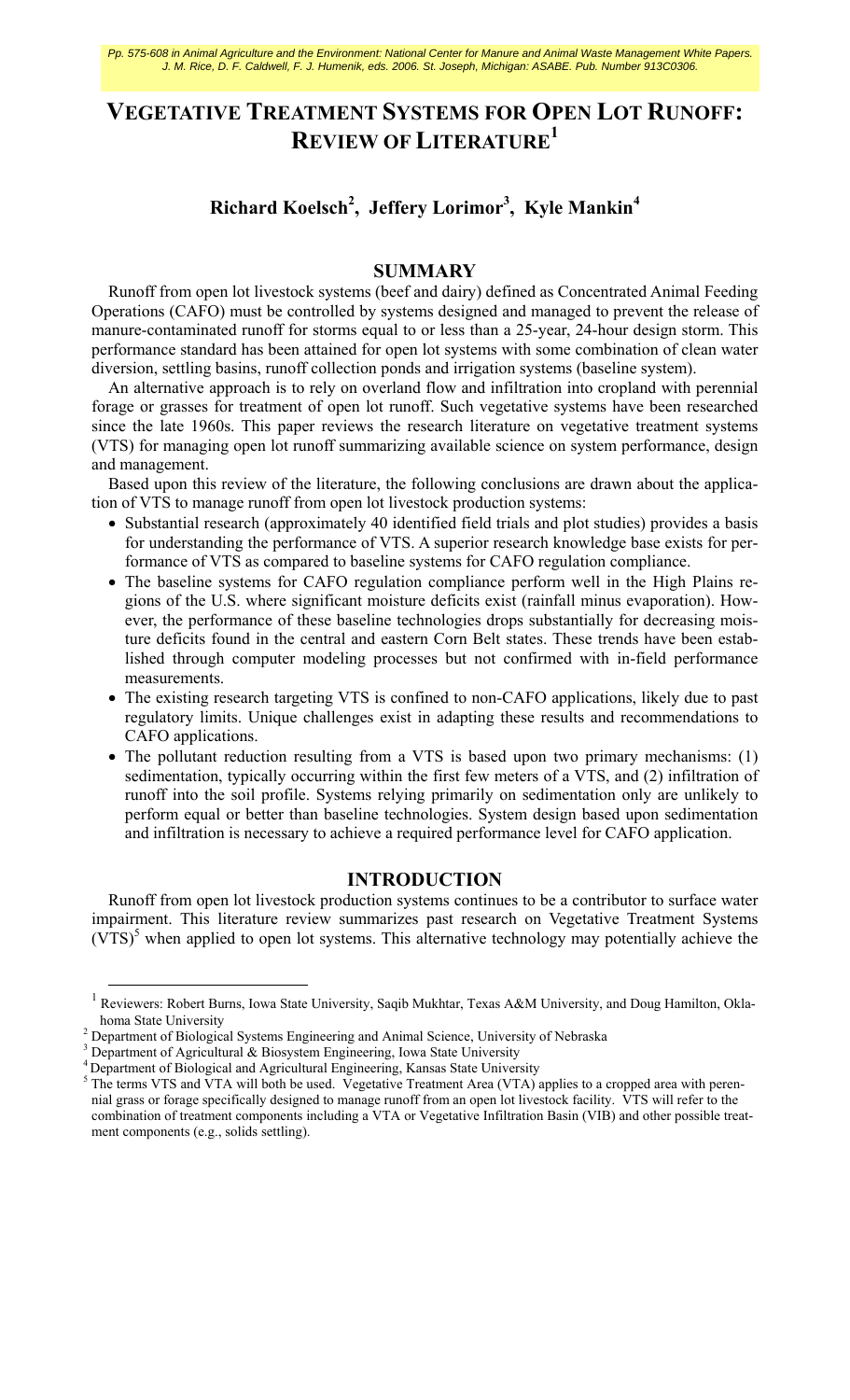|                 | <b>Abbreviations</b>                             |
|-----------------|--------------------------------------------------|
| <b>AMM</b>      | Animal Manure Management                         |
| <b>BOD</b>      | Biochemical Oxygen Demand                        |
| <b>CAFO</b>     | <b>Concentrated Animal Feeding Operations</b>    |
| <b>COD</b>      | Chemical Oxygen Demand                           |
| <b>ELG</b>      | <b>Effluent Limitation Guidelines</b>            |
| <b>NPDES</b>    | National Pollution Discharge Elimination Systems |
| <b>TS</b>       | <b>Total Solids</b>                              |
| <b>U.S. EPA</b> | United States Environmental Protection Agency    |
| <b>VTA</b>      | <b>Vegetative Treatment Areas</b>                |
| <b>VTS</b>      | <b>Vegetative Treatment Systems</b>              |
| <b>VIB</b>      | Vegetative Infiltration Basin                    |
| VS              | <b>Volatile Solids</b>                           |

same pollution control that is achieved by current United States Environmental Protection Agency (U.S. EPA), National Pollutant Discharge Elimination System (NPDES) technology-based standard. A VTS has the potential for providing control of pollution from feedlot runoff that is "functionally equivalent" to the conventional impoundment and land application system for Concentrated Animal Feeding Operations (CAFO).

The 2003 final federal rule for the NPDES Permit Regulation and Effluent Limitation Guidelines (ELG) and Standards for CAFOs (Federal Register, 2003) states that for Large CAFOs with dairy cows or beef cattle,

- "(a) there must be no discharge of process wastewater pollutants into waters of the U.S. from the production area.
	- (1) Whenever precipitation causes an overflow of manure, litter, or process wastewater, pollutants in the overflow may be discharged into U.S. waters provided:
		- a) The production area is designed, constructed, operated and maintained to contain all manure, litter, and wastewater including runoff and the direct precipitation from a 25 year, 24-hour rainfall event;
		- b) The production area is operated in accordance with the additional measures and required by 412.37 (a) and (b)" (note: defines management and record keeping expectations).
	- (2) Voluntary alternative performance standards. Many CAFO subject to this Subpart may request the Director to establish NPDES permit effluent limitations based upon site-specific alternative technologies that achieve a quantity of pollutants discharged from the production area equal to or less than the quantity of pollutants that would be discharged under the standards as provided by paragraph  $(a)(1)...$ "

Part (1) sets the 25-year, 24-hour storm technology standard for baseline systems (runoff holding facilities dewatered by irrigation systems). Part (2) opens the door for alternative technology (such as a VTS) if they can be proven to achieve equal or less discharge of pollutants than the baseline technology (runoff holding pond plus irrigation). The "site-specific comparison" provision will place the burden of proof on the individual producer for comparing the baseline and alternative technology for individual farms.

# **FEEDLOT RUNOFF CHARACTERISTICS**

Most research defining the characteristics of runoff from open livestock systems was completed in the 1960s through the 1980s. Based upon this research common characteristics have been published in accepted references from Natural Resources Conservation Service (Table 1), Texas Agricultural Extension Service (Table 2) and Experiment Stations of the North Central Regions land grant universities (Table 3). Original data for many of these reported values is from Linderman and Mielke (1975), Gilbertson et al. (1979), Swanson et al. (1971), Gilbertson and Nienaber (1973), Gilbertson et al. (1975) and Gilbertson et al. (1972).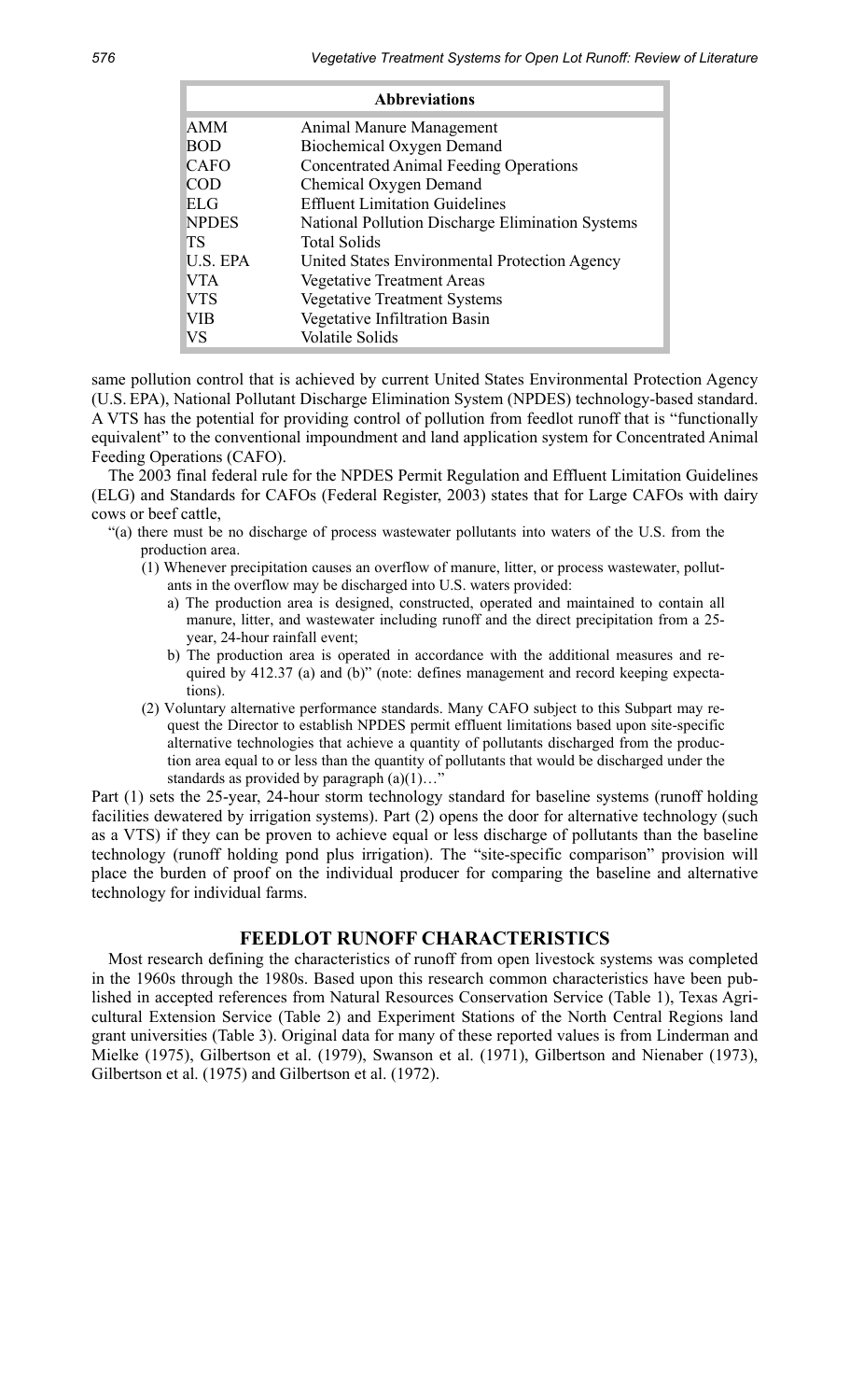|                    |                                                                                                                      | <b>Runoff Pond</b> |                                                                       |
|--------------------|----------------------------------------------------------------------------------------------------------------------|--------------------|-----------------------------------------------------------------------|
| Component          | <b>Units</b>                                                                                                         | Supernatant        | <b>Sludge</b>                                                         |
| Total solids       | $\%$ w.b.                                                                                                            | 0.30               | 17.20                                                                 |
| Volatile solids    | $kg/1000$ L                                                                                                          | 0.899              | 77.3                                                                  |
| Fixed solids       | $kg/1000$ L                                                                                                          | 2.10               | 94.4                                                                  |
| <b>COD</b>         | kg/1000 L                                                                                                            | 1.40               | 77.2                                                                  |
| Nitrogen           | $kg/1000$ L                                                                                                          | 0.20               | 6.19                                                                  |
| Ammonium-N         | kg/1000 L                                                                                                            | 0.18               | --                                                                    |
| Phosphorus         | $kg/1000$ L                                                                                                          |                    | 2.10                                                                  |
| Potassium          | $kg/1000$ L                                                                                                          | 0.90               | 1.70                                                                  |
|                    |                                                                                                                      |                    | Nitrogen content (kg N/1000 L) of feedlot runoff at holding pond for: |
|                    | <b>Below Average</b>                                                                                                 | Average            | Above Average                                                         |
| Annual Rainfall    | Conditions                                                                                                           | Conditions         | Conditions                                                            |
| $\leq 64$ cm       | 1.6                                                                                                                  | 0.49               | 0.26                                                                  |
| 64 - 89 cm         | 0.26                                                                                                                 | 0.13               | 0.066                                                                 |
| $> 89$ cm          | 0.066                                                                                                                | 0.044              | 0.022                                                                 |
|                    | Below Average: No settling facilities between the feedlot and pond. Feedlot topography and other characteristics are |                    |                                                                       |
|                    | conducive to high solids transport. High cattle density–more than 620 head/ha                                        |                    |                                                                       |
| $(250 \text{ kg})$ |                                                                                                                      |                    |                                                                       |

(250 head /ac). Average: Sediment traps, low-gradient channels, or natural conditions remove appreciable amounts of solids from runoff before reaching the collection pond. Average runoff and solids transport characteristics. Average cattle

density–310 to 620 head/ha (125 to 250 head /ac). Above Average: Highly effective solid removal, such as vegetated filter strips or settling basins that drain liquid waste through a pipe to storage pond. Low cattle density–less than 310 head/ha (125 head /ac).

|                             |                                |                                                | (Sweenten, 1991).                           |                                  |                                    |      |                           |
|-----------------------------|--------------------------------|------------------------------------------------|---------------------------------------------|----------------------------------|------------------------------------|------|---------------------------|
| <b>Source</b>               | <b>Total</b><br>Solids,<br>ppm | <b>Electrical</b><br>Conductivity,<br>mmhos/cm | <b>Chemical</b><br>Oxygen<br>Demand,<br>ppm | <b>Total</b><br>Nitrogen,<br>ppm | <b>Total</b><br>Phosphorus,<br>ppm | ppm  | Sodium, Potassium,<br>ppm |
| Feedlot Runoff <sup>1</sup> |                                |                                                |                                             |                                  |                                    |      |                           |
| Average                     | 11,200                         | 6,500                                          | 9,200                                       | 5800                             | 1200                               | 4400 | 200                       |
| Range                       | $3,000 -$                      | $3,200 - 8,600$                                | $2,200 -$                                   | $80 - 1,080$                     | $50 - 300$                         |      | $230 - 590$ 340 - 1,320   |
|                             | 17,500                         |                                                | 17,800                                      |                                  |                                    |      |                           |
| Pond Effluent               |                                |                                                |                                             |                                  |                                    |      |                           |
| <b>South Texas</b>          | 2,500                          | 4500                                           | 1,100                                       | 180                              |                                    | 230  | 1,140                     |
| Texas High                  | --                             | 4,500                                          | 620                                         | 140                              | 40                                 | 260  | 450                       |
| Plains                      |                                |                                                |                                             |                                  |                                    |      |                           |
|                             |                                | Seven feedyards in TX, CO, NE, KS, and SD.     |                                             |                                  |                                    |      |                           |

**Table 2. Average runoff characteristics from beef cattle feedyards in the Great Plains (Sweenten, 1991).** 

### **Runoff Quality**

Some generalizations about characteristics of feedlot runoff can be based upon this previously cited research:

- The solids fraction is roughly 10 times greater in runoff from snowmelt as compared to runoff from rainfall (Table 3).
- Volatile solids (VS) typically represent about 50% or less of total solids in runoff.
- Approximately 40 to 80% of solids in runoff will settle in settling basins designed with 30 minutes or greater retention capacity.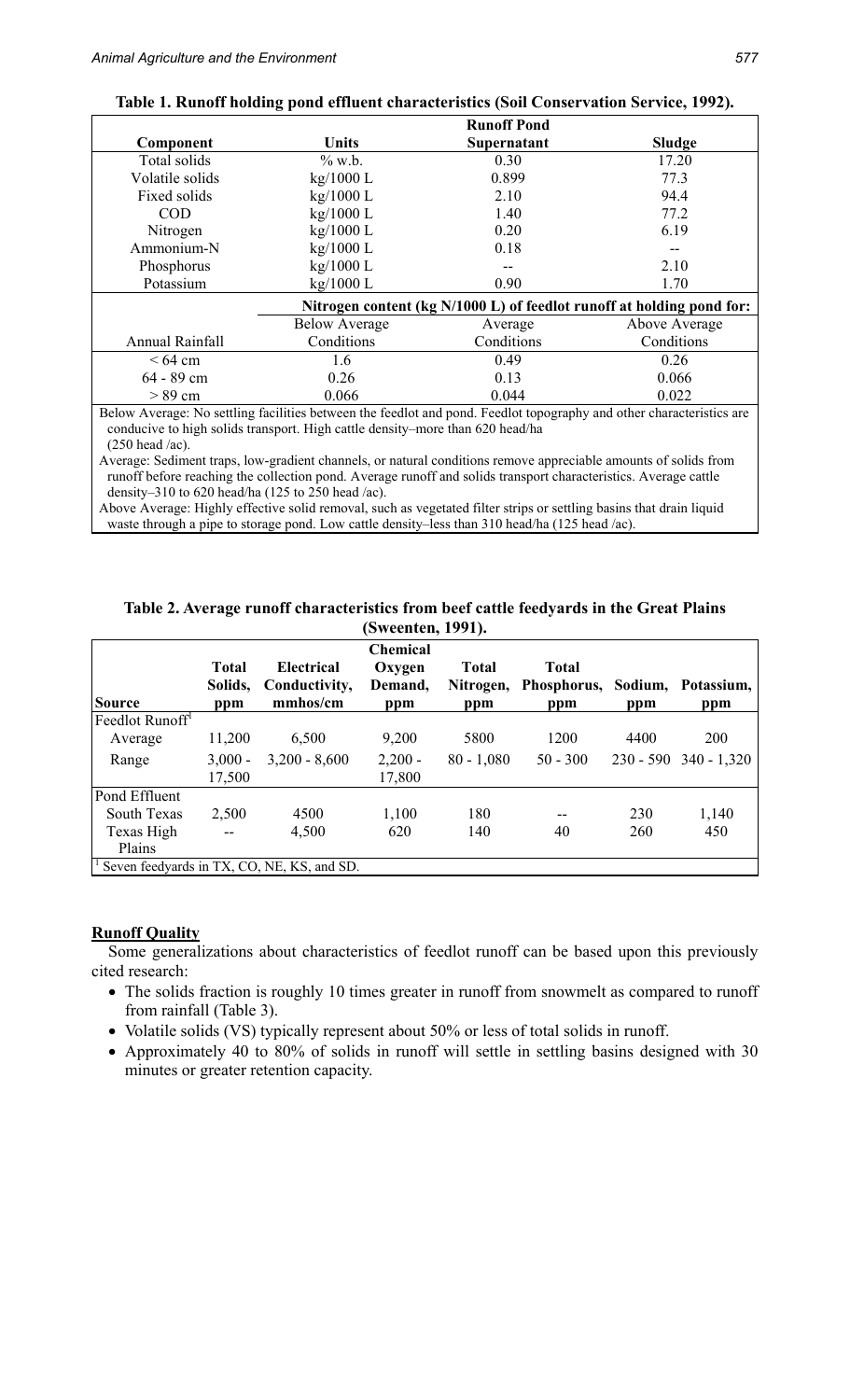| <b>Source</b>       | <b>Total</b><br>Solids,<br>ppm | <b>Volatile</b><br>Solids,<br>ppm <sup>-</sup> | <b>Chemical</b><br>Oxygen<br>Demand,<br>ppm <sup>1</sup> | TKN,<br>ppm | <b>Total</b><br>Phosphorus,<br>ppm <sup>1</sup> | Chloride,<br>ppm <sup>-</sup> |
|---------------------|--------------------------------|------------------------------------------------|----------------------------------------------------------|-------------|-------------------------------------------------|-------------------------------|
| Beef                |                                |                                                |                                                          |             |                                                 |                               |
| Rainfall            | $2,100 - 200,000$              | $800 - 140,000$                                | $500 - 20,000$                                           | $80 - 950$  | 500                                             | 220                           |
| Snowmelt            | $9.3000 - 37,000$              | $5,000 - 24,000$                               | $7,300 - 77,000$                                         |             | $60 - 450$                                      | --                            |
| Swine -<br>Rainfall |                                |                                                | $400 - 4,000$                                            | $50 - 180$  | $10 - 50$                                       | $50 - 170$                    |
| Dairy -<br>Rainfall | $2,800 - 8,400$                |                                                | $600 - 5,000$                                            | $30 - 400$  | $20 - 500$                                      | $40 - 400$                    |

**Table 3. Livestock runoff quality characteristics (Nye, 1982).** 

- Increasing rainfall intensity leads to higher solids loss from the feedlot surface and greater VS or chemical oxygen demand (COD) concentration. Rainfall duration does not affect solids content of runoff.
- Ammonium and nitrate contents in the runoff decrease with continuing precipitation, indicating rapid leaching of these compounds from the feedlot surface.
- Phosphorus removal is closely related to solids removal and directly affected by rainfall intensity.
- Salt concentrations are the primary constituent of concern for crop performance that should be reviewed when runoff is used in land application.

## **Runoff Quantity**

Maps for estimating design storm and average monthly runoff volumes are available from Chapter 10 of the Agricultural Waste Management Field Handbook (Soil Conservation Service, 1992). Some common observations relative to volume of runoff from open lots include the following:

• A linear relationship exists between runoff volume and rainfall (Figure 1). A rainfall event greater than 1 cm is necessary for runoff to occur. An average prediction equation was suggested by Clarke (et al., 1975):

Runoff (cm) = 
$$
0.56 \times
$$
 Precription (cm) – 0.84



**Figure 1. Precipitation-runoff relationships for beef cattle feedyards at seven locations in the Great Plains (Clarke et al., 1975).**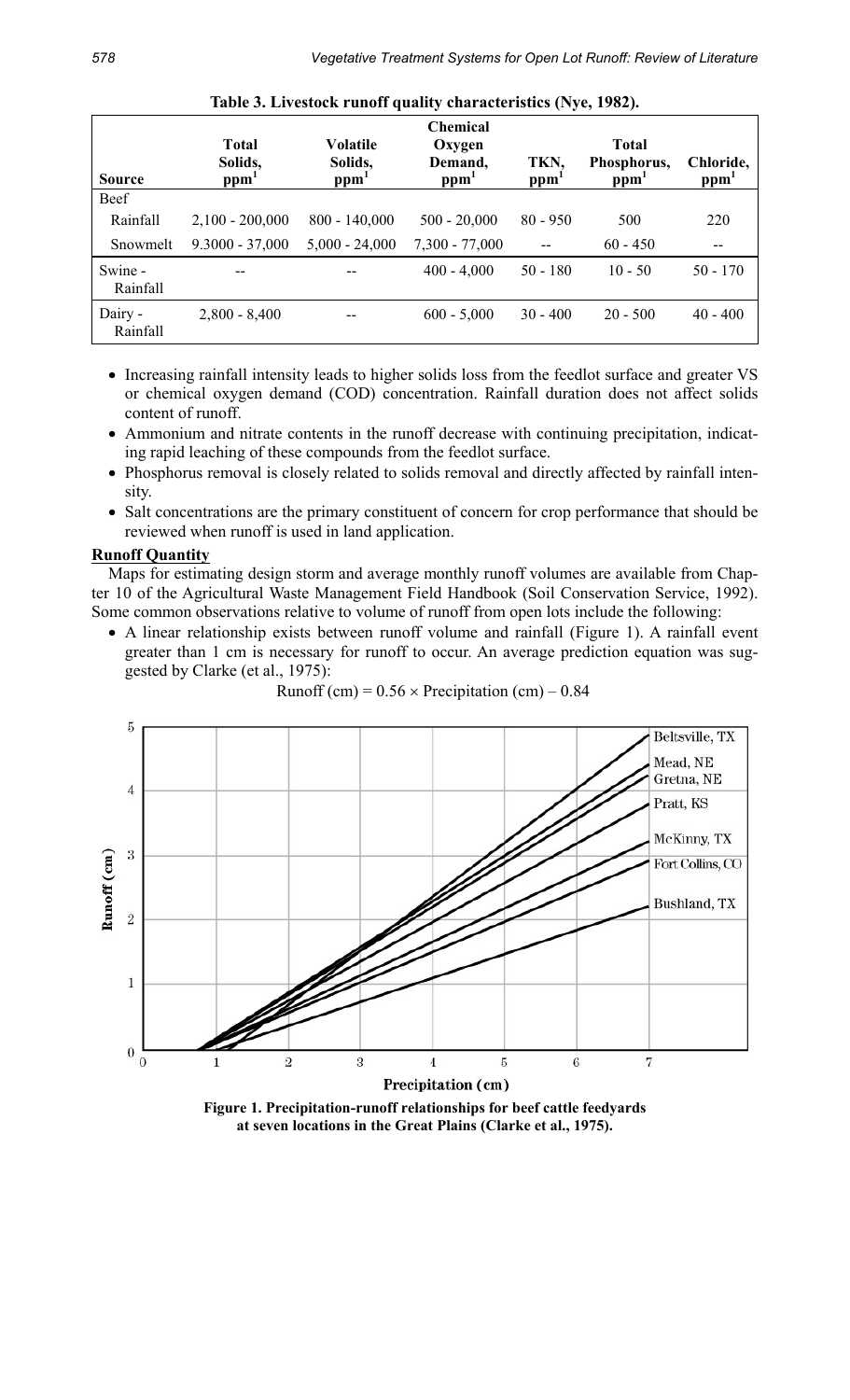- A greater slope for the prediction equation should be used in regions with lower moisture deficit (rainfall – evaporation). This would suggest that higher rainfall regions should expect greater runoff volumes for the same size storm, a factor that is not included in current predictive equations (Clarke et al., 1975).
- Feedyard slope and stocking rates have little influence on runoff amounts (Gilbertson et al., 1970 and Clark et al., 1975);
- Lots that are wet the previous day have less runoff than dry lots due to depressions created by animal activity creating more opportunity for water retention on wet lots (Clarke et al., 1975).

The volume of runoff from a feedlot for a given storm is commonly estimated using the Natural Resources Conservation Service (NRCS) Curve Number method. This method is described in the NRCS National Engineering Handbook part 630 (Monkus, 1964). For the purpose of estimating the volume of storm runoff from a feedlot the following equation is solved for Q:

 $Q = (P - 0.2((1000/CN_1) - 10))^{2} / (P + 0.8((1000/CN_1) - 10))$ 

where

 $Q =$  volume of runoff in inches

 $P =$  rainfall in inches

 $CN_1$  = NRCS One Day Curve Number

A CN<sub>1</sub> of 89 or 90 is commonly used for an unpaved feedlot, and a CN<sub>1</sub> of 97 or 98 is commonly used for a paved feedlot.

## **Pollutant Mass in Runoff**

In addition to knowledge of volume and concentration, total mass of nutrient and solids in runoff can be useful in design of settling basins and land application sites. Nutrient mass balance data has been collected on a set of University of Nebraska research beef cattle feedlot pens over approximately a five-year period (Erickson and Kissinger, 2004) representing 120 separate pens of cattle over the entire finishing period. This data would suggest that runoff after settling<sup>6</sup> will contain 27 kg total solids, 0.68 kg N and 0.32 kg P per finished animal (Table 4).

|                                                                                                                                                                                                       |                    |                 | beer cattle recurse pens (Errenson and Inssinger, 200 i). |                               |               |  |  |  |
|-------------------------------------------------------------------------------------------------------------------------------------------------------------------------------------------------------|--------------------|-----------------|-----------------------------------------------------------|-------------------------------|---------------|--|--|--|
|                                                                                                                                                                                                       | Volume<br>(liters/ | <b>Nitrogen</b> | <b>Volatile</b><br><b>Phosphorus</b>                      | <b>Total</b><br><b>Solids</b> | <b>Solids</b> |  |  |  |
|                                                                                                                                                                                                       | finished animal)   |                 | (kg/finished animal)                                      |                               |               |  |  |  |
| Runoff                                                                                                                                                                                                | 3554               | 0.68            | 0.32                                                      | 13.37                         | 27.38         |  |  |  |
| Standard deviation                                                                                                                                                                                    | 2849               | 0.63            | 0.31                                                      | 13.13                         | 36.63         |  |  |  |
| Estimated total excretion                                                                                                                                                                             |                    | 25.00           | 3.30                                                      | 290.00                        | 360.00        |  |  |  |
| % of excretion in runoff                                                                                                                                                                              |                    | $2.7\%$         | $9.8\%$                                                   | $4.6\%$                       | $7.6\%$       |  |  |  |
| Number of individual trials <sup>1</sup>                                                                                                                                                              | 120                | 112             | 48                                                        | 80                            | 64            |  |  |  |
| One trial represents a one pen of cattle entering the pen as calves or yearlings and fed to market weight. Feedlot is<br>typically stocked at 30 square meters per animal with a average slope of 6%. |                    |                 |                                                           |                               |               |  |  |  |

# **Table 4. Mass of solids and nutrients in runoff from beef cattle feedlot pens (Erickson and Kissinger, 2004).**

# **PERFORMANCE OF RUNOFF COLLECTION PONDS**

Since runoff from open lots is weather dependent, most in-field monitoring efforts are challenged to collect data over a sufficient time period to accurately predict the long-term performance of control technologies. The only efforts to predict runoff holding pond performance identified in the literature were based upon performance models. No field studies were identified that provided field measurements of performance for runoff holding ponds based upon a 25-year, 24-hour storm event design criteria or other related criteria. It would appear that once U.S. EPA established their technology-based ELG, no efforts have been made to document in-field performance of these design criteria.

 <sup>6</sup> Settling basins were designed to hold all runoff until after a storm event for purpose of measurement of volume and collection of sample before release to a holding pond.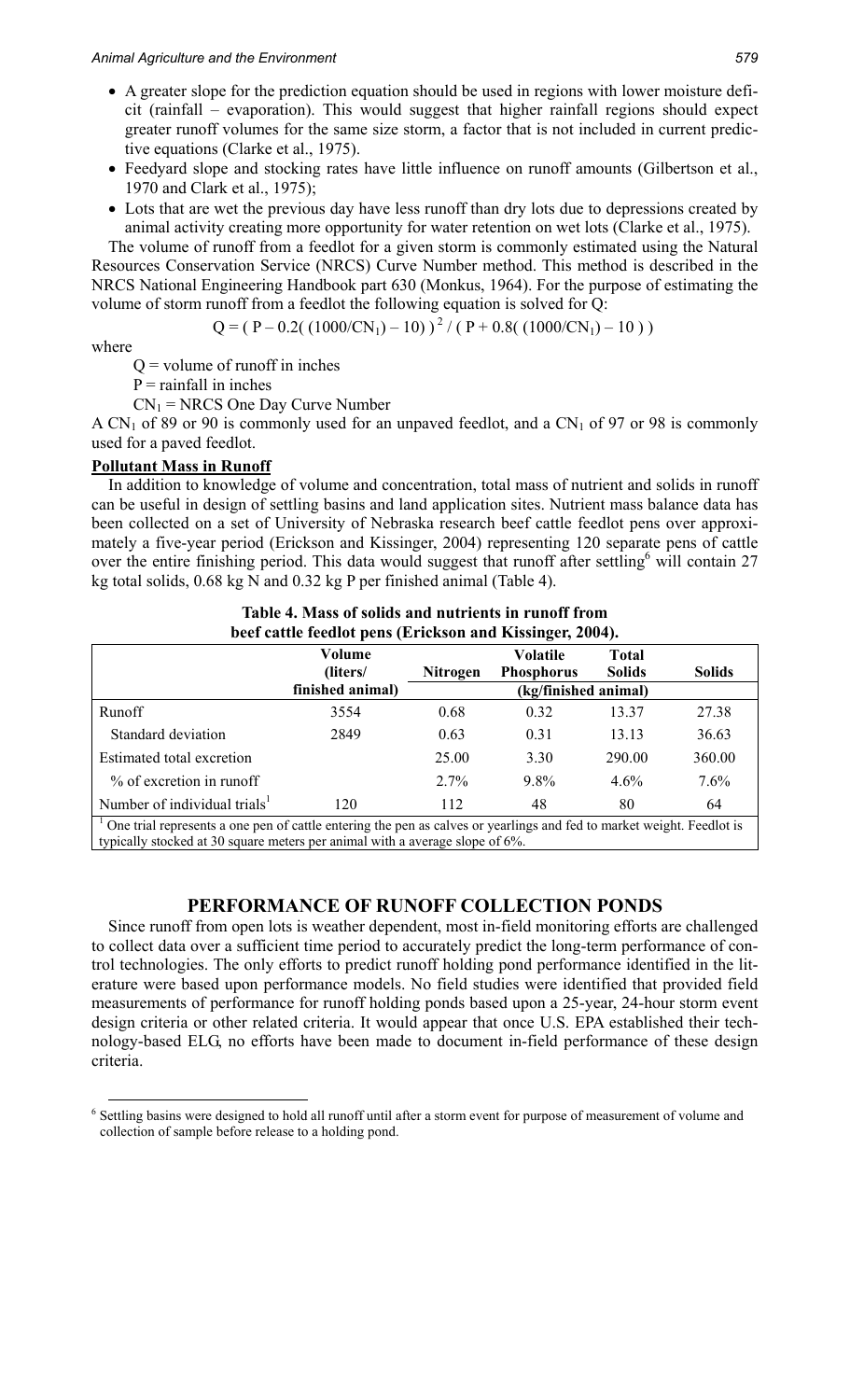|                             | <b>IXOCHIKE</b> CU and $I\prime\prime\prime$ |                               |                                                          |                                                       |  |
|-----------------------------|----------------------------------------------|-------------------------------|----------------------------------------------------------|-------------------------------------------------------|--|
| Location                    | <b>Runoff</b><br>Control $(\% )$             | <b>Years with</b><br>Overflow | <b>Avg. Number of Days</b><br>with Overflow <sup>1</sup> | <b>Number of Days with</b><br>Discharge over 30 years |  |
| Northwest KS                | 98.6                                         |                               |                                                          |                                                       |  |
| Southwest KS                | 100.0                                        |                               |                                                          |                                                       |  |
| Central KS                  | 979                                          |                               | 2.3                                                      |                                                       |  |
| Southeast KS                | 95.5                                         |                               | 3.6                                                      | 32                                                    |  |
| Northeast KS                | 93.0                                         |                               | 5.2                                                      | $4^{\circ}$                                           |  |
| During years with overflow. |                                              |                               |                                                          |                                                       |  |

**Table 5. Performance of runoff control facility sized to hold runoff from an unsurfaced feedlot for a 25-year, 24-hour precipitation event as evaluated over a 30-year period (Koelliker et al., 1975).** 

Planning software titled "Animal Waste Management" (AWM) is maintained by USDA Natural Resources Conservation Service and commonly used for sizing of manure storage and runoff holding ponds (Wilson et al., 2003). An evaluation of the storage sized by AWM was compared against a water-balance model for storages using 30 years of weather data for 10 U.S. sites (Moffitt et al., 2003). The comparison revealed that 0 to 73% of the 30 years produced events requiring land application at shorter intervals than the design critical storage to maintain an acceptable storage volume for a 25-year, 24-hour storm. If pump-down during these periods did not occur, spillway flow would result during 0 to 40% of the modeled years. Management decisions during these periods when storage capacity was inadequate and sizing of the de-watering pump were two critical factors minimizing spillway flow.

A computer model developed by Kansas State University (Koelliker et al., 1975) predicts the portion of runoff controlled by a conventional runoff holding pond and irrigation system (sized to pump 10% of the holding pond volume per day). This model was used to evaluate a basin system for five Kansas sites and predicted that such systems perform better in more arid climates (Table 5). Full (100%) control was predicted in southwest Kansas while only 93% control (and 47 days of discharge over 30 years) was predicted for northeast Kansas. Discharges most commonly resulted from a series of precipitation events less than the design storm over an extended period of time when land application of liquid was judged to be not feasible (e.g., saturated soil conditions in landapplication site).

An Iowa State University application of the Kansas State model (Wulf et al., 2003 and 2004) provides additional support for the Kansas State observations. Based upon Iowa Department of Natural Resources minimum design criteria, five alternative design and management scenarios were modeled with 50 years of weather data for six Iowa locations. The resulting predictions suggested that between 70 and 90% of runoff could be controlled based upon a 25-yr, 24-hour storm design criteria with additional normal runoff storage requirement mandated by Iowa regulations<sup>7</sup>. The every event pump-out results (columns 2 and 3 in Table 6) compare favorably with the Kansas State results.

The predicted performance of the baseline system illustrated regular discharge occurrences for all scenarios evaluated. Northeast and East Central Iowa conditions produced the most frequent discharges and the lowest volume of runoff control. Land application systems that were not able to land apply runoff following each precipitation event were more likely to have discharge. Increasing volume of storage provided some reduction in runoff control but did not eliminate discharges (see Figure 2). The baseline system currently defined in the Effluent Limitations Guidelines (Federal Register, 2003) performs well under High Plains regional conditions, as found in western Kansas, but not nearly as well in regions with higher precipitation levels, extended wet periods, or less conducive to use of pivot irrigation systems.

To improve runoff control, it was further identified that extending the season for land application in the spring and fall produced the greatest benefits (Extended Pump-out Period results in Table 6).

<sup>&</sup>lt;sup>7</sup> States may require storage capacity in addition to the minimum federal ELG requirement of a 25-year, 24-hour storm capacity. This additional capacity is typically sized to address average runoff over a pre-determined time. Iowa has established five methods for estimating this capacity based upon the planned schedule for dewatering of the holding pond.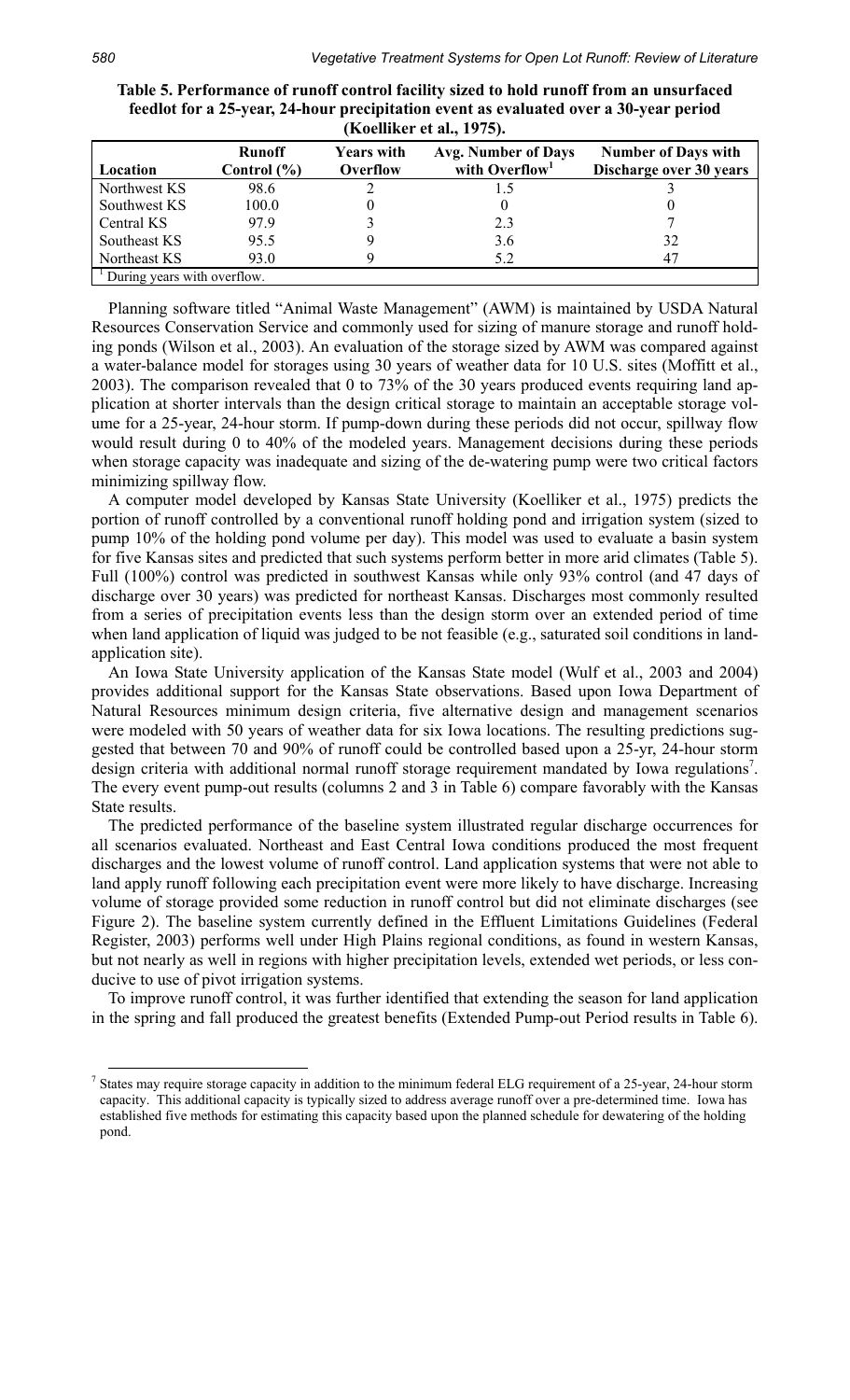|                  | <b>Every Event</b><br><b>Pump-Out</b> |             | April and Nov.<br><b>Pump-Out</b> |             | <b>Extended Pump-</b><br><b>Out Period</b> |             |
|------------------|---------------------------------------|-------------|-----------------------------------|-------------|--------------------------------------------|-------------|
|                  | <b>Runoff</b>                         |             | <b>Runoff</b>                     |             | <b>Runoff</b>                              |             |
|                  | Control                               | Overflow    | Control                           | Overflow    | Control                                    | Overflow    |
| Location         | $(\%)$                                | <b>Days</b> | $\frac{6}{6}$                     | <b>Days</b> | $(\%)$                                     | <b>Days</b> |
| Northwest IA     | 90.1                                  | 2.7         | 78.0                              | 7.7         | 88.5                                       | 3.7         |
| Southwest IA     | 88.5                                  | 4.1         | 72.4                              | 10.4        | 83.7                                       | 6.7         |
| Central IA       | 87.6                                  | 3.8         | 77.7                              | 9.2         | 87.2                                       | 5.3         |
| Southeast IA     | 90.1                                  | 3.9         | 79.2                              | 8.8         | 83.7                                       | 6.7         |
| East Central IA  | 82.3                                  | 6.1         | 64.5                              | 13.4        | 80.3                                       | 7.8         |
| Northeast IA     | 81.3                                  | 6.0         | 66.5                              | 12.9        | 87.3                                       | 5.6         |
| Basin capacity - |                                       |             |                                   |             |                                            |             |
| Amount of Runoff |                                       | 10 to 12 cm |                                   | 20 to 25 cm |                                            | 20 to 25 cm |

| Table 6. Performance of runoff control facility sized to hold runoff from an unsurfaced |
|-----------------------------------------------------------------------------------------|
| feedlot designed based upon Iowa Department of Natural Resource criteria and evaluated  |
| over a 50-year period (Wulf et al., 2004).                                              |



**Figure 2. Effectiveness of adding storage capacity to containment basin. (Wulf et al., 2003).** 

Increasing pumping rate by 2.5 times or increasing storage capacity by 10% produced only minor improvements in increased runoff control (Wulf et al., 2003). Figure 2 illustrates the value of additional storage for a Central Iowa feedlot. Increasing total pond capacity from 30 to 48 cm (12 to 19 inches) of total runoff produced a reduction in the runoff control, but did not eliminate discharges.

A second Kansas State University study used the Koelliker model to estimate the baseline system volume necessary to provide 100% control of runoff based upon weather records for a 25-year period (Anschutz et al., 1979). The volume of the holding basin varies substantially with location, as illustrated in Table 7. A holding pond for the same size feedlot will be between 3 and 6 times larger

| Location         | Pond Volume,<br>$m^3$ (10 <sup>6</sup> gal) | <b>Relative</b><br>Size to<br>Garden<br>City, KS | Location            | Pond Volume,<br>$m^3$ (10 <sup>6</sup> gal) | <b>Relative</b><br>Size to<br>Garden<br>City, KS |
|------------------|---------------------------------------------|--------------------------------------------------|---------------------|---------------------------------------------|--------------------------------------------------|
| Garden City, KS  | 17,376(4.6)                                 | 1.0                                              | Wooster, OH         | 226,853 (60.0)                              | 13.0                                             |
| Sacramento, CA   | 57,760 (15.3)                               | 3.3                                              | Minneapolis, MN     | 56,374 (14.9)                               | 3.2                                              |
| Dublin, GA       | 110,936 (29.3)                              | 6.4                                              | Oklahoma City, OK   | 38,771 (10.2)                               | 2.2                                              |
| Boise, ID        | 19,980(5.3)                                 | 1.1                                              | Centerville, SD     | 51,478 (13.6)                               | 3.0                                              |
| W. Lafayette, IN | 103,946 (27.5)                              | 6.0                                              | Hereford, TX        | 23,998(6.3)                                 | 1.4                                              |
| Urbana, IL       | 62,968(16.6)                                | 3.6                                              | College Station, TX | 54,761 (14.5)                               | 3.1                                              |
| Independence, KS | 37,186 (9.9)                                | 2.1                                              |                     |                                             |                                                  |

**Table 7. Relative size of runoff holding pond and land application system capable of pumping 2,850 L/min or 750 gpm during all seasons. Holding pond is sized to avoid all discharge based upon 25 years weather data (Anschutz et al., 1979).**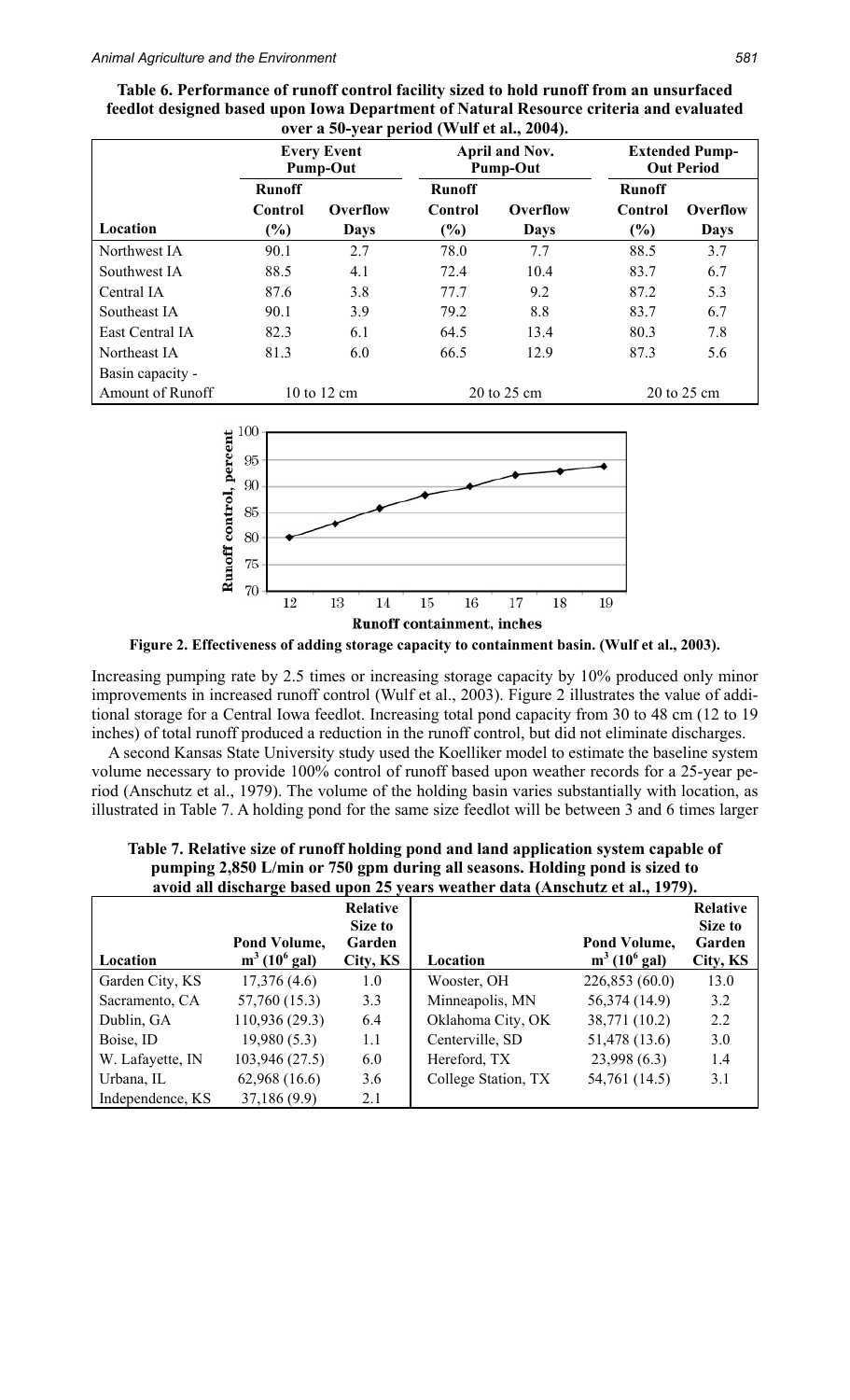in the central and eastern Corn Belt as compared to western Kansas. This assumes that the all locations would have access to dewatering capacity equal to a pivot application systems. Such systems are less commonly found in many regions outside of the High Plains states. With other land application methods, additional storage capacity would be needed to compensate for the slower dewatering rates. The study further observed a low correlation ( $r^2$  = 0.33) between a 25-yr, 24-hr storm design criteria for pond sizing and the estimated "no-discharge" pond size based upon 25-year weather records. Moisture deficit was better correlated  $(r^2 = 0.80)$  to the "no-discharge" pond size.

## **VTS PERFORMANCE**

#### **Performance Models for VTS**

An Iowa State University VTS software modeling tool is designed to predict the performance of a site-specific VTS to meet the Voluntary Alternative Performance Standards (see Introduction) of the new EPA CAFO rules (Wulf et al., 2004). The VTS model performs site-specific modeling using daily weather inputs to estimate the performance of site-specific feedlots and VTS designs. The model is run for each of twenty-five weather years so that the performance of the alternative VTS (median outflow for 25-year period times pollutant concentration) can be compared to the performance of a baseline containment system at the same site following the procedures outlined by the Voluntary Alternative Performance Standards provisions of the CAFO regulations (Federal Register, 2003). At the time this literature review was prepared, model verification process was in progress.

Several Minnesota agencies have collaborated to develop a systematic procedure to identify appropriate applications of VTSs to feedlot runoff (Brach, 2003; Minnesota Pollution Control Agency, 2003). They have developed a standard identifying five levels of control (including VTA) and appropriate application of those five levels to individual situations based upon farm size and proximity to water. The team has developed a model, FLEVAL: An Evaluation System to Rate Feedlot Pollution Potential, to objectively evaluate feedlot pollution potential (http://www.bwsr .state.mn.us/outreach/engineering/fleval.html). Overcash et al. (1981) describes an additional model for predicting performance of a vegetative system located down-gradient from a manured land application site.

#### **Solids Removal Performance**

Solids removal via settling basins has been investigated for swine and bovine open lot runoff. Early studies of settling by Moore et al. (1973) using Imhoff cones showed that the majority of solids from beef feedlots settled within 10 minutes. From 10 minutes to 100 minutes only a slight improvement in settling was found. Fischer et al. (1975) concluded that the settling characteristics of hog manure are highly variable, but most settling occurs within the first 100 minutes. More recently Lott et al. (1994) examined solids in manure from Australian feedlots and differentiated two components: large particles that settled within 10 minutes and small particles that required extremely long settling times. The rapidly settling portion varied from 45 to 75% of the total solids. Sedimentation basin design based upon a maximum settling velocity of 0.003 m/s was recommended by Lott et al. (1994).

A two-year study of settling basin performance below a swine facility and a beef feedlot in Iowa was conducted in the early 1990s (Lorimor et al., 1995). Solids in the swine runoff were reduced 29% from 3.1% to 2.2% wet basis. Solids concentration in the retained solids within the basin increased to an average of 12.7%. On a mass basis the settling basin below the swine lot retained an average of 46% of the solids, 31% of the total Kjeldahl nitrogen (TKN), and 31% of total phosphorus (P) over the two years of monitoring. Settling below the earthen beef feedlot in this study removed a mean of 64% of the total solids, 84% of the TKN, 80% of the total P and 34% of potas $sium(K)$ .

Woodbury et al. (2003a) reported total nitrogen mass reduction of about 45% for a settling basin on a central Nebraska beef cattle feedlot over a two-year period. Gilbertson and Nienaber (1973) observed that 71% of total solids that eventually settle will do so in the first 15 minutes representing 40% of total solids in runoff (Gilbertson et al., 1972).

Gilbertson et al. (1971) reported on performance of a batch system and a continuous-flow system for feedlot runoff. The batch system was more efficient in solids removal but suffered from management challenges including removal of settled solids. Dual settling basins were recommended to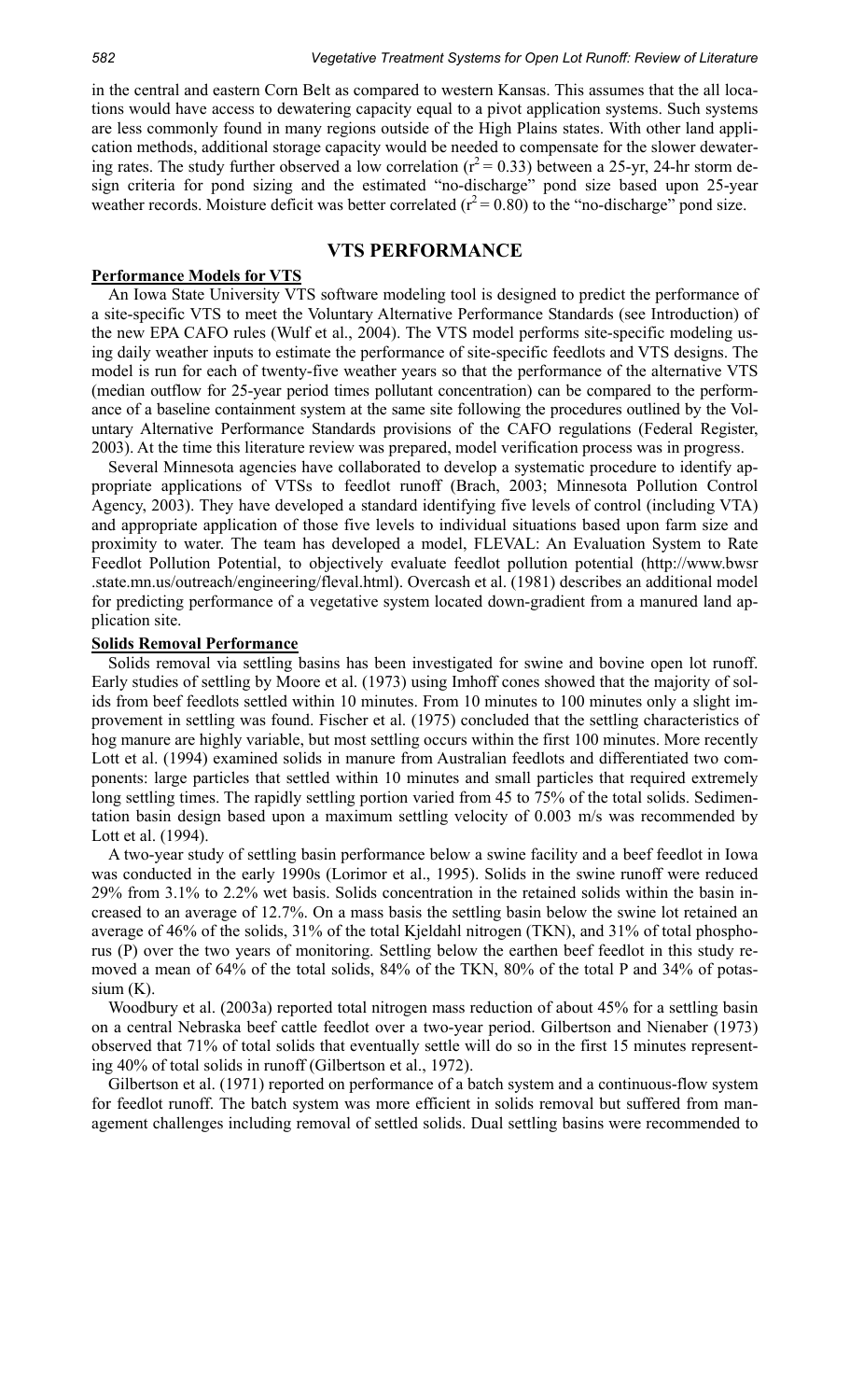#### *Animal Agriculture and the Environment 583*

encourage greater drying and simplified solids management with solids-handling equipment. A continuous-flow system consisting of three porous dams in a settling channel recovered 50% of the total solids with 80% settling behind the first damn. Cold-weather solids settling proved a greater challenge, with solids remaining in a suspended form for longer periods at near-freezing temperatures. Only 42% of total solids were captured by the continuous-flow system during winter thaws.

Over a two-and-a-half-year period, Swanson and Mielke (1973) monitored a broad, flat channel with two or three galvanized hardwire meshes installed to settle solids from runoff. It was estimated that 80% of the total solids were removed during the period observed. Key design recommendations included: (1) channel length at least  $6\times$  the channel width, (2) channel depth should exceed screen height to permit emergency overflow, (3) first screen placement at 1/2 to 1/3 the length of channel from the inlet with additional screens equally spaced, (4) solids depth maximum of 38 cm (15 inches), and (5) inclusion of a hard-surface channel bottom to facilitate equipment operation.

The first component of any open feedlot runoff treatment system, whether it is total-containment system or alternative technology, should be solids settling, as is currently required by many state laws. Properly designed and managed solids settling basins should remove about 30% of the N and P from the runoff from swine lots and up to 80% of each from bovine lot runoff. Design recommendations for solids settling basins are available from MWPS (1985), Gilbertson and Nienaber (1973), and Sweeten (1991).

# **Vegetative Treatment Areas (VTA)8, 9**

This review of the literature assembled performance data from 16 research citations reporting 40 sets of performance data under field conditions (Table 9) and an addition 17 research citations reporting 61 sets of performance data under simulated conditions (Table 10). These research results are for both VTAs and Vegetative Infiltration Basins (VIB). The preponderance of the performance data is for a VTA. VTA efficiency is estimated in the literature by comparing the reduction of pollutant concentration and/or mass entering and leaving the VTA. Pollutants of concern in livestock runoff include solids, nitrogen, phosphorus and pathogens. In addition, summaries of performance observations beyond specific pollutant reductions are reported in Table 11.

Ikenberry and Mankin (2000) defined a VTA as a band of planted or indigenous vegetation situated down-slope of cropland or animal production facilities that provides localized erosion protection and contaminant reduction. Planted or indigenous vegetation is defined as pasture, grassed waterways, or cropland that is used to treat runoff through settling, filtration, adsorption, and infiltration. Murphy and Harner (2001) identified four primary approaches used in VTAs:

- Grass filters should be designed with a 1 to 4% slope and 61 m (200 feet) of filtering length per 1% slope. Total area should be designed to match crop nitrogen uptake with estimated N in runoff. Uniform flow across filtering slope is necessary, typically requiring laser-guided land leveling equipment.
- Constructed wetlands have been applied to open lot runoff. Design and management is challenged by the intermittent flow from open lots. The authors suggests that seasonal open lots used for winter livestock housing and empty during the summer may be a preferred system for constructed wetlands.
- Infiltration basins are a containment type of system with a 30 to 60 cm (12 to 24 inch) berm place around the vegetated area. They can be designed as discharge or non-discharge systems. The infiltration area necessary to infiltrate design runoff within 30 to 72 hours must be considered in sizing the infiltration basin area.
- Terraces, similar to infiltration basins, have been used to contain runoff on sloped areas. Both overflow and cascading terraces have been used. Overflow terraces move runoff from one terrace to an adjacent terrace at a lower elevation by cascading of runoff over the terrace top or by plastic tile drains. Serpentine terraces move runoff back and forth across the face of a slope. In both situations, the upper terrace is typically used for solids settling.

 $\frac{1}{8}$   $\frac{1}{8}$  $\frac{8}{9}$  See definition of VTA and VTS in footnote 5 on the first page of this paper.

 $9$  The author uses the terms VTA or vegetative treatment areas to represent the same technologies often referred to by other authors as vegetative filter strips. The author's choice of terminology differentiates VTAs applied to open lot livestock facilities from vegetative filter strips commonly used down gradient of cropland. Although both technologies share some similarities, there are distinctive differences in design and management.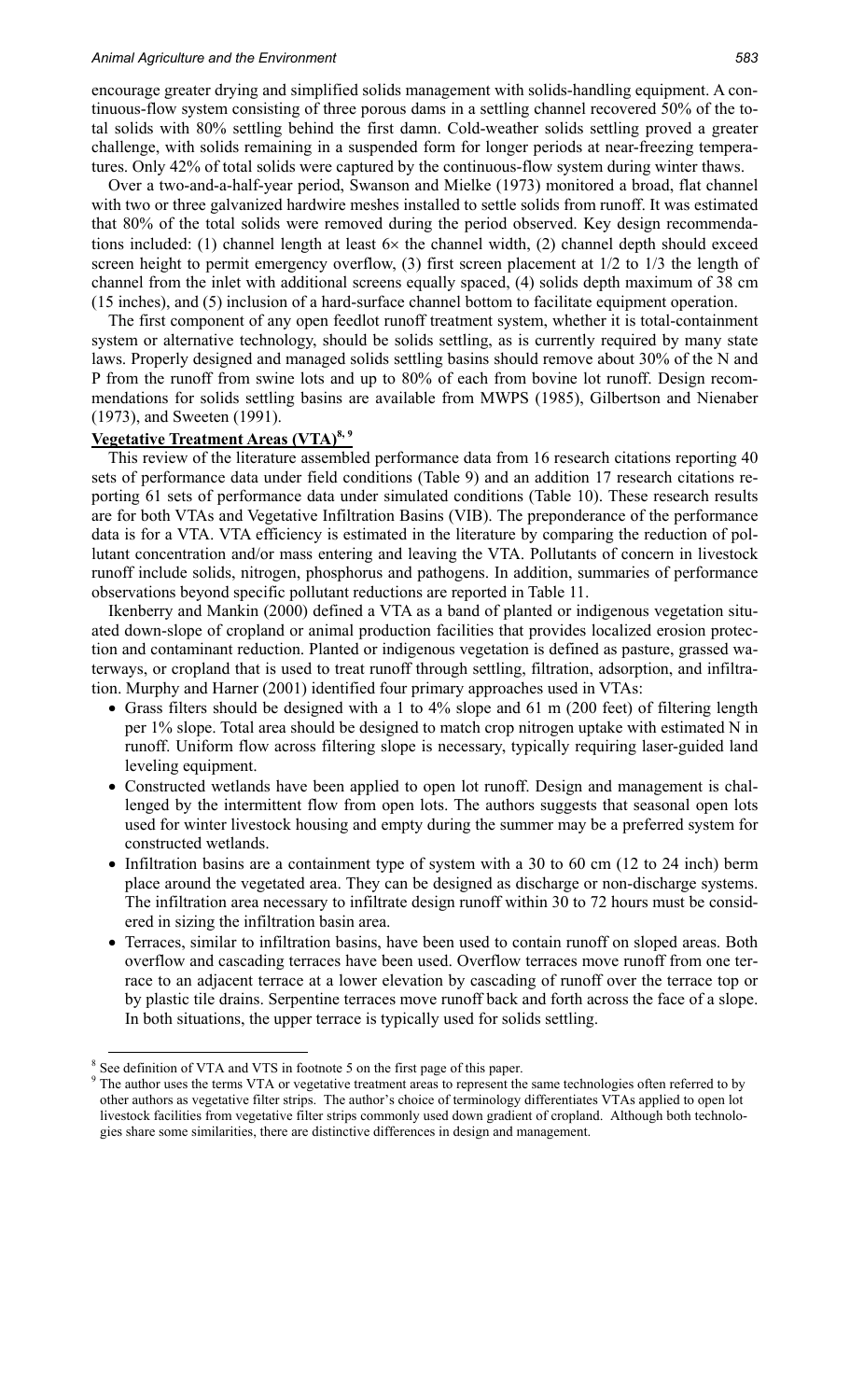# **Table 11. Summary of performance observations for VTA for past research and field demonstration projects.**

|                   |                                                                | Performance Observations (in addition to % reductions re-                                                                                   |
|-------------------|----------------------------------------------------------------|---------------------------------------------------------------------------------------------------------------------------------------------|
| Reference         | <b>Type of System</b>                                          | ported in Tables 9 and 10)                                                                                                                  |
| <b>Barker</b> and |                                                                | Milking center wastewater and • Effluent leaving the VTA effluent was only 5% of VTA influent                                               |
| Young, 1984       | open lot runoff from a 54 cow                                  | volume resulting is high pollutant mass reductions.                                                                                         |
|                   | dairy was directed to settling                                 | • Increased soil nitrates were observed in deep soil samples in sections                                                                    |
|                   | basin and VTA. Four earthen                                    | prior to first two berms. Increased soil P levels were also observed                                                                        |
|                   | berms located at 30' intervals                                 | ahead of first two berms. No other soil samples showed increases.                                                                           |
|                   | were designed to create a cas-<br>cading type system. System   | · Soluble salt concentration showed increases in all soil samples ahead                                                                     |
|                   | was monitored over two years.                                  | of first two berms. Total cations remained relatively constant with                                                                         |
|                   |                                                                | exception of shallow soil samples taken ahead of first berm.                                                                                |
|                   |                                                                | • VTA distribution pipe at upper end of field with four separate outlets<br>produced channel flow concerns. Increasing number of outlets to |
|                   |                                                                | seven appeared to reduce channel flow concerns.                                                                                             |
| Coyne et al.,     | Controlled replicated research                                 | • 85 and 76% of total water runoff infiltrated into the 9.0 and 4.5 m                                                                       |
| 1998              | trials were conducted on VTA                                   | VFA plots, respectively.                                                                                                                    |
|                   | of 4.5 and 9.0 m in length be-                                 | • The 4.5 m VTA trapped most of the sediment in runoff.                                                                                     |
|                   | low a simulated pasture area                                   | • VTA of this length trapped most of the fecal bacteria that moved                                                                          |
|                   | with poultry manure added. A                                   | onto the site. However, the concentration of fecal bacteria in runoff                                                                       |
|                   | 64 mm/hour rainfall was ap-                                    | remained high and exceeded water quality standards.                                                                                         |
|                   | plied.                                                         |                                                                                                                                             |
| Chaubey et al.,   | Poultry manure applied to es-                                  | • First order linear regression describes reduction in mass transport of                                                                    |
| 1995              | tablished grass area with VTA                                  | litter constituents with VTA length.                                                                                                        |
|                   | located below area of land                                     | • Removal of contaminants in VTA increased for lengths up to 15.2                                                                           |
|                   | application. Site is subject to<br>simulated rainfall          | meters (ammonia and dissolved phosphorus), 9.2 m (total Kjeldahl                                                                            |
|                   |                                                                | nitrogen and total phosphorus), and 3.1 m (total suspended solids and                                                                       |
|                   |                                                                | chemical oxygen demand).<br>• VTA holds promise for improving quality of runoff from land appli-                                            |
|                   |                                                                | cation sites treated with poultry litter.                                                                                                   |
| Dickey and        | Papers review design and per-                                  | • VTA reduces nutrients, solids and organic matter from feedlot runoff                                                                      |
| Vanderholm        | formance of four VTA, two                                      | by over 80% on a concentration basis and 95% on a weight basis.                                                                             |
| 1981a,b; Van-     | functioning as overland flow                                   | • Additional removals are impractical due to quality of runoff ap-                                                                          |
| derholm and       | (100 cow dairy and 450 beef                                    | proaching that of agricultural land that is not exposed to feedlot run-                                                                     |
| Dickey, 1980      | feedlot) and additional two as                                 | off. Discharge did not meet stream quality standards.                                                                                       |
|                   | channelized flow (500-head                                     | · Fecal coliform levels from the VTA with feedlot runoff addition                                                                           |
|                   | beef feedlot and 480-head                                      | were one log higher than runoff from a control VTA with no manure                                                                           |
|                   | swine operation)                                               | addition. Both were high in relation to stream standards.                                                                                   |
|                   |                                                                | • Most runoff events infiltrated completely, resulting in no discharge.                                                                     |
|                   |                                                                | Sizing procedures used for project resulted in runoff only during                                                                           |
| Dillaha et al.,   | Controlled replicated research                                 | large precipitation events and high stream flows.                                                                                           |
| 1988; Dillaha     | trials were conducted on VTA                                   | • VTA are effective for removal of sediment and suspended solids<br>with filters of 9.1 m or less if flow is shallow and uniform.           |
| et al., 1986      | of 4.6 and 9.1 m in length be-                                 | • Some decline in effectiveness is noted with time as sediment accu-                                                                        |
|                   | low a simulated dairy open lot                                 | mulates.                                                                                                                                    |
|                   | of 18.3 meters on a silt loam                                  | • Total N and P are not removed as effectively as sediment for the                                                                          |
|                   | soil. A 50 mm/hour rainfall                                    | lengths tested.                                                                                                                             |
|                   | was applied for two hours on                                   | • VTA lengths used in this research were not effective in removing                                                                          |
|                   | soils described as "dry", "wet"                                | soluble N and P. Soluble P was often higher in outflow than inflow,                                                                         |
|                   | and "very wet."                                                | presumably due to release of P previously trapped in the VTA.                                                                               |
|                   |                                                                | • VTA with concentrated flow were significantly less effective than                                                                         |
|                   |                                                                | were uniform flow plots.                                                                                                                    |
| Edwards           | VTA test plots after settling                                  | • Settling basin and filter strips reduced contaminant mass transport by                                                                    |
| et al., 1983      | basin, natural rainfall, 56 head                               | 81 to 89%.                                                                                                                                  |
|                   | of beef cattle on concrete lot.                                | • The settling basin was more effective in large storm events.                                                                              |
|                   | Two grass filter cells were<br>used in series, each represent- | • The grass filter strip was more effective when the basin was slowly                                                                       |
|                   | ing approximately 50% of the                                   | drained one day following a storm event.                                                                                                    |
|                   | concrete lot area.                                             |                                                                                                                                             |
| Edwards           |                                                                | VIB used with 56 head of beef • Infiltration basin approach eliminated all overland flow runoff to                                          |
| et al., 1986      | cattle on concrete lot. VIB was                                | receiving stream.                                                                                                                           |
| Fausey            | preceded by solids settling                                    | · Infiltration basin produced greater nutrient transport reduction than a                                                                   |
| et al., 1988      | basin.                                                         | 33 m grass filter strip but was less effective than a 66 m grass filter                                                                     |
|                   |                                                                | strip.                                                                                                                                      |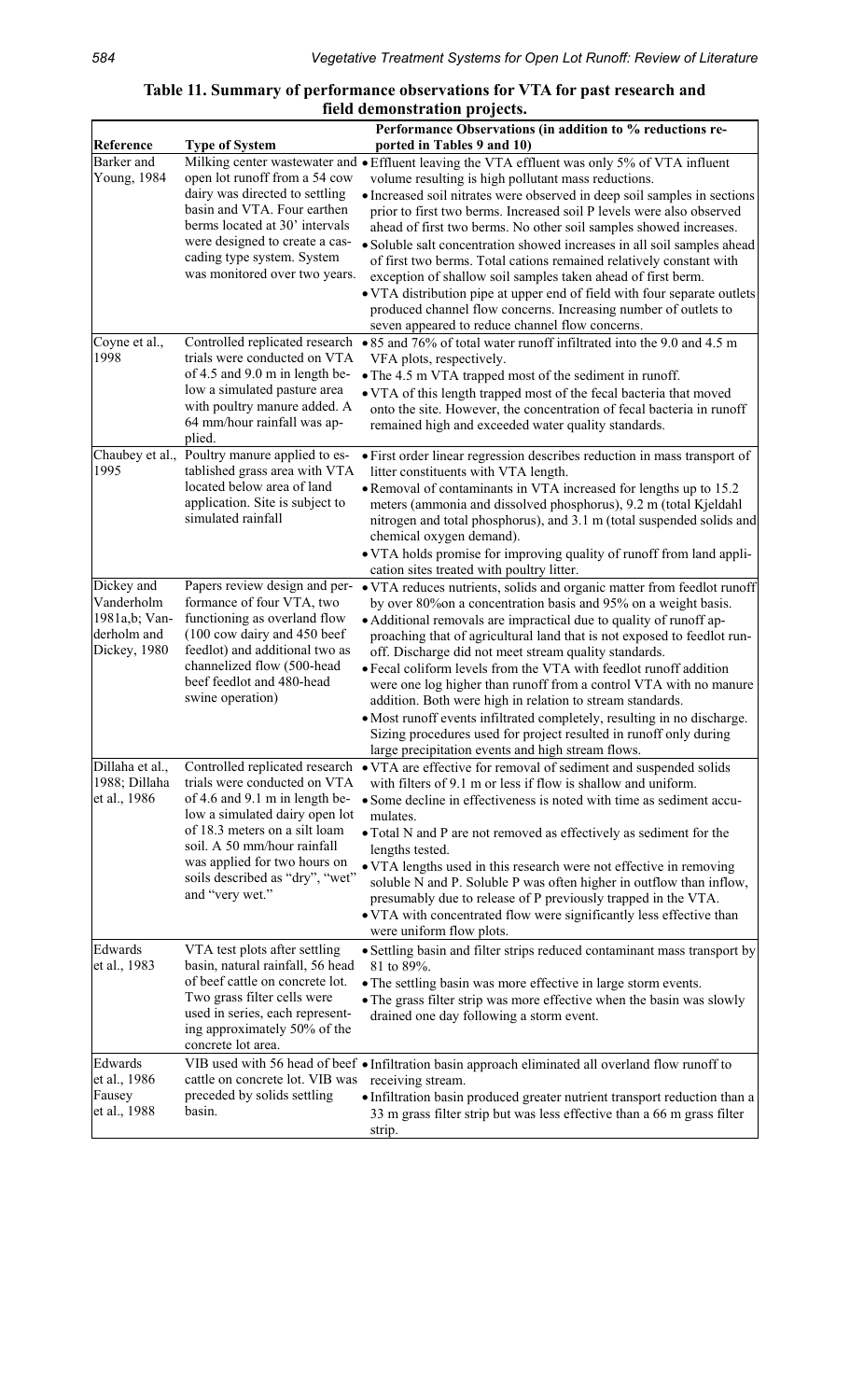|                                                     |                                                                                                                                                                                                                                                                                                                                                                                                                                                                                                                        | • Reed canary grass thrived in the infiltration basin.<br>• Drain tile placed across the slope in the infiltration basin produced<br>greater discharge volumes and greater pollutant transport from the<br>drain tiles than a single drain tile placed parallel with the slope of the<br>infiltration basin.                                                                                                                                                                                                                                                                                                                                                                               |
|-----------------------------------------------------|------------------------------------------------------------------------------------------------------------------------------------------------------------------------------------------------------------------------------------------------------------------------------------------------------------------------------------------------------------------------------------------------------------------------------------------------------------------------------------------------------------------------|--------------------------------------------------------------------------------------------------------------------------------------------------------------------------------------------------------------------------------------------------------------------------------------------------------------------------------------------------------------------------------------------------------------------------------------------------------------------------------------------------------------------------------------------------------------------------------------------------------------------------------------------------------------------------------------------|
| Fajardo<br>et al., 2001                             | VTA and fallow plots are<br>placed below area of manure<br>application. Sufficient simu-<br>lated rainfall was applied to<br>Much greater volumes were<br>applied to VTA plots.                                                                                                                                                                                                                                                                                                                                        | • Bacterial contamination in runoff water was not reduced when com-<br>paring tall fescue and fallow filter strips. Presence of bacterial organ-<br>isms on the soil surface is ubiquitous. Manure addition did not sig-<br>nificantly impact source of bacterial organisms.<br>achieve one-hour runoff event. . Dilution due to substantially greater water application in VTA to<br>achieve similar runoff many also be partial explanation for reduced<br>nitrates and unchanged coliform concentration. (author note: all<br>comparisons are based only on concentration.)                                                                                                             |
| Harner and<br>Kalita, 1999                          | VTA established on several<br>open lot beef systems in three<br>watersheds, three of which<br>were monitored for perform-<br>ance.                                                                                                                                                                                                                                                                                                                                                                                     | • VTA effectively reduces nutrient, sediment, and bacteria from open<br>lot livestock systems.<br>· Quality of vegetation impacts nutrient uptake capacity of VTA.                                                                                                                                                                                                                                                                                                                                                                                                                                                                                                                         |
| Hawkins<br>et al., 1998                             | Effluent pumped from swine<br>lagoon to VTA; runoff and<br>percolate analyzed                                                                                                                                                                                                                                                                                                                                                                                                                                          | • Significant nitrification occurred on the steeper slope and elevated<br>soil nitrate levels were a concern.                                                                                                                                                                                                                                                                                                                                                                                                                                                                                                                                                                              |
| Hubbard<br>et al., 1994;<br>Hubbard<br>et al., 1999 | Pre-treated swine lagoon ef-<br>fluent was applied at a rate of<br>450 and 900kg/ha/yr to three<br>VTA consisting of 1) 10-m<br>wide grass (Bermuda and tall<br>fescue) followed by 20-m<br>riparian zones, 2)10-m grass<br>and 20-m maidencane zones<br>and $3$ ) 20-m grass and 10-m<br>riparian zones.<br>Pre-treated swine lagoon ef-<br>fluent was applied at a rate of<br>800 kg N and 150kg P per ha<br>per year to six different wet-<br>land and riparian plant spe-<br>cies to evaluate plant re-<br>sponse. | • Intense monitoring of nitrogen in soil, ground water, and surface<br>water runoff was reported for a nine month period with no differ-<br>ences in treatments observed at this time.<br>• All three treatments sere effectively filtering N from applied swine<br>manure at both rates.<br>• Significant reductions in ammonium in surface runoff were noted<br>with down gradient distance from point of swine manure applica-<br>tion. Nitrate concentration increased from less than 1 mg/liter to be-<br>tween 1 and 15 mg/liter.<br>• All species responded well to swine effluent application with<br>buttonbush and saltmeadow cordgrass showing the greatest growth<br>response. |
| Lim et al.,<br>1998                                 | Cattle manure was applied to<br>upper 12.2 m of grassed<br>plots. Runoff was collected at<br>0, 6.1, 12.2, and 18.3 meters<br>below area of manure appli-<br>cation for simulated rainfall<br>of 100 mm/hr.                                                                                                                                                                                                                                                                                                            | • No concentration reductions were observed after first 6.1 meters.<br>• Concentration and mass transport reductions of the analyzed pa-<br>rameters followed a first-order exponential reduction relationship<br>with length of VTA.                                                                                                                                                                                                                                                                                                                                                                                                                                                      |
| Lorimor et<br>al., 2003                             | Runoff from 380-head con-<br>crete feedlot passes through<br>settling channel $(1st stage)$ ,<br>infiltration basin $(2nd stage)$ ,<br>and wetlands $(3rd stage)$ .                                                                                                                                                                                                                                                                                                                                                    | • Overall mass flow reductions have been between 86 and 98% for<br>this system, with most significant reductions due to VIB.<br>• After five years of use, soil phosphorus levels within the infiltration<br>basin have not shown signs of buildup.<br>• Although the flow out of the infiltration basin is not continuous, it<br>has a substantially lower peak and extended period of flow as com-<br>pared to the runoff flow from the feedlot. The infiltration basin also<br>stores significant quantities of water subsequently used by plant<br>growth thus reducing total volume. This change in flow pattern is<br>beneficial to secondary treatment systems.                     |
| Mankin and<br>Okoren,<br>2003                       | 300-head heifer feedlot with<br>runoff directed to settling ba-<br>$\sin$ (1 <sup>st</sup> stage) and VTA (2 <sup>nd</sup><br>stage).                                                                                                                                                                                                                                                                                                                                                                                  | • Mass reduction of constituents occurred in first 30 m. Little or no<br>reduction occurred in last 120 m.<br>• Fecal coliform concentration was reduced below accepted water<br>quality standards.:                                                                                                                                                                                                                                                                                                                                                                                                                                                                                       |
| Nienaber et<br>al., 1974                            | Settling basin, holding pond,<br>sprinkler irrigation on grassed<br>treatment area. Fresh water<br>application compared with<br>beef feedlot runoff.                                                                                                                                                                                                                                                                                                                                                                   | • Application rates of 64 cm(25 inches) in 1971 and 91 cm (36<br>inches) in 1972 did not result in runoff (applied mid spring through<br>late fall) or accumulation of nitrogen, phosphorus, or chlorides.                                                                                                                                                                                                                                                                                                                                                                                                                                                                                 |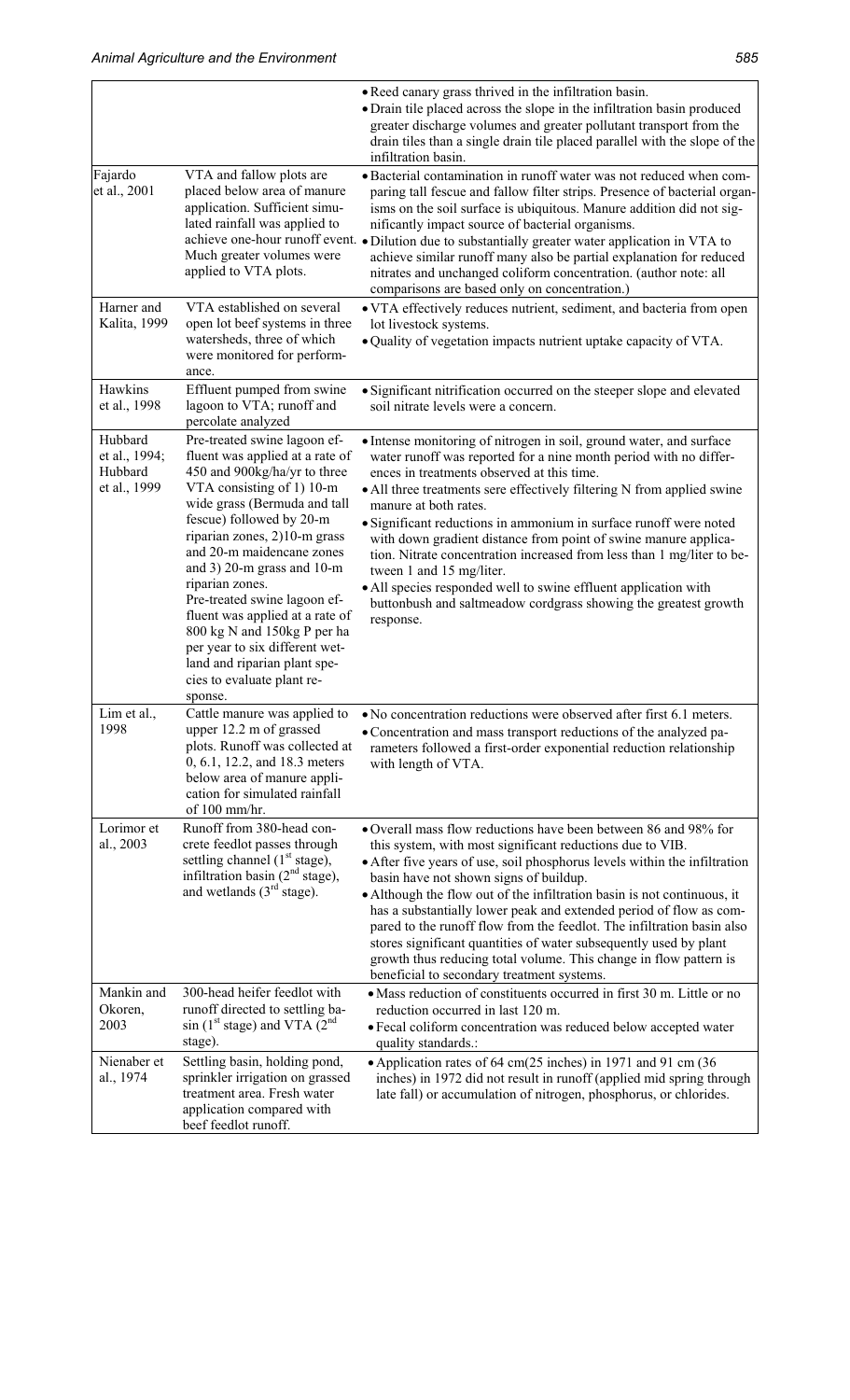| Paterson et<br>al., 1980               | Milking center waste and<br>barnyard runoff from 70 cow<br>dairy was directed through<br>settling basin (1 <sup>st</sup> stage), hold-<br>ing tank with lift pump, and<br>$VTA$ ( $2nd stage$ ).                                                                                             | • Four pollutants (BOD, NH4, PO4, and suspended solids) decreased<br>in concentration by passing though VTA.<br>• Four pollutants were reduced by 97% or more in perched ground<br>water while nitrate increased.<br>· Nitrate increased during passage through VTA except during win-<br>ter where nitrate was reduced in concentration.                                                                                                                                                                                                                                                                                                                                         |
|----------------------------------------|----------------------------------------------------------------------------------------------------------------------------------------------------------------------------------------------------------------------------------------------------------------------------------------------|-----------------------------------------------------------------------------------------------------------------------------------------------------------------------------------------------------------------------------------------------------------------------------------------------------------------------------------------------------------------------------------------------------------------------------------------------------------------------------------------------------------------------------------------------------------------------------------------------------------------------------------------------------------------------------------|
| Prantner et<br>al., 2001               | Undiluted swine manure, 3 to<br>1 swine manure and water,<br>and water applied to buried<br>containers with grass (first<br>stage) followed by wetland<br>plants $(2nd stage)$ . Sufficient<br>manure or water volume ap-<br>plied at 2 week intervals to<br>saturate soil column.           | • Systems were designed to encourage nitrification followed by de-<br>nitrification processes and soil absorption and settling of phospho-<br>rus. The 2-year study produced 99.5 and 99.9% reduction in am-<br>monium-N, 98.5 and 99.8% reduction in total P and ending nitrate<br>concentrations of 0.2 mg/l (1998) and 7 to 9 mg/l (1999). Similar<br>percentage of reduction of ammonium and phosphorus were ob-<br>served in the infiltration and wetland zones. Soil P accumulation<br>was a concern but not observed in 2 year study.                                                                                                                                      |
| Sanderson<br>et al., 2001              | Solid dairy manure (1995)<br>and dairy lagoon effluent<br>$(1996$ and 1997) was applied<br>at rates ranging from $0$ to $600$<br>kg N/ha in a replicate plot<br>design. Manure was applied to<br>a switch grass area with a<br>VTA consisting of switch<br>grass below the manured<br>plots. | • VTA effectively reduced total reactive P and COD concentrations<br>in surface runoff.<br>• Runoff concentration of N, P, and COD decreased as greater time<br>lapsed between manure application and precipitation event. To<br>minimize N and COD runoff concentrations, 3 to 4 days was sug-<br>gested. To minimize P concentrations, then 1 day was necessary.                                                                                                                                                                                                                                                                                                                |
| Scheilinger<br>and<br>Clausen,<br>1992 | Concrete dairy barnyard run-<br>off flows through a detention<br>pond and into a 22.9 m by 7.6<br>m VTA with 2% slope.                                                                                                                                                                       | • 65% of barnyard runoff exited from VTA. Retention of solids, N,<br>P, K, and bacteria was considered poor.<br>• Average hydraulic retention time of 15 minutes was observed.<br>• Inadequate detention time and excessive hydraulic detention times<br>were identified as reasons for poor performance.                                                                                                                                                                                                                                                                                                                                                                         |
| Schmitt et<br>al., 1999                | Alternative lengths of VTA<br>and types of vegetation were<br>evaluated for agricultural field<br>runoff.                                                                                                                                                                                    | • VTA performance is strongly dependent upon type of contami-<br>nants. VTA are most effective for sediment related contaminants<br>and least effective for dissolved contaminants.<br>• Doubling filter strip from 7.5 to 15 m does not improve sediment<br>settling, increases infiltration, and increases dilution of runoff.<br>• Incorporating trees and shrubs into the lower half of filter strips<br>does not affect performance.<br>• Contour sorghum strips of equal width are not as effective at re-<br>ducing contaminants as perennial vegetation.                                                                                                                  |
| Schwer and<br>Clausen,<br>1989         | VTA was designed to treat<br>milk house wastewater on a<br>Vermont Dairy.                                                                                                                                                                                                                    | • Retention was greatest during the growing season and least during<br>snow melt.<br>$\bullet$ Retention of N & P in harvested crops accounted represented only<br>a small portion of input nutrients.                                                                                                                                                                                                                                                                                                                                                                                                                                                                            |
| Srivastava<br>et al., 1996             | Nine control VTA plots, rang-<br>ing from 3 to 18.3 m, were<br>placed after poultry manure<br>amended pasture                                                                                                                                                                                | • Pollutant concentration of water exiting litter treated areas is not<br>dependent on litter treated length, suggested rapid equilibrium be-<br>ing reached.<br>· Pollutant concentrations decreased with increasing VTA length for<br>all pollutants.<br>• Mass transport was not affected by VTA length with large portion<br>of the mass removal occurring within the first 3 m of VTA.                                                                                                                                                                                                                                                                                       |
| Willrich<br>and Boda,<br>1976          | Anaerobic lagoon swine ef-<br>fluent is applied to upper end<br>of six plots.                                                                                                                                                                                                                | • Overland flow treatment of swine lagoon effluent caused signifi-<br>cant concentration attenuations and mass reductions of its polluting<br>properties.<br>• BOD and turbidity removal became effective with time whereas<br>treatment effectiveness for COD, phosphorus, salinity and ammo-<br>nia decreased with time.<br>• Changes in application rate impacted runoff volumes but did not<br>significantly change concentration of most contaminants.<br>· Significantly greater attenuation occurred during cool, wet months<br>for turbidity and fecal coliform and during warm, dry months for<br>phosphorus. Nitrification was also greater during warn, dry<br>months. |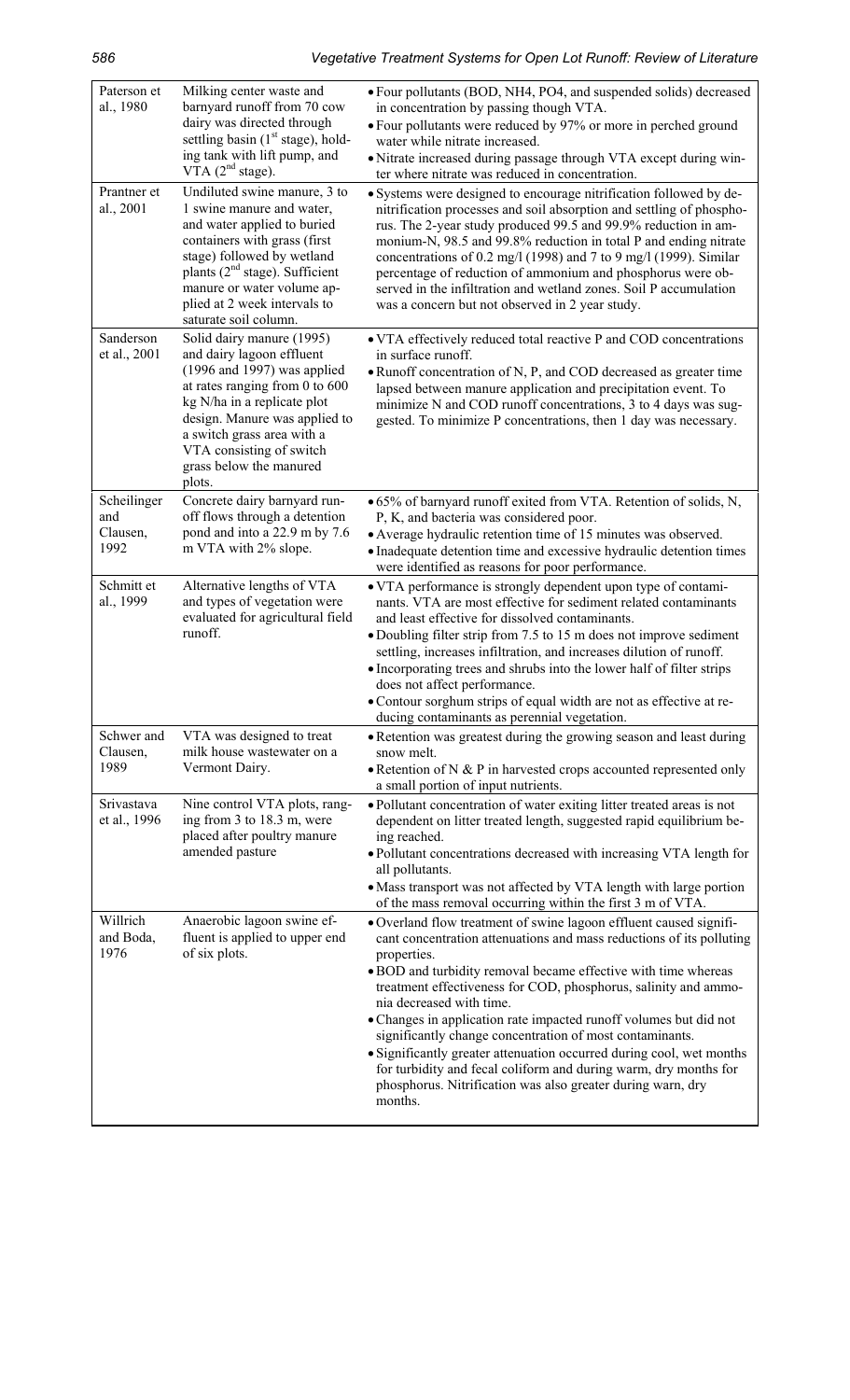| Woodbury<br>et al., 2002,<br>2003a,<br>2003b | Runoff from eight open lot<br>beef cattle pens (about 600<br>cattle) moved from the pens<br>through a grass approach,<br>settling basin (created by a<br>300 m long terrace below the<br>pens), and a 6 ha VTA). | • The settling basin removed 80,67, 59, and 47% of the total sus-<br>pended solids, volatile suspended solids, chemical oxygen demand,<br>and total nitrogen.<br>• Distribution of settling basin water to a VTA was not uniform re-<br>sulting in soil nitrate accumulation in upper 30 cm (1 foot).<br>• No water was measured exiting the VTA below the root zone or at<br>the down gradient end of the VTA over a three-year period sug-<br>gesting hay crop utilization of all applied water.<br>• Mass nitrogen removal by harvesting exceeded mass nitrogen ad-<br>dition with feedlot runoff.<br>• Migration of nitrate below the settling basin is a problem, possibly<br>exacerbated by solids removal and basin cleaning. |
|----------------------------------------------|------------------------------------------------------------------------------------------------------------------------------------------------------------------------------------------------------------------|--------------------------------------------------------------------------------------------------------------------------------------------------------------------------------------------------------------------------------------------------------------------------------------------------------------------------------------------------------------------------------------------------------------------------------------------------------------------------------------------------------------------------------------------------------------------------------------------------------------------------------------------------------------------------------------------------------------------------------------|
| Young et<br>al., 1980                        | Rainfall simulator applied 25-<br>year, 24-hour storm to VTA<br>plots containing corn, orchard<br>grass, sorghum-Sudan grass<br>mix, oats over 2 year test pe-<br>riod.                                          | • Significant reductions on nitrogen forms (with exception of ni-<br>trate), phosphorus, and microorganisms were observed for 36 m<br>VTA.<br>• Nonstructural control practices are a promising alternative method<br>for controlling feedlot runoff.                                                                                                                                                                                                                                                                                                                                                                                                                                                                                |
| Younos et<br>al., 1998                       | 18 m wide VTA placed down<br>gradient from open lot for 60-<br>head dairy.                                                                                                                                       | • Stream loads for total runoff, orthophosphate and dissolved phos-<br>phorus, total phosphorus, and total nitrogen were lower after VTA<br>installation as compared to a pre-VTA installation. However, due<br>to the relatively short monitoring (6 months prior and after installa-<br>tion), differences were statistically inconclusive.<br>• Although the water quality upstream of the sacrifice lot is already<br>degraded, the installation of the VTA may prevent a further degra-<br>dation of the water quality downstream of the sacrifice lot.                                                                                                                                                                         |

VTAs provide an opportunity for reduction of pollutants in runoff through two primary mechanisms: (1) sedimentation, typically occurring within the first few meters of a VTA, and (2) infiltration of runoff into the soil profile (Pope and Stolenberg, 1991). The soil system also provides a physical structure and biological environment for treatment of pollutants including filtration (e.g., restricting movement of most protozoa and bacteria), immobilization (e.g., soil cations immobilizing ammonium), aerobic processes (e.g., conversion of organic compounds to water and carbon dioxide), and anaerobic process ( e.g., conversion of nitrates to nitrogen gas). The VTA also allows the recycling of nutrients by plants (Fajardo et al., 2001).

VTA flow can be classified as either channelized or uniform flow (Dickey  $\&$  Vanderholm, 1981a). Their work showed that "the channelized flow system required a flow length over 5 times longer than the overland flow systems to achieve a similar concentration reduction." Dillaha et al. (1988) studied concentrated flow effects on removal efficiencies and found that lower removal efficiencies occurred in VTAs with concentrated flows than in VTAs with shallow, uniform flow.

Surface flow in channelized-flow VTAs concentrates into channels. One can more clearly define these as gullied or preferential-flow systems. If gullied or preferential flow develops, non-uniform loading of VTA will reduce performance of the system due to soil erosion and reduced utilization of the VTA area. Uniform-flow systems allow a uniform loading of waste (across the width of the VTA) at a relatively shallow depth (<4 cm). Uniform depth across the entire width of the VTA results in a slower velocity through the system, allowing sediment and nutrients to be trapped by the vegetation and adsorbed by the soil, and ultimately more efficient removal of nutrients and sediment from the waste stream.

Dickey and Vanderholm (1981b) showed progressively better removal of N and ammonium (NH<sub>4</sub><sup>+</sup>) over 100 meters (300 ft) of overland flow in a VTA for a 100-head dairy and 500-head beef lot as shown in Figure 3. Lim et al. (1997) and Chaubey et al. (1995) demonstrated a first-order exponential relationship better described the interaction between VTA length and pollutant transport. Data from 10 separate studies conducted over the last 25 years (Figure 4) show that 80% reductions of TKN and total P are achievable as a function of the ratio of VTA area to the feedlot drainage area (VTA:DA).

#### *Solids Removal*

Extensive research has been conducted on solids removal by VTA. Total solids are commonly reduced by 70-90% (Table 9 and 10). Variations occur due to site-specific conditions such as vege-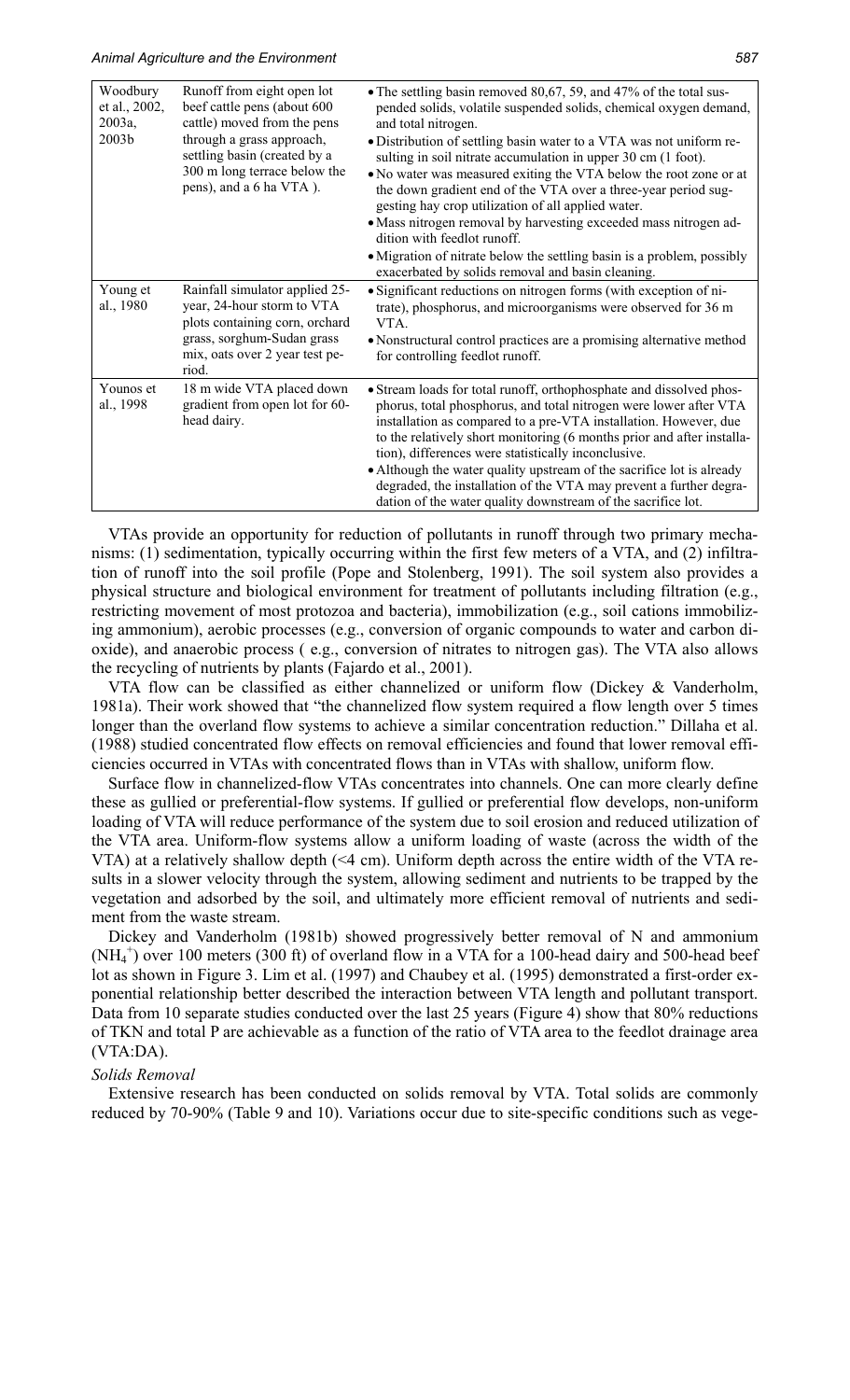

**Figure 3. Effect of VTA length on TKN and ammonia N reduction (Dickey & Vanderholm, 1981a).** 



**area (DA) ratio for references listed in Tables 6 and 7.** 

tation, slope, soil type, size and geometry of filter strip, and influent solids concentration. When receiving runoff directly from a feedlot, VTAs remove most solids within the first few meters of the filter strip. Coyne et al. (1998) found most reductions in concentration occurred in the first 4.5 meters. Chaubey et al. (1995) showed improved P removal effectiveness from swine lagoon effluent with increased VTA length up to 9 meters (30 ft). Solids reduction would likely perform in a similar manner. Chaubey et al. (1995) noted that removal of total suspended solids and chemical oxygen demand in VTA increased for lengths up to 3.1 m. This quick reduction can be attributed to a significant reduction in flow velocity due to vegetation retarding the flow and producing soil conditions conducive to infiltration.

#### *Fecal Coliform Removal*

More research on fecal coliform (FC) removal by VTAs is needed. Reported values vary greatly and few studies have been conducted on large scale VTAs. Fajardo et al. (2001) report FC removal rates between 64% and 87% when using small-scale simulated runoff events with stockpiled manure. Lim et al. (1997) found that all fecal coliforms were removed in the first 6.1 m of a VTA used to treat runoff from a simulated pasture. Average FC removal in the studies reported was 76.6% (Ikenberry and Mankin, 2000). A model for describing fecal pathogens in vegetative filter strips was being assembled by Zhang et al. (2001) and linked to an existing model of VTA hydrology and sediment transport, although data were not available to test the model at the time this research paper was prepared.

#### *Nitrogen Removal*

The most common gauges of nitrogen content in surface runoff include total nitrogen (TN), total Kjeldahl nitrogen (TKN), ammonium and ammonia nitrogen (NH<sub>4</sub> and NH<sub>3</sub>, respectively), and nitrate  $(NO<sub>3</sub>)$  (Ikenberry and Mankin, 2000). Removal of TN, TKN, NH<sub>4</sub>, and NH<sub>3</sub> by VTA, has been shown to exceed 85%. Nitrate removal has typically been much lower, although Fajardo et al. (2001) reported 97 and 99% reductions in simulated VTA studies. In some studies  $NO<sub>3</sub>$  increased from nearzero levels typical of most anaerobic feedlot runoff, to below health limit levels during flow through the VTA. Chaubey et al. (1995) noted that removal of ammonia and TKN in VTA increased for lengths up to 15.2 and 9.2 meters, respectively. Overall properly designed and managed VTAs are very effective, averaging approximately 70% nitrogen removal (Ikenberry and Mankin, 2000).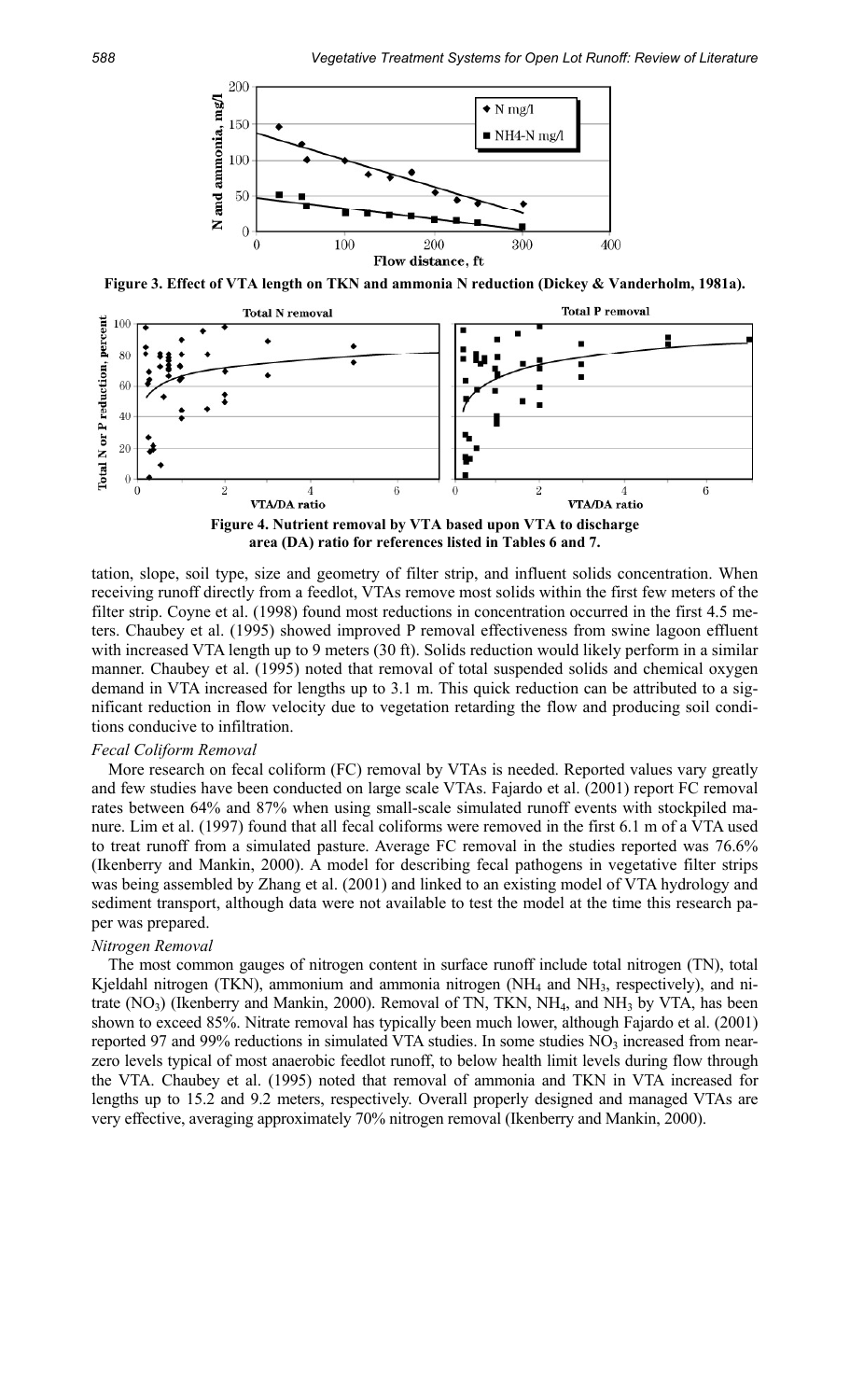#### *Phosphorous Removal*

Because the majority of the phosphorous in feedlot runoff is adsorbed to solids particles, total phosphorous removal is directly related to solids removal efficiencies. Phosphorous removal rates have ranged from 12-97%, averaging about 70%. Chaubey et al. (1995) also noted that removal of dissolved and total phosphorus in VTA increased for lengths up to 15.2 meters and 9.2 m, respectively.

# **Vegetative Infiltration Basin (VIB)**

Most VTA systems are designed as grass filters with little or no berming within the flow path to limit runoff when the system becomes saturated. Vegetative systems force infiltration of runoff through a soil filter and provide an alternative approach that prevents surface-water discharges. Lorimor et al (2003) operated a bermed infiltration area that allowed discharges only through subsurface drain tiles placed 1.8 m (6 feet) below the surface of this basin. All runoff must move through a soil filter prior to discharge. The smaller footprint for the VTA (1/6 to 1/12 of most standard VTA designs) and no direct surface-water discharge are two advantages. After five years of experience, soil P levels have not shown signs of buildup. Preferential flow through the soil filter may be a potential concern over time. Infiltration basins represent an alternative VTA design that out-performs most grass filters but may be acceptable only for sites with low-infiltration clay layers below the drain tile. Edwards et al. (1986 and 1988) have reported operation of an infiltration basin below a small open lot cattle facility (see results in Table 9).

As wastewater infiltrates the soil, aerobic nitrification occurs, converting ammonium to nitrate by the aerobic bacteria *Nitrosomonas* and *Nitrobacter* (Prantner et al., 2001). In addition, phosphorus interacts and becomes attached to soil particles in the profile. Field drainage tile is used to intercept the filtrate and carry it to a secondary form of treatment such as a constructed wetland or VTA.

Two recent infiltration studies at Iowa State University have shown significant water quality improvements. Using liquid swine manure, Prantner et al. (2001) showed over 93% reductions in NH4-N, and 89% reduction in P. Yang and Lorimor (2000) reported a field infiltration system down gradient of a 380-head concrete beef feedlot. Over two years of sampling they found an 81% reduction in suspended solids, 83% reduction in TKN, an 85% reduction in NH4-N, and a 78% reduction in P. Nitrate levels have increased by 87% suggesting a need for nitrate utilization or treatment downstream of an infiltration system.

Infiltration basins based upon soil filters are limited to sites conducive to tile drainage where a restrictive soil layer exists below the surface restricting water and contaminant movement to ground water. Alternative infiltration systems, such as a constructed infiltration bed of sand, biosolids and wood chip mixtures laid over a gravel layer with a tile drain used to treat runoff from paved parking lots (Culbertson and Hutchinson, 2004), may have application to livestock systems.

Another advantage of an infiltration basin is its ability to alter the flow rate and timing of liquid exiting the infiltration basin (Lorimor et al., 2003). Slowing the flow from the infiltration basin during the storm event and delaying much of the discharge until after the storm event enhances the potential for successful treatment in later treatment components such as a VTA.

#### **Overall VTS Performance**

By coupling various combinations of treatments into a treatment system, the quality of feedlot runoff can be significantly improved to the point of achieving "functional equivalency" to baseline technologies to complete elimination of surface water runoff. Although the particular combination of treatments selected for any feedlot will be site specific, essentially all should begin with solids settling. Table 8 shows a summary of the anticipated contaminant reductions discussed previously plus common performance levels for constructed wetlands.

**Table 8. Summary of contaminant concentration reductions for various treatment components associated with a dairy or beef open lot facility. Reductions for two or more components can be estimated by multiplying remaining contaminants (1 – reduction) for each component. A** settling basin and VIB will reduce concentration by  $92\%$  or  $100 - (100 - 60) \times (100 - 80)$ .

| -          |                     |     |                   | . .            | ,,         |
|------------|---------------------|-----|-------------------|----------------|------------|
|            | <b>Total Solids</b> | TKN | <b>Ammonium-N</b> | <b>Total P</b> | <b>BOD</b> |
| Settling   | 60                  | 80  | 80                | 80             | $---$      |
| <b>VTA</b> | 60                  | 70  | 70                | 70             | 75         |
| VIB        | 80                  | 80  | 85                | 80             |            |
| Wetland    | 60                  | 50  | 50                | 50             | 60         |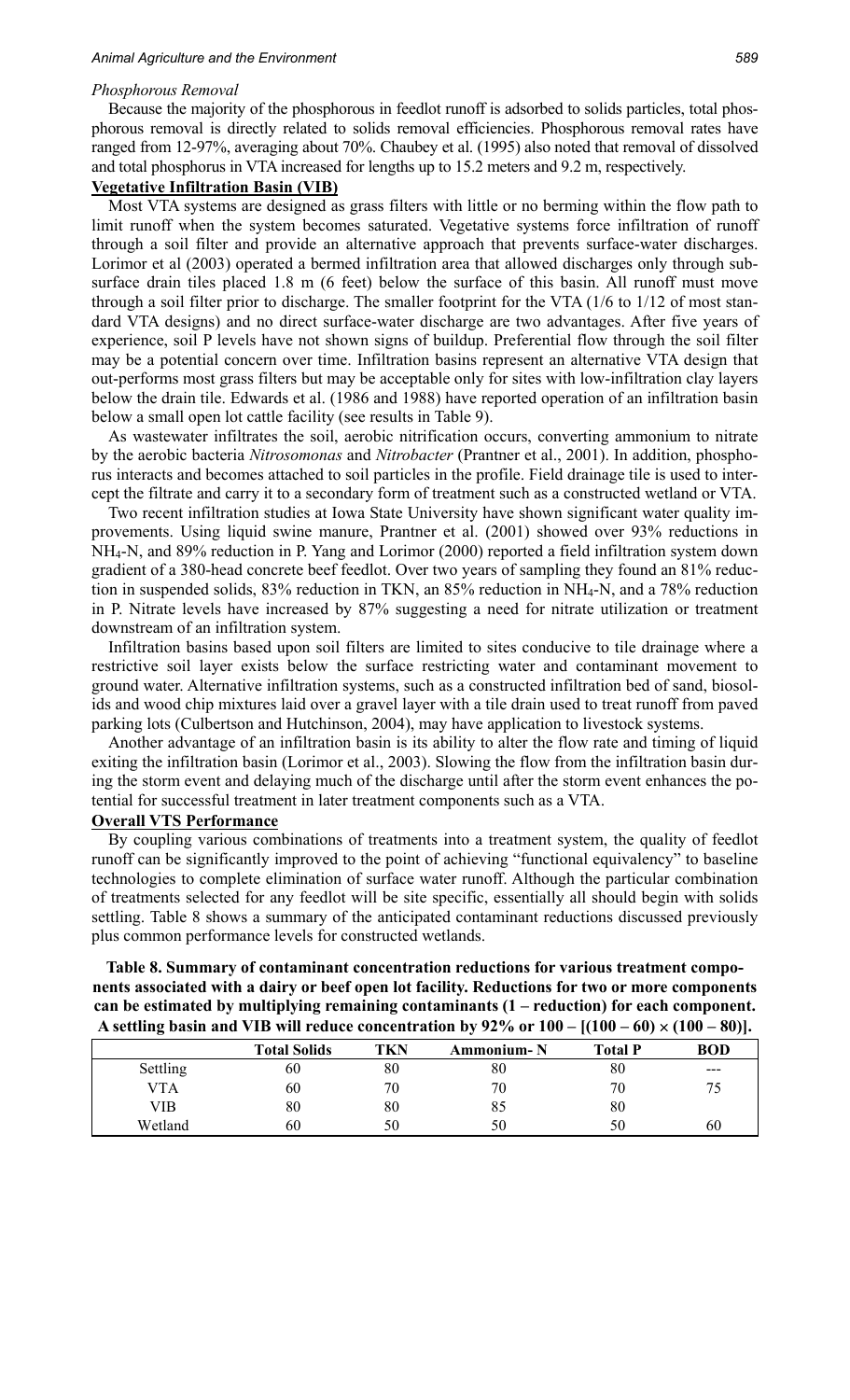|                                                                                                   | <b>Study Description</b> |                 | This table was originally developed by Ikenber: |                |                            |       |                 | ry and Mankin (2000) and modified to share results from additional references.<br>VT <u>A Information</u> |                  |                |            |             |                 |                       |               | Percent Reduction |                                     |                          |               |   |    |      |                   |
|---------------------------------------------------------------------------------------------------|--------------------------|-----------------|-------------------------------------------------|----------------|----------------------------|-------|-----------------|-----------------------------------------------------------------------------------------------------------|------------------|----------------|------------|-------------|-----------------|-----------------------|---------------|-------------------|-------------------------------------|--------------------------|---------------|---|----|------|-------------------|
|                                                                                                   |                          | Study           | Pollutant                                       | Settling       |                            |       | Slope           |                                                                                                           |                  |                |            |             |                 | Total                 |               | NН <sub>3</sub> - |                                     | Total                    | Ortho-        |   |    | E.   |                   |
| Reference Summary                                                                                 |                          | Period          | Source                                          | Basin          | Length                     | $*AR$ | $($ % $)$       | Soil<br>Vegetation                                                                                        |                  | ĽS             | TSS        | <b>BOD5</b> | $\overline{c}$  | Z                     | N-H-N<br>TKN  | z                 | $N_{0x}$                            | $\overline{\phantom{a}}$ | ≏             | P | ES | Coli | $\ast$            |
| Milking center wastewa-<br>Baker and                                                              |                          | $5/82 -$        | Milking                                         | Yes            | 91 m                       |       | 10%             | Orchard                                                                                                   | VTA only         | $\infty$       |            |             | $\delta$        | 57                    | 97            | 99                | $\infty$                            | 98                       |               |   |    |      | ပ                 |
| from a 54 cow dairy was<br>ter and open lot runoff<br>Young,<br>1984                              |                          | 5/84            | wastewater<br>Center                            |                |                            |       |                 | grass and<br>foxtail at                                                                                   |                  |                |            |             |                 |                       |               |                   |                                     |                          |               |   |    |      |                   |
| directed to settling basin                                                                        |                          |                 | only                                            |                | $\mathcal{S}_{\mathbf{q}}$ |       |                 | upper end.                                                                                                | VTA <sup>+</sup> | 95             |            |             | 98              | 99                    | 99            | 98                | 53                                  | 98                       |               |   |    |      | $\circ$           |
| and VTA. Four earthen                                                                             |                          |                 |                                                 |                | $23 \text{ m}$             |       |                 | Basin<br>Hairy crab-                                                                                      |                  |                |            |             |                 |                       |               |                   |                                     |                          |               |   |    |      |                   |
| berms located at 9 m                                                                              |                          |                 |                                                 |                |                            |       |                 | grass in drier VTA only                                                                                   |                  | 99             |            |             | 100             | 100                   | 100           | 100               | 99                                  | 100                      |               |   |    |      | Ξ                 |
| intervals were designed                                                                           |                          |                 |                                                 |                |                            |       |                 | areas.                                                                                                    | VTA+Basin        | 100            |            |             | 100             | 100                   | 100           | 100               | 99                                  | 100                      |               |   |    |      | Е                 |
| to create a cascading                                                                             |                          |                 | Milking                                         | Yes            | $91 \text{ m}$             |       | 10%             | Orchard                                                                                                   | VTA only         | 45             |            |             | 56<br>65        | 46                    | 46            | 55                | $-68$                               | $\sqrt{8}$               |               |   |    |      |                   |
| type system. System was                                                                           |                          |                 | center waste                                    |                | Σq                         |       |                 | grass and                                                                                                 | VTA <sup>+</sup> | 65             |            |             |                 | 60                    | $\infty$      |                   | $-17$                               | 68                       |               |   |    |      | ပေ                |
| monitored over two                                                                                |                          |                 | water and                                       |                | 23 <sub>m</sub>            |       |                 | foxtail at                                                                                                | Basin            |                |            |             |                 |                       |               |                   |                                     |                          |               |   |    |      |                   |
| years                                                                                             |                          |                 | paved dairy                                     |                |                            |       |                 | upper end                                                                                                 | VTA only         | 56             |            |             | 88              | 98                    | 56            | 97<br>97          | $\mathcal{S}$                       | 98                       |               |   |    |      | Ξ                 |
|                                                                                                   |                          |                 | lot runoff                                      |                |                            |       |                 | Hairy crab-                                                                                               | VTA <sup>+</sup> | 98             |            |             |                 |                       | 98            |                   | $\overline{5}$                      | 98                       |               |   |    |      | Е                 |
|                                                                                                   |                          |                 |                                                 |                |                            |       |                 | grass in drier Basin<br>areas.                                                                            |                  |                |            |             |                 |                       |               |                   |                                     |                          |               |   |    |      |                   |
| 4 different VTA systems<br>Dickey &                                                               |                          | 17              | Dairy farm                                      | Yes            | 91m                        | 1.00  | 0.5             | ł<br>reed canary,                                                                                         |                  | 73.1           |            |             | 85.4            | ÷                     | ÷<br>80.1     | 86.2              | ÷                                   | 78.2                     | ł             |   | ł  | ł    | ပ                 |
| after settling basins at<br>Vander-                                                               |                          | months          |                                                 |                |                            |       |                 | brome, and                                                                                                |                  |                |            |             |                 |                       |               |                   |                                     |                          |               |   |    |      |                   |
| holm, 1981a actual feedlots                                                                       |                          |                 |                                                 |                |                            |       |                 | orchard grass                                                                                             |                  |                |            |             |                 |                       |               |                   |                                     |                          |               |   |    |      |                   |
| *Influent concentrations estimated from a                                                         |                          |                 | 450-head                                        | Yes            | 61m                        | 0.70  | $\mathbf{\sim}$ | fescue alfalfa sandy                                                                                      |                  | 63.1           | ł          | ł           | 81.2            | ł                     | ÷<br>71.1     | 71.5              | ł                                   | ł                        |               |   |    | ł    | ω                 |
| similar site                                                                                      |                          |                 | beef feedlot                                    |                |                            |       |                 | mix                                                                                                       |                  |                |            |             |                 |                       |               |                   |                                     |                          |               |   |    |      |                   |
| *Channelized flow VTA (serpentine terrace<br>channel)                                             |                          |                 | beef feedlot<br>500-head                        | Yes            | 533m                       | ł     | 0.25            | ł<br>t                                                                                                    |                  | 79.7           | ÷          | ÷           | 86              | ÷                     | ÷<br>83.1     | 83.4              | ÷                                   | ÷                        | ÷             |   | ÷  | ÷    | ပ                 |
| *Vegetated terrace channel and grassed wa-                                                        |                          |                 | 480-head                                        | Yes            | 148m                       | ł     | 0.25            | ÷<br>garrison                                                                                             |                  | 78.7           | ł          | ł           | 92.1            | ÷                     | ÷<br>88.9     | 85.2              | ÷                                   | t                        | ł             | ł | ł  | t    | ပ                 |
| terway                                                                                            |                          |                 | swine finish-<br>ing facility                   |                |                            |       |                 | creeping<br>foxtail                                                                                       |                  |                |            |             |                 |                       |               |                   |                                     |                          |               |   |    |      |                   |
| Infiltration basin used<br>with 56 head of beef<br>Fausey et<br>al., 1988                         |                          | 3 year<br>study | 56-head beef<br>feedlot                         | Yes            | $6 \times 27.5$<br>Ξ       | 0.7   |                 | 1) Drain tile with slope<br>reedcanary grass                                                              | Silt loam        | 61-81          |            |             | 69-87           | $\rm{Org}$ N<br>69-85 | 69-92         |                   | NO <sub>3</sub> -N before:<br>1 ppm | 62-91                    | 73-93         |   |    |      | ပ                 |
| cattle on concrete lot                                                                            |                          |                 |                                                 |                |                            |       |                 | 2) Drain tile across                                                                                      |                  |                |            |             |                 |                       |               |                   | After 1 and 2:                      |                          |               |   |    |      |                   |
|                                                                                                   |                          |                 |                                                 |                |                            |       |                 | slope                                                                                                     |                  | 55-83          |            |             | 59-86           | 59-87                 | 56-89         |                   | 76 and 64 ppm                       | 63-89                    | 67-90         |   |    |      | ပ                 |
| Edwards et Infiltration basin used                                                                |                          | 3 year          | 56-head beef                                    | $\mathbf{Yes}$ | $6 \times 27.5$            | 0.7   |                 | reed canary                                                                                               | silt loam        |                |            |             |                 | $\mathrm{Org~N}$      |               |                   |                                     |                          |               |   |    |      |                   |
| with 56 head of beef<br>cattle on concrete lot<br>al., 1986                                       |                          | study           | feedlot                                         |                | Ξ                          |       |                 | 1)VTA and settling basin                                                                                  |                  | $\rm 80$<br>82 |            |             | 85<br>83        | $\rm 80$<br>78        | $50\,$<br>50  |                   | .940<br>-643                        |                          | 74<br>$80\,$  |   |    |      | Е<br>ပ            |
|                                                                                                   |                          |                 |                                                 |                |                            |       |                 | 2) VTA only                                                                                               |                  | $66$           |            |             | $\mathcal{C}^9$ | $70\,$                | 73            |                   | $-733$                              |                          | $77\,$        |   |    |      | $\circ$           |
|                                                                                                   |                          |                 |                                                 |                |                            |       |                 |                                                                                                           |                  | 5              |            |             | 65              | 66                    | 72            |                   | $-1150$                             |                          | $\sqrt{2}$    |   |    |      | Ξ                 |
| Harner and 300-head feedlot runoff                                                                |                          | 1 year          | 300-head                                        | $\mathbf{Yes}$ | 236 m                      |       | 0.3 to          | brome                                                                                                     |                  |                |            |             |                 | 26                    | $\frac{4}{3}$ |                   | Z                                   | $\vec{4}$                | 1845          |   |    |      | $\circ$           |
| is directed to settling<br>basin and VTA.<br>Kalita,<br>1999                                      |                          | study           | beef feedlot                                    |                |                            |       | 4%              |                                                                                                           |                  |                | $65$<br>76 |             |                 | 50                    | 63            |                   | 34                                  | $\ddot{c}$               |               |   |    |      | Е                 |
| 300-head beef feedlot                                                                             |                          | 1 year          | 300-head                                        | $\sim$         | 366 m                      |       | 0.5 to          | brome                                                                                                     |                  |                | 783        |             |                 | 73                    | 74<br>74      |                   | SS<br>87                            | 72                       | 64            |   |    |      | $\circ$           |
| discharges to VTA                                                                                 |                          | study           | beef feedlot                                    |                |                            |       | 2%              |                                                                                                           |                  |                |            |             |                 |                       |               |                   |                                     |                          | $\frac{4}{4}$ |   |    |      | Е                 |
| design & performance of 2<br>VTA in Kansas for feedlot<br>Describes & compares<br>Keaton,<br>1998 |                          | 2 years         | beef feedlot<br>350-head                        | Yes            | 239m                       | 0.23  | 1.2             | brome                                                                                                     | sandy loam       | ÷              | 64.9       | ÷           | ÷               | 26.1                  | 43.7<br>÷     | ÷                 | 1.8                                 | 13.7                     | 17.9          | ÷ | ÷  | ł    | 7/9/97<br>ပ       |
| Same study, different VTA location and design                                                     |                          |                 | beef feedlot<br>$300$ -head                     | Yes            | 427m                       | 0.97  | 0.75            | brome grass silty clay<br>loam                                                                            |                  | ÷              | 77.7       | ÷           | ÷               | 72.8                  | 74.1<br>÷     | ÷                 | 94.5                                | 70.6                     | 63.8          | ÷ | ÷  | ÷    | 7/9/97<br>$\circ$ |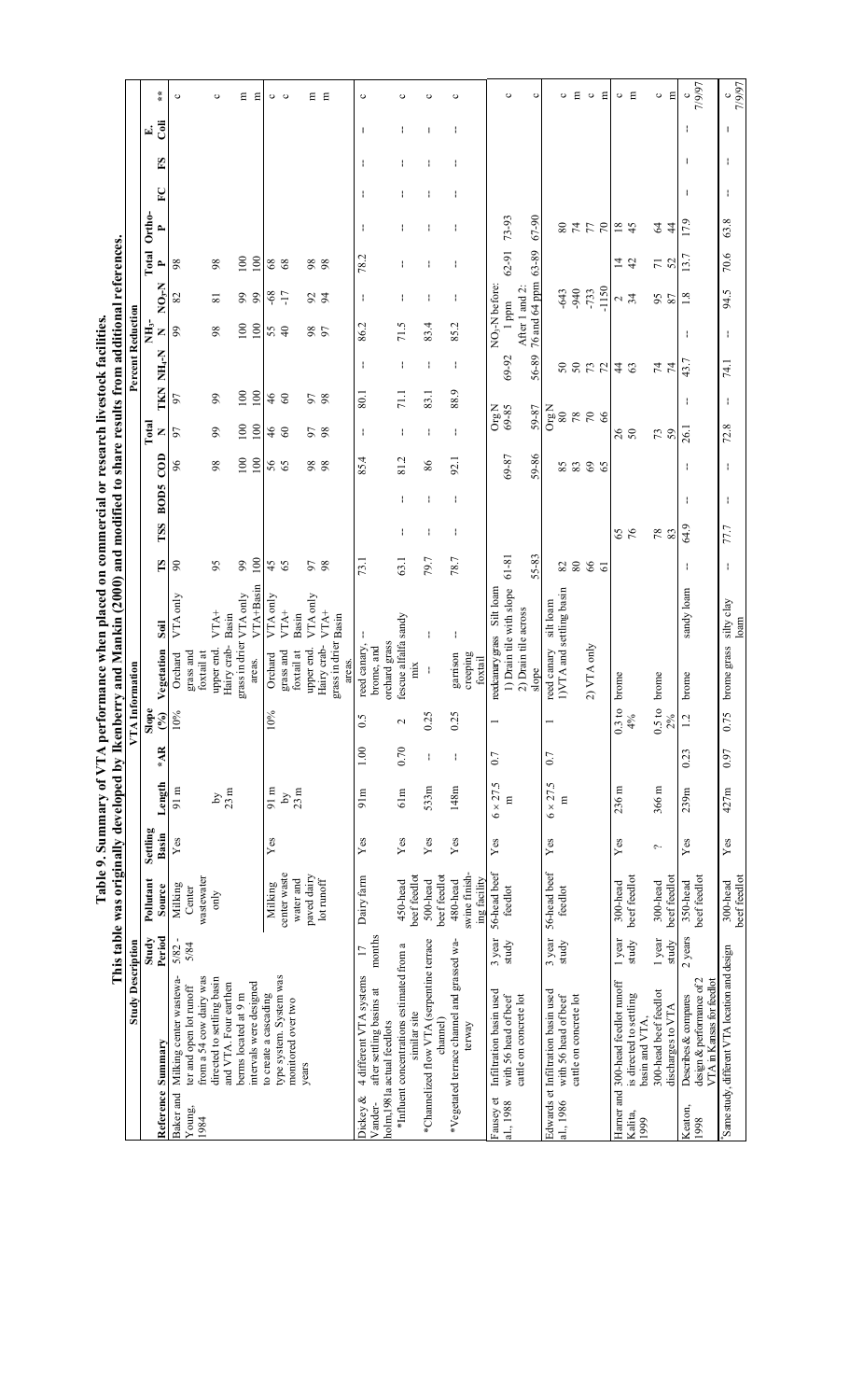|                                    |                                                                                                                                                        | <b>Study Description</b>     |                            |                |                  |          |                    | A Information<br>$\Sigma$            |                                  |              |                        |                                                                                                       |              |                        | <b>Percent Reduction</b>          |          |                                                     |                             |                          |     |                      |
|------------------------------------|--------------------------------------------------------------------------------------------------------------------------------------------------------|------------------------------|----------------------------|----------------|------------------|----------|--------------------|--------------------------------------|----------------------------------|--------------|------------------------|-------------------------------------------------------------------------------------------------------|--------------|------------------------|-----------------------------------|----------|-----------------------------------------------------|-----------------------------|--------------------------|-----|----------------------|
|                                    |                                                                                                                                                        | Study                        | Pollutant                  | Settling       |                  |          | Slope              |                                      |                                  |              |                        | Total                                                                                                 |              | $NH3$ -                |                                   | Total    | Ortho-                                              |                             |                          | E.  |                      |
|                                    | Reference Summary                                                                                                                                      | Period                       | Source                     | Basin          | Length           | AA       | (%)                | Vegetation                           | Soil                             | $\mathbf{S}$ | BOD5 COD<br><b>TSS</b> | z                                                                                                     | TKN          | Z<br>NH <sub>r</sub> N | N-S<br>Q                          | ≏        | $\sim$                                              | $\mathbf{F}$                | $_{\rm F}$ S             | Gii | $\star$              |
| Komor and                          | Settling basin and VTA were 1995-96                                                                                                                    |                              | $200$ head                 | Yes            | 79 m             | $^{0.2}$ | 1.2%               | Grass                                | Silt loam                        |              |                        | 1.5 cm rainfall on $5/14/96$                                                                          |              | 35 to 80               | $\mathcal{S}$                     |          | 83                                                  | 25                          | $\infty$                 |     |                      |
| Hansen,<br>2003                    | feedlots and monitored for<br>placed below two cattle                                                                                                  |                              | capacity lot<br>(35 cattle |                |                  |          |                    |                                      |                                  |              |                        | on7/27/96, 6/2/96, & 6/27/98<br>9.1, 3.6, and 0.6 cm rainfalls                                        |              | $\frac{85}{35}$ to 75  |                                   |          | Suspended                                           | 15 to<br>75<br>$\mathbf{r}$ | $20\,\mathrm{to}$<br>80% |     |                      |
|                                    | seven storm events                                                                                                                                     |                              | during test)<br>225-head   | Yes            | 58 <sub>m</sub>  | 0.2      | 0.5%               | Grass                                | loam                             |              |                        |                                                                                                       |              |                        |                                   |          | $25\,\mathrm{to}$ 75                                |                             |                          |     |                      |
|                                    |                                                                                                                                                        |                              | feedlot                    |                |                  |          |                    |                                      |                                  |              |                        |                                                                                                       |              |                        |                                   |          |                                                     |                             |                          |     |                      |
| Lorimor <sub>et</sub><br>al., 2003 | lot beef facility is directed to present -<br>Runoff from concrete open                                                                                | 1997 to                      | concrete beef<br>380-head  | $\mathbf{Yes}$ | $108~\mathrm{m}$ | 0.18     | $\circ$            | Reed<br>l,<br>canary<br>$\triangleq$ | Loam                             | 兽            | 65                     |                                                                                                       | $\rm 80$     |                        | $\overline{8}$                    | $-87$    | 77                                                  |                             |                          |     | $\circ$              |
|                                    | settling basin, totally bermed data based cattle facility<br>infiltration basin (IB), and                                                              | upon five                    |                            |                |                  |          |                    | grass.<br>CW - Com-                  |                                  |              |                        |                                                                                                       |              |                        |                                   |          |                                                     |                             |                          |     |                      |
|                                    | constructed wetland (CW)                                                                                                                               | years                        |                            |                |                  |          |                    | mon cattails                         |                                  |              |                        |                                                                                                       |              |                        |                                   |          |                                                     |                             |                          |     |                      |
|                                    |                                                                                                                                                        |                              |                            |                |                  |          |                    |                                      |                                  |              | $B + CW$<br>$B + CW$   | 93<br>$\overline{7}$                                                                                  |              | SS 58                  |                                   | 83<br>98 | -43<br>86                                           | <b>33</b>                   |                          |     | $O$ $E$              |
|                                    |                                                                                                                                                        |                              |                            |                |                  |          |                    |                                      |                                  |              |                        | Most mass flow reduction occurred in infiltration basin                                               |              |                        |                                   |          |                                                     |                             |                          |     |                      |
| and Oko-<br>Mankin                 | feedlot with runoff<br>300-head heifer                                                                                                                 | $2001$ to<br>May             | dairy heifer<br>300-head   | ${\bf Yes}$    | $150 \text{ m}$  |          | 2                  | Fescue                               | Mass Reductions at:<br>Silt Loam |              |                        | ms                                                                                                    |              |                        |                                   |          |                                                     |                             |                          |     |                      |
| ren, 2003                          | directed to settling                                                                                                                                   | $May$<br>$2002$              | feedlot                    |                |                  |          |                    |                                      | $30 \text{ m}$                   |              | 95                     | $74$ $88$                                                                                             |              | $\frac{1}{2}$          |                                   |          | $\frac{84}{5}$                                      |                             | $\frac{84}{15}$          |     | 日日<br>$\overline{9}$ |
|                                    | basin (1 <sup>st</sup> stage) and<br>VTA (2 <sup>nd</sup> stage).                                                                                      |                              |                            |                |                  |          |                    |                                      | $150 \text{ m}$                  |              |                        |                                                                                                       |              |                        |                                   |          |                                                     |                             |                          |     | 90                   |
| Paterson et                        | Milking center waste                                                                                                                                   | 5 years                      | Natural                    | Yes            | 36 <sub>m</sub>  |          | 3.4                | Tall fescue                          | silt loam                        |              | $\overline{7}$         | 4                                                                                                     |              |                        | 38                                |          | $\overline{ }$<br>ģ                                 |                             |                          |     | $\circ$              |
| al., 1980                          | and barnyard runoff<br>from 70 cow dairy                                                                                                               |                              | rainfall                   |                |                  |          |                    |                                      |                                  |              |                        |                                                                                                       |              |                        |                                   |          | crease                                              |                             |                          |     |                      |
|                                    | studied for five year                                                                                                                                  |                              |                            |                |                  |          |                    |                                      |                                  |              |                        |                                                                                                       |              |                        |                                   |          |                                                     |                             |                          |     |                      |
|                                    | period                                                                                                                                                 |                              | Snow melt                  |                |                  |          |                    |                                      |                                  |              | 84                     |                                                                                                       |              |                        |                                   |          | $\frac{1}{4}$                                       |                             |                          |     |                      |
|                                    |                                                                                                                                                        |                              | Perched water              |                |                  |          |                    |                                      |                                  |              |                        | 57                                                                                                    |              |                        | 78<br>97                          |          | 32<br>$\frac{1}{\sqrt{2}}$                          |                             |                          |     | $\circ$ $\circ$      |
| Schellinger                        | Runoff from paved dairy                                                                                                                                | $\frac{8}{18}$               | Dairy barn-<br>table       | Yes            | 22.9m            | 0.27     | $\mathbf{\hat{c}}$ | blue-<br>fescue,                     | ł                                | ł            | 33                     | ł                                                                                                     | ł            | ł                      | $\overline{15}$<br>$\frac{8}{10}$ | ÷        | $\overline{\mathbf{c}}$<br>crease<br>$\mathfrak{t}$ | $\circ$                     | ÷                        | ÷   | E<br>ł               |
| $&$ Clausen,                       | lot to detention pond                                                                                                                                  | months                       | yard                       |                |                  |          |                    | and<br>grass,                        |                                  |              |                        |                                                                                                       |              |                        |                                   |          |                                                     |                             |                          |     |                      |
| 1992                               | then VTA subject to<br>natural rainfall                                                                                                                |                              |                            |                |                  |          |                    | ryegrass mix                         |                                  |              |                        |                                                                                                       |              |                        |                                   |          |                                                     |                             |                          |     |                      |
| 1999                               | design and performance<br>Williamson, Describes and compares                                                                                           | months<br>$\mathbf{\hat{z}}$ | 350-head beef<br>feedlot   | $\mathbf{Yes}$ | 239m             | 0.23     | 1.2                | brome grass                          | sandy loam                       | ÷            | ÷                      | $\mathbf{I}$                                                                                          | $\mathbf{I}$ | 61.5                   | ÷<br>J,                           | ÷        | 28.6<br>f,                                          | $\mathbf{I}$                | 78.9                     | f,  | $\circ$<br>79.3      |
|                                    | of 4 VTA in Kansas for<br>feedlot                                                                                                                      | 10/4/98                      |                            |                |                  |          |                    |                                      |                                  |              |                        |                                                                                                       |              |                        |                                   |          |                                                     |                             |                          |     |                      |
| design 10/17/98                    | *Same study, different VTA location and                                                                                                                |                              | 300-head beef<br>feedlot   | Yes            | 427m             | 0.97     | 0.75               | brome grass                          | silty clay<br>loam               | ÷            | ÷                      | ÷                                                                                                     | ł            | 63.7                   |                                   |          | 56.8                                                |                             | 76.5                     | ÷   | $\circ$<br>78.2      |
|                                    | *Same study, different VTA location 6/22/98 300-head beef                                                                                              |                              | feedlot                    | Yes            | 213m             | 0.36     | $\mathbf{c}$       | fescue                               | silt loam                        | ÷            | ÷                      | ÷                                                                                                     | ÷            | $\overline{0}$         | H                                 |          | $\mathbf{r}$<br>÷                                   | ÷                           | 36                       | 83  | $\circ$<br>÷         |
|                                    | *Same study, different VTA location 9/30/98 200-head beef                                                                                              |                              | feedlot                    | Yes            | 137m             | 0.59     | 0.6                | brome grass                          | loam                             | ÷            | ÷                      | ł                                                                                                     | ÷            | 52.8                   | H                                 | ł        | 74.2<br>÷                                           | ÷                           | 90.3                     | ÷   | $\circ$<br>88.4      |
| et al., 2002;<br>Woodbury          | collects open lot runoff<br>Settling basin and VTA                                                                                                     | 1997-<br>2003                | 600-head beef<br>feedlot   | Yes            | 200m             | 3        | 0.5                | brome grass                          |                                  |              |                        | No observed discharge of water below root zone for two years or as surface water from VTA for 5 years |              |                        |                                   |          |                                                     |                             |                          |     | $\Xi$                |
| Woodbury<br>et al.,                | from beef cattle facility                                                                                                                              |                              |                            |                |                  |          |                    |                                      |                                  |              |                        |                                                                                                       |              |                        |                                   |          |                                                     |                             |                          |     |                      |
| 2003a;                             |                                                                                                                                                        |                              |                            |                |                  |          |                    |                                      |                                  |              |                        |                                                                                                       |              |                        |                                   |          |                                                     |                             |                          |     |                      |
| et al., 2003b<br>Woodbury          |                                                                                                                                                        |                              |                            |                |                  |          |                    |                                      |                                  |              |                        |                                                                                                       |              |                        |                                   |          |                                                     |                             |                          |     |                      |
|                                    | *AR = Area Ratio = (VTA Area)/(Feedlot Drainage Area); **m = reductions calculated on a mass basis, c = reductions calculated on a concentration basis |                              |                            |                |                  |          |                    |                                      |                                  |              |                        |                                                                                                       |              |                        |                                   |          |                                                     |                             |                          |     |                      |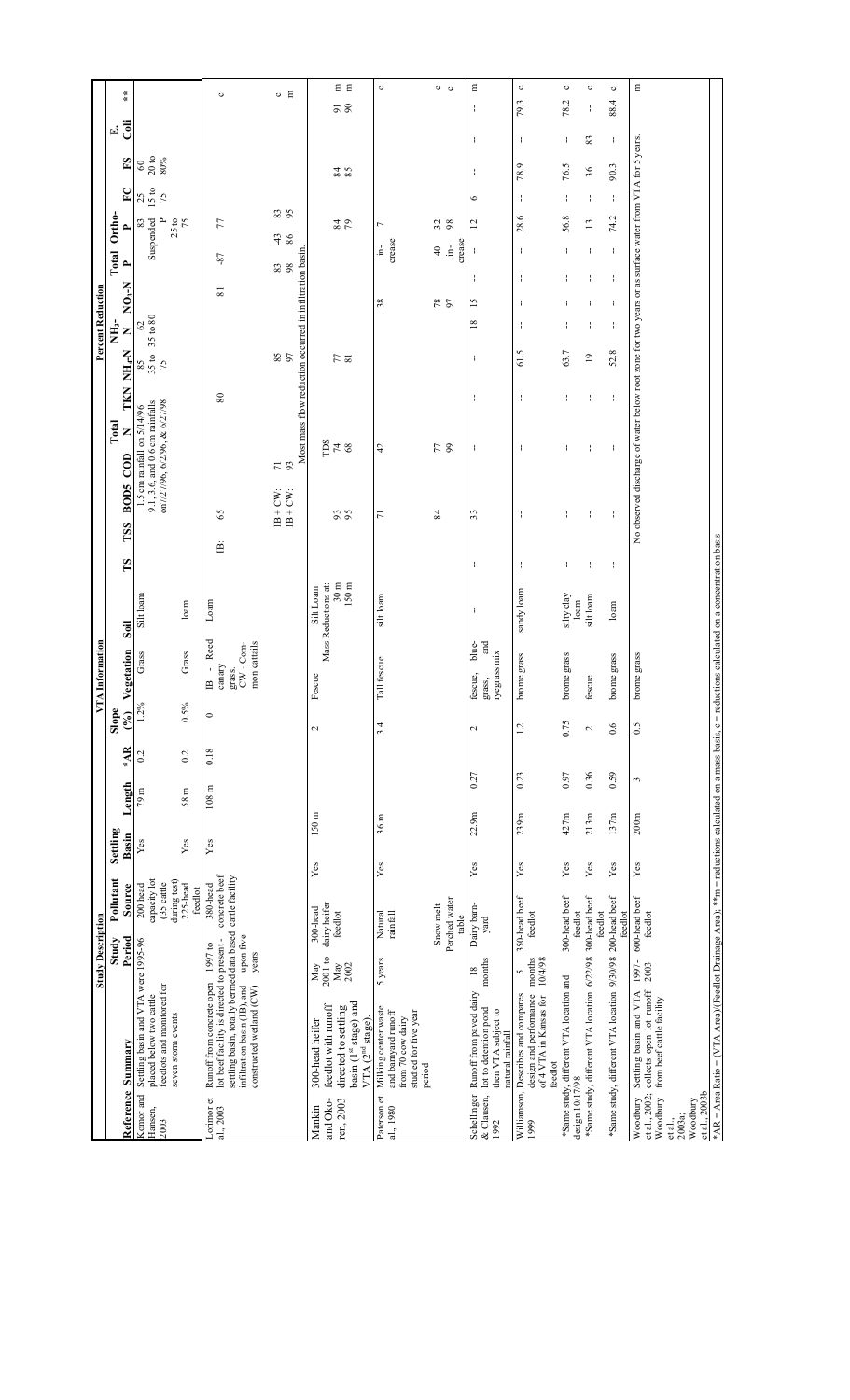|                                                                  |                          |                   |                      | ပ                                                                   | $\circ$          |     | 묩                                          | Ε                        | 日                          |                     | $E$ $E$             |                                              | E E                                  |           | $E$ $E$           | Ξ                              |                                                                                                                                                                                                                                                                                                                     |                              | 0000               |                    | $\circ$                     | $\circ$            | m**                                                                                                                         | $\circ$                                                                |                        | ပ                                             |                          |                         |                                 |                    | ပေ              |                        | Ξ             | Ξ   | Ξ                              | Ε   | 日               | Ξ               |
|------------------------------------------------------------------|--------------------------|-------------------|----------------------|---------------------------------------------------------------------|------------------|-----|--------------------------------------------|--------------------------|----------------------------|---------------------|---------------------|----------------------------------------------|--------------------------------------|-----------|-------------------|--------------------------------|---------------------------------------------------------------------------------------------------------------------------------------------------------------------------------------------------------------------------------------------------------------------------------------------------------------------|------------------------------|--------------------|--------------------|-----------------------------|--------------------|-----------------------------------------------------------------------------------------------------------------------------|------------------------------------------------------------------------|------------------------|-----------------------------------------------|--------------------------|-------------------------|---------------------------------|--------------------|-----------------|------------------------|---------------|-----|--------------------------------|-----|-----------------|-----------------|
|                                                                  |                          |                   | E. coli              |                                                                     | ÷                |     |                                            |                          |                            |                     | $1 - 1 - 1 - 1 - 1$ |                                              |                                      |           |                   |                                | ÷.                                                                                                                                                                                                                                                                                                                  |                              |                    |                    |                             |                    |                                                                                                                             |                                                                        |                        | $99$                                          |                          |                         |                                 |                    |                 | $369$<br>$759$<br>$77$ | 53.883.98     |     |                                |     |                 |                 |
|                                                                  |                          |                   | $\mathbf{E}$         | 68                                                                  | $\mathbf{z}$     |     |                                            |                          |                            | $1 - 1 - 1 - 1 - 1$ |                     |                                              |                                      |           |                   |                                |                                                                                                                                                                                                                                                                                                                     | $\mathbf{1}$                 | -134               |                    | - 1                         | H.                 |                                                                                                                             |                                                                        |                        |                                               |                          |                         |                                 |                    |                 |                        |               |     |                                |     |                 |                 |
|                                                                  |                          |                   | $\mathbf{E}$         | 75                                                                  | 51               |     |                                            |                          |                            |                     | $1 - 1 - 1 - 1 - 1$ |                                              |                                      |           |                   |                                |                                                                                                                                                                                                                                                                                                                     | $\mathbf{1}$                 | -184               |                    | ÷.                          | -114               |                                                                                                                             | $_{\rm change}^{\rm No}$                                               |                        | $\overline{6}$                                |                          |                         |                                 | 32887              |                 |                        |               |     | 7788758                        |     |                 |                 |
|                                                                  |                          | Ortho-            | $\spadesuit$         | J.                                                                  | ÷.               |     |                                            |                          |                            |                     |                     | $8 - 2$ $5 - 3$ $1 - 2$                      |                                      |           |                   |                                |                                                                                                                                                                                                                                                                                                                     |                              |                    |                    |                             |                    |                                                                                                                             |                                                                        |                        | $50^{\circ}$                                  |                          |                         |                                 | 44388              |                 |                        |               |     | 358585                         |     |                 |                 |
|                                                                  |                          | Total             | $\blacktriangle$     | ÷                                                                   | ÷                |     |                                            |                          |                            |                     | 57558               |                                              | $\frac{4}{9}$ %                      |           |                   | $\frac{16}{2}$ & $\frac{2}{2}$ |                                                                                                                                                                                                                                                                                                                     |                              | 3887799            |                    |                             |                    | 84                                                                                                                          |                                                                        |                        | $88\,$                                        |                          |                         |                                 | 82882              |                 |                        |               |     | 588852                         |     |                 |                 |
|                                                                  |                          |                   | NO3-N                |                                                                     | ÷                |     |                                            |                          |                            |                     | $1 - 1 - 1 - 1 - 1$ |                                              |                                      |           |                   |                                | $\frac{36}{7}$ + n $\frac{5}{7}$ $\frac{28}{158}$                                                                                                                                                                                                                                                                   |                              |                    |                    |                             |                    | ÷                                                                                                                           |                                                                        |                        |                                               |                          | 4580                    |                                 |                    | 13 <sub>5</sub> |                        |               |     | $-59858$                       |     |                 |                 |
|                                                                  |                          | NH <sub>3</sub> - | Z                    |                                                                     | ÷                |     |                                            |                          |                            |                     |                     | $7.3888$ $772$                               |                                      |           |                   | 7878                           |                                                                                                                                                                                                                                                                                                                     |                              | .                  |                    |                             |                    |                                                                                                                             | $-99$<br>$\overline{5}$                                                |                        |                                               |                          |                         |                                 |                    |                 |                        |               |     |                                |     |                 |                 |
|                                                                  | Percent Reduction        | NH4-              | $\mathbb{Z}$         | н.                                                                  | ÷.               |     |                                            |                          |                            |                     | $1 - 1 - 1 - 1 - 1$ |                                              |                                      |           |                   |                                | $\frac{1}{2}$ $\frac{1}{2}$ $\frac{1}{2}$ $\frac{1}{2}$ $\frac{1}{2}$ $\frac{1}{2}$ $\frac{1}{2}$ $\frac{1}{2}$ $\frac{1}{2}$ $\frac{1}{2}$ $\frac{1}{2}$ $\frac{1}{2}$ $\frac{1}{2}$ $\frac{1}{2}$ $\frac{1}{2}$ $\frac{1}{2}$ $\frac{1}{2}$ $\frac{1}{2}$ $\frac{1}{2}$ $\frac{1}{2}$ $\frac{1}{2}$ $\frac{1}{2}$ |                              |                    |                    |                             |                    |                                                                                                                             |                                                                        |                        |                                               |                          |                         |                                 |                    |                 |                        |               |     |                                |     |                 |                 |
|                                                                  |                          |                   | TKN                  |                                                                     | ÷.               |     |                                            |                          |                            |                     |                     | 88885777                                     |                                      |           |                   | $67$ $81$                      | $388K - 9$                                                                                                                                                                                                                                                                                                          |                              |                    |                    |                             |                    |                                                                                                                             |                                                                        |                        |                                               |                          |                         |                                 |                    |                 |                        |               |     |                                |     |                 |                 |
|                                                                  |                          |                   | $Total$ $X$          |                                                                     | ÷.               |     |                                            |                          |                            |                     | $1 - 1 - 1 - 1 - 1$ |                                              | ÷                                    |           |                   |                                | 11   55570   3                                                                                                                                                                                                                                                                                                      |                              |                    |                    |                             |                    |                                                                                                                             |                                                                        |                        | $\overline{5}$                                |                          |                         |                                 | 85388              |                 |                        |               |     | 2835                           |     | $\frac{8}{100}$ |                 |
|                                                                  |                          |                   | $\overline{C}$       |                                                                     | ÷                |     | ÷                                          |                          |                            |                     | <b>TELEST</b>       |                                              | ÷                                    |           | $\mathbf{1}$      | - 11                           |                                                                                                                                                                                                                                                                                                                     | <b>TEMP</b>                  | - 100              |                    | $\frac{1}{8}$ $\frac{1}{8}$ |                    |                                                                                                                             |                                                                        |                        |                                               |                          |                         |                                 |                    |                 |                        |               |     |                                |     |                 |                 |
|                                                                  |                          |                   | <b>BOD5</b>          |                                                                     | ÷                |     |                                            |                          |                            |                     | 4 4 4 4 4           |                                              | ÷                                    |           |                   | 4 H 4                          |                                                                                                                                                                                                                                                                                                                     |                              | 111111112          |                    |                             |                    |                                                                                                                             |                                                                        |                        |                                               |                          |                         |                                 |                    |                 |                        |               |     |                                |     |                 |                 |
|                                                                  |                          |                   | TSS                  |                                                                     | ÷                |     |                                            |                          |                            |                     | $1 - 1 - 1 - 1 - 1$ |                                              | ÷                                    |           |                   |                                | 11   288822                                                                                                                                                                                                                                                                                                         |                              |                    |                    |                             |                    | - I                                                                                                                         |                                                                        |                        | 86                                            |                          |                         |                                 | 85787              |                 |                        |               |     | 835858                         |     |                 |                 |
|                                                                  |                          |                   | $\mathbf{S}$         | 96                                                                  | 98               |     |                                            |                          |                            |                     | $1 - 1 - 1 - 1 - 1$ |                                              | ÷                                    |           | $\mathbf{1}$      | - 11                           |                                                                                                                                                                                                                                                                                                                     |                              | $-1$ , $-1$ , $-1$ |                    | $\frac{1}{8}$               |                    |                                                                                                                             |                                                                        |                        |                                               |                          |                         |                                 |                    |                 |                        |               |     |                                |     |                 |                 |
|                                                                  |                          |                   | Soil                 | silt loam                                                           | silt loam        |     | silt loam                                  | silt loam                | silt loam                  | silt loam           | silt loam           | silt loam                                    | silt loam                            | silt loam | silt loam         | silt loam                      | silt loam                                                                                                                                                                                                                                                                                                           | silt loam                    | silt loam          | silt loam          | silt loam                   | silt loam          | Silt loam                                                                                                                   | Fine silt                                                              |                        | ${\rm Gue} {\rm b} {\rm h}$ loam              |                          |                         |                                 |                    |                 |                        |               |     |                                |     |                 |                 |
|                                                                  |                          |                   |                      |                                                                     |                  |     |                                            |                          |                            |                     |                     |                                              |                                      |           |                   |                                |                                                                                                                                                                                                                                                                                                                     |                              |                    |                    |                             |                    |                                                                                                                             |                                                                        |                        |                                               |                          |                         |                                 |                    |                 |                        |               |     |                                |     |                 |                 |
| Table 10. Summary of VTA performance under simulated conditions. | VTA Informati            |                   | Vegetation           | tall fescue, Ken-<br>tucky blue grass                               | fescue bluegrass | mix | fescue                                     | fescue                   | fescue                     | fescue              | fescue              | fescue                                       | fescue                               |           | fescue<br>fescue  | fescue                         | grass<br>orchard                                                                                                                                                                                                                                                                                                    | grass<br>orchard             | grass<br>orchard   | grass<br>orchard   | grass<br>orchard            | grass<br>orchard   | $\mathbf{B}$<br>fesci                                                                                                       | tall fescue                                                            |                        | perennial rye                                 |                          |                         | iixed grass<br>species<br>mixec |                    | Kentucky blue   | grass                  | perennial rye |     | ixed grass<br>species<br>mixed |     | Kentucky        | blue grass      |
|                                                                  |                          | Slope             | $($ %)               | Ó                                                                   | Ó                |     |                                            |                          | $\omega$ $\omega$ $\omega$ |                     | $\frac{1}{2}$       |                                              | $\omega$ $\omega$                    |           | $\omega$ $\omega$ | $\mathbf{c}$                   | $\equiv$                                                                                                                                                                                                                                                                                                            | $\equiv$                     | $\overline{16}$    | 16                 | $\sim$                      | $\sim$             | $\mathbf{\sim}$                                                                                                             | 4.3 to<br>5.1                                                          |                        | 3%                                            |                          |                         |                                 |                    |                 |                        |               |     |                                |     |                 |                 |
|                                                                  |                          |                   | $*AB$                | 0.25                                                                | 0.66             |     | 1.00                                       | 2.00                     | 3.00                       | 5.00                |                     | 1.00                                         | 2.00                                 | 3.00      | 5.00              | $\overline{r}$                 | 0.25                                                                                                                                                                                                                                                                                                                | 0.50                         | 0.25               | 0.50               | 0.25                        | 0.50               |                                                                                                                             |                                                                        |                        | Width                                         |                          | 11                      | 1.2 m                           |                    |                 |                        |               |     |                                |     |                 |                 |
|                                                                  |                          |                   | Length               | 4.5m                                                                | 9m               |     | 3m                                         | 6m                       | 9m                         | 15m                 | 21m                 | 3m                                           | 6m                                   | 9m        | 15m               | 21m                            | 4.6m                                                                                                                                                                                                                                                                                                                | 9.1m                         | 4.6m               | 9.1m               | 4.6m                        | 9.1m               | 2x30m                                                                                                                       | 30 <sub>m</sub>                                                        |                        | 5m                                            |                          | 10m                     | 5 <sub>m</sub>                  | 10m                | 5m              | 10m                    | 5m            | 10m | $5 \text{ m}$                  | 10m | 5 <sub>m</sub>  | 10 <sub>m</sub> |
|                                                                  |                          |                   | Intensity            | 64 mm/hr                                                            | $64$ mm/hr       |     | $50 \text{ mm/hr}$                         | 50 mm/hr                 | $50 \text{ mm/hr}$         | 50 mm/hr            | $50$ mm/hr          | $50 \text{ mm/hr}$                           | 50 mm/hr                             | 50 mm/hr  | 50 mm/hr          | 50 mm/hr                       | 50 mm/hr                                                                                                                                                                                                                                                                                                            | 50 mm/hr                     | 50 mm/hr           | $50 \text{ mm/hr}$ | $50 \text{ mm/hr}$          | $50 \text{ mm/hr}$ |                                                                                                                             | $17 \text{ mm/hr}$<br>for fallow                                       | $110$ mm/hr<br>for VTA | 1.2 L/s applied                               | to upper end of          | filter strip            |                                 |                    |                 |                        |               |     |                                |     |                 |                 |
|                                                                  | <b>Study Description</b> |                   | Summary<br>Reference | 4 VTA plots placed after<br>poultry manure amended<br>Coyne et al., | pasture area     |     | Swine manure applied to<br>Chaubey et al., | VTA subject to simulated | rainfall                   |                     |                     | Poultry manure applied to<br>Chaubey et al., | VTA subject to simulated<br>rainfall |           |                   |                                | Simulated feedlot and<br>Dillaha et al.,                                                                                                                                                                                                                                                                            | rainfall<br>1988: Dillaha et | al., 1986          |                    | *concentrated flow          | *concentrated flow | tling basin, natural rainfall,<br>56 head of beef cattle on<br>VTA test plots after set-<br>concrete lot<br>Edwards et al., | fallow vs. vegetated filter<br>Plot study comparing<br>Fajardo et al., | strip                  | A dairy slurry and water<br>Goel et al., 2004 | mix was applied to upper | end of three lengths of | VTA and three vegetative        | covers were tested |                 |                        |               |     |                                |     |                 |                 |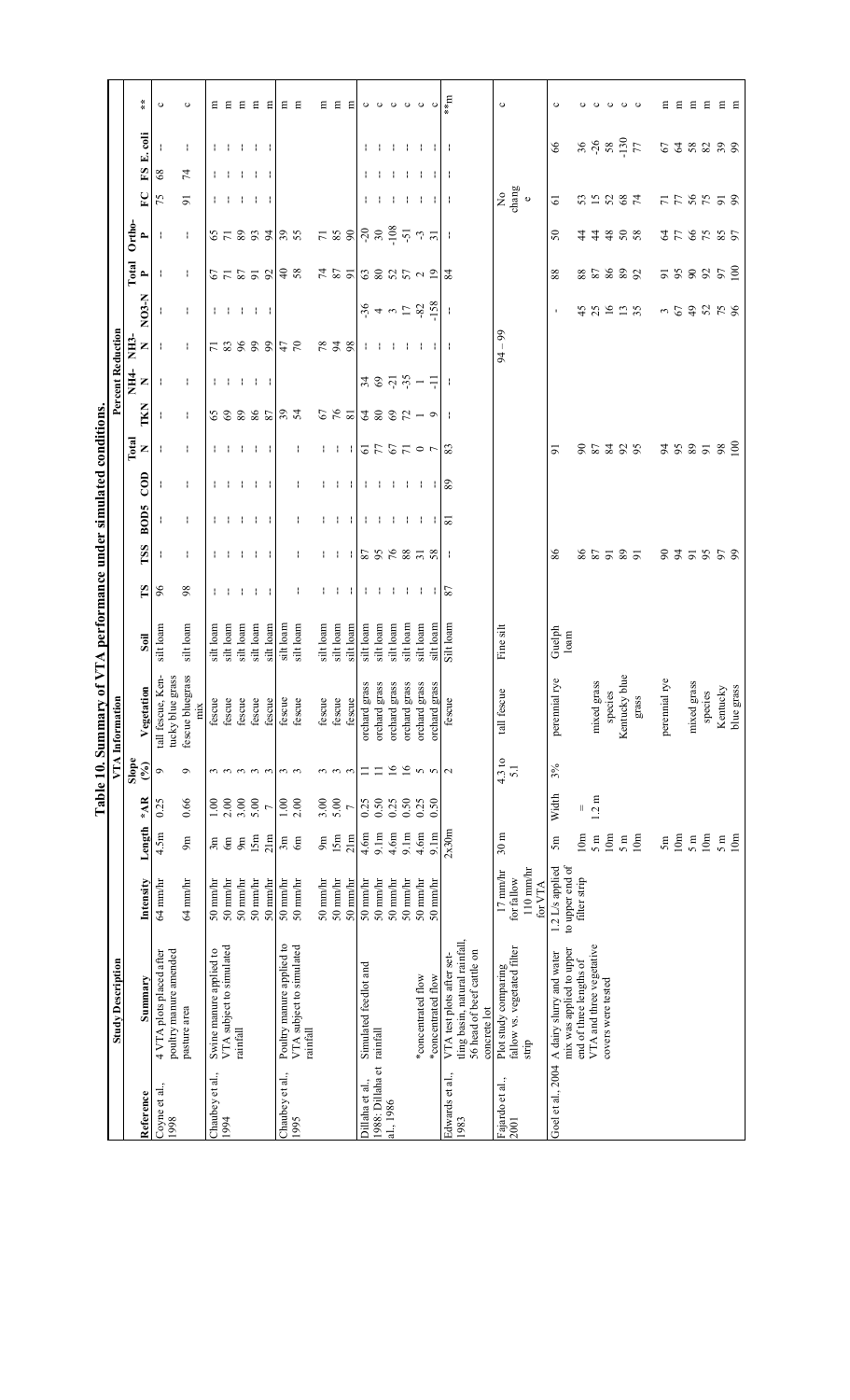|                            | <b>Study Description</b>                                                                                                                                                                                                      |                              |                                      |                  |                        | VTA Information                                               |                         |                             |                                  |                |                         |         | <b>Percent Reduction</b> |                                                            |                                                                           |                |                                                       |                                                              |     |                         |             |
|----------------------------|-------------------------------------------------------------------------------------------------------------------------------------------------------------------------------------------------------------------------------|------------------------------|--------------------------------------|------------------|------------------------|---------------------------------------------------------------|-------------------------|-----------------------------|----------------------------------|----------------|-------------------------|---------|--------------------------|------------------------------------------------------------|---------------------------------------------------------------------------|----------------|-------------------------------------------------------|--------------------------------------------------------------|-----|-------------------------|-------------|
| Reference                  | Summary                                                                                                                                                                                                                       | Intensity                    | Length                               | $*AB$            | Slope<br>$\mathcal{S}$ |                                                               | Soil                    | $\mathbf{r}$                | TSS                              | BOD5           | con                     | Total N | TKN                      | NH <sub>+</sub> N                                          |                                                                           |                | NH <sub>3</sub> -N NO <sub>3</sub> -N Total P Ortho-P | $\mathbf{E}$                                                 | S   | Coli<br>E,              | $\ddot{*}$  |
|                            |                                                                                                                                                                                                                               |                              |                                      |                  |                        | Vegetation                                                    |                         |                             |                                  |                |                         |         |                          |                                                            |                                                                           |                |                                                       |                                                              |     |                         |             |
| đ<br>Hawkins               | al., WW pumped from swine                                                                                                                                                                                                     |                              | $6.1 \text{ m}$                      |                  | 5                      | Bermuda and                                                   | loamy sand              | $\frac{1}{4}$               |                                  |                | 52                      |         | $\frac{3}{6}$            |                                                            |                                                                           |                |                                                       |                                                              |     |                         | $\circ$     |
| 1998                       | lagoon to VTA; runoff and                                                                                                                                                                                                     |                              |                                      |                  |                        | ryegrass mix                                                  |                         |                             |                                  |                |                         |         |                          |                                                            |                                                                           |                |                                                       |                                                              |     |                         | Ξ           |
|                            | percolate analyzed                                                                                                                                                                                                            |                              |                                      |                  | $\equiv$               |                                                               |                         |                             |                                  |                | $\Xi$                   |         |                          |                                                            |                                                                           |                |                                                       |                                                              |     |                         | $\circ$     |
|                            |                                                                                                                                                                                                                               |                              |                                      |                  |                        |                                                               |                         | $-557$<br>37                |                                  |                | 92                      |         | 33                       | $-8.33$                                                    | $47$<br>$54$<br>$-834$<br>$-98.2$<br>$-140.1$                             | $225 - 52$     |                                                       |                                                              |     |                         | Ε           |
| im et al., 1997.           | Simulated pasture and rainfall                                                                                                                                                                                                | $10 \text{ cm/hr}$           | 6.1m                                 | 0.50             | 3                      |                                                               | silt loam               |                             | $\frac{6}{68}$<br>89.5           | ł.             |                         |         |                          |                                                            |                                                                           | 76.1           |                                                       | $\begin{array}{c}\n 0.000 \\  0.000 \\  0.001\n \end{array}$ | ÷.  |                         |             |
|                            |                                                                                                                                                                                                                               | $10 \text{ cm/hr}$           | 12.2m                                |                  | $\frac{1}{2}$          | $\begin{array}{c} \text{fescue} \\ \text{fescue} \end{array}$ | silt loam               |                             |                                  |                | t to                    | t t     |                          | $\begin{array}{l} 18.6 \\ 52.8 \\ 68 \end{array}$<br>1 T T |                                                                           |                | $\frac{74.5}{87.8}$                                   |                                                              | - 1 | t t                     | E E E       |
|                            |                                                                                                                                                                                                                               | 10 cm/hr                     | 18.3m                                | 1.50             |                        | fescue                                                        | silt loam               | $23.8$<br>$40.8$<br>$69.8$  |                                  | - 1 - 1        |                         |         | $78$<br>$89.5$<br>$95.3$ |                                                            | -96.7                                                                     | 93.6           | 93                                                    |                                                              |     |                         |             |
|                            | Prantner et al., 2001 Lab scale study of raw swine                                                                                                                                                                            |                              |                                      |                  |                        | no vegetation                                                 | Clarion loam            | 1998 Undiluted swine manure |                                  |                |                         |         | $2\,$ $2\,$              |                                                            |                                                                           | 85<br>78       |                                                       |                                                              |     |                         |             |
|                            | manure applied to soil infiltra-                                                                                                                                                                                              |                              |                                      |                  |                        |                                                               | soil                    |                             | $3$ parts manure $+1$ part water |                |                         |         |                          |                                                            | $\begin{array}{c} \text{Inc.}\\ \text{from 1}\\ \text{to }77 \end{array}$ |                |                                                       |                                                              |     |                         | 000         |
|                            | tion areas                                                                                                                                                                                                                    |                              |                                      |                  |                        |                                                               |                         | 1999 Undiluted swine manure |                                  |                |                         |         | $96$                     |                                                            |                                                                           | <b>88</b>      |                                                       |                                                              |     |                         |             |
|                            |                                                                                                                                                                                                                               |                              |                                      |                  |                        |                                                               |                         |                             | $3$ parts manure $+1$ part water |                |                         |         | 54                       |                                                            | mg/                                                                       |                |                                                       |                                                              |     |                         | $\circ$     |
| Sanderson et al.,<br>2001  | Manure application to grassland<br>with VTA down gradient.                                                                                                                                                                    |                              | 16.4 m                               | $\frac{0}{1}$    |                        | Switch grass                                                  | Fine sandy<br>loam      |                             |                                  |                | 25 to<br>44%            |         |                          |                                                            |                                                                           |                | $\frac{47}{16%}$                                      |                                                              |     |                         | Ξ           |
| Schwer & Clausen,<br>1989  | milk house waste water pumped<br>VTA test plot, natural rainfall                                                                                                                                                              |                              | 26m                                  | J,               | 2                      | fescue, ryegrass,<br>bluegrass mix<br>fescue,                 | sandy loam              | ÷                           | 92                               | ÷              | ÷                       | ÷       | 83                       | ÷<br>$\frac{6}{5}$                                         | ÷                                                                         | 86             | 82                                                    | $\mathbf{I}$                                                 | ÷   | t                       | $\circ$     |
|                            | to VTA                                                                                                                                                                                                                        |                              |                                      |                  |                        |                                                               |                         | ł.                          | 57                               | H.             | ł.                      | ł.      | 93                       | ł.<br>$\approx$                                            | ł                                                                         | $\mathfrak{D}$ | $\boldsymbol{90}$                                     | ł.                                                           | ł.  | ŧ                       | $\circ$     |
|                            | *Same VTA, subsurface flow                                                                                                                                                                                                    | Hi Rate: 20 to 27            |                                      |                  |                        |                                                               | L <sub>o</sub> am       | Turbidity                   |                                  |                |                         |         |                          |                                                            |                                                                           |                |                                                       |                                                              |     |                         |             |
|                            | analysis                                                                                                                                                                                                                      | cm/week                      |                                      |                  |                        | fescue                                                        | (surface) and           | $\overline{31}$             |                                  | $\overline{5}$ |                         |         |                          | 26                                                         |                                                                           |                |                                                       | $\mathbf{r}$                                                 |     |                         |             |
|                            |                                                                                                                                                                                                                               | Low Rate: 6                  |                                      |                  |                        | Rate<br>$_{\rm low}$                                          | clay loam               |                             |                                  |                | $\frac{15}{67}$         |         |                          | 84                                                         |                                                                           | 1484           |                                                       |                                                              |     |                         | $O$ $E$ $E$ |
|                            |                                                                                                                                                                                                                               | to 16 cm/week                |                                      |                  |                        | Rate<br>high                                                  | (sub-surface)           |                             |                                  |                |                         |         |                          |                                                            |                                                                           |                |                                                       |                                                              |     |                         |             |
| Srivastava et al.,<br>1996 | Nine control VTA plots placed                                                                                                                                                                                                 |                              | 3.1 to                               | 3/1              | 3                      | fescue                                                        | Silt loam               |                             |                                  |                | $\approx$ $\frac{1}{2}$ |         | <b>e</b> a u             | <b>75</b><br>39<br>27                                      |                                                                           | 8880           |                                                       |                                                              |     |                         |             |
|                            | after manure amended pasture                                                                                                                                                                                                  |                              | 18.3 <sub>m</sub>                    | $\Xi$            |                        |                                                               |                         |                             |                                  |                |                         |         |                          |                                                            |                                                                           |                |                                                       |                                                              |     |                         |             |
|                            |                                                                                                                                                                                                                               |                              |                                      | 1/3              |                        |                                                               |                         |                             |                                  |                |                         |         |                          |                                                            |                                                                           |                |                                                       |                                                              |     |                         |             |
|                            |                                                                                                                                                                                                                               |                              |                                      |                  |                        |                                                               |                         |                             |                                  |                |                         |         |                          |                                                            |                                                                           |                |                                                       |                                                              |     |                         |             |
| Young et al., 1980         | Rainfall simulator applied 25-<br>year, 24-hour storm to VTA                                                                                                                                                                  | for 71 minutes<br>6.35 cm/hr |                                      |                  |                        |                                                               | volume reduc-<br>Runoff |                             |                                  |                |                         |         |                          |                                                            |                                                                           |                |                                                       |                                                              |     | Total<br>Coli-<br>forms |             |
|                            | plots containing corn, orchard                                                                                                                                                                                                |                              |                                      |                  |                        |                                                               | tion                    | Sediment                    |                                  |                |                         |         |                          |                                                            |                                                                           |                |                                                       |                                                              |     |                         |             |
|                            | grass, sorghum-Sudan grass                                                                                                                                                                                                    |                              | $27\,\mathrm{m}$                     |                  |                        | $_{\rm corn}$                                                 | 98%                     |                             |                                  |                |                         |         | 86                       | 98                                                         |                                                                           |                | 100                                                   |                                                              |     |                         |             |
|                            | mix over 2 year test period.                                                                                                                                                                                                  |                              | $27\,\mathrm{m}$<br>$27\,\mathrm{m}$ | 222              |                        | orchard grass                                                 | 81%                     | 282                         |                                  |                |                         |         | $\frac{69}{50}$          | 65                                                         | $x \circ \overline{x}$                                                    | 884            | 77                                                    | <b>SS</b>                                                    | 72  | 53                      |             |
|                            |                                                                                                                                                                                                                               |                              |                                      |                  | ↴                      | sorghum-sudan                                                 | 61%                     |                             |                                  |                |                         |         |                          |                                                            |                                                                           |                |                                                       |                                                              |     |                         |             |
|                            |                                                                                                                                                                                                                               |                              | $21\,\mathrm{m}$                     | $\overline{0}$ . | 4                      | ${\rm grass~mix}$ corn                                        |                         |                             |                                  |                |                         |         |                          |                                                            | $\overline{4}$                                                            |                | $\pm$                                                 |                                                              |     |                         |             |
|                            |                                                                                                                                                                                                                               |                              | $21 \text{ m}$                       | 1.6              | 4                      | oats                                                          | 66%<br>41%              | $\frac{5}{25}$              |                                  |                |                         |         | 29                       | $\frac{8}{3}$                                              | $-1130$                                                                   | $74$ 0         | r,                                                    |                                                              |     | $\overline{7}$          |             |
| Willrich & Boda,           | VTA test plots, natural rainfall,                                                                                                                                                                                             |                              | 30.5m                                | ÷                | 3                      | fescue                                                        | clay loam               | ÷                           |                                  | ल्ल            | $\tilde{5}$             | ÷       | ÷                        | 26                                                         | J.                                                                        | ÷              | $\bar{4}$                                             | ಸ                                                            | ÷   | J.                      |             |
| 1976                       | swine lagoon effluent pumped<br>to VTA                                                                                                                                                                                        |                              |                                      |                  |                        |                                                               |                         |                             |                                  |                |                         |         |                          |                                                            |                                                                           |                |                                                       |                                                              |     |                         |             |
|                            |                                                                                                                                                                                                                               |                              | 6.1m                                 | H                | 5                      | Bermuda and rye-<br>grass mix                                 | loamy sand              | 59                          | H                                | ł              | $\overline{\mathbf{s}}$ | ł       | 8                        | t<br>58                                                    | 54                                                                        | 75             | ÷                                                     | H                                                            | ÷   | ÷                       |             |
|                            | *Same source of wastewater pumped to VTA with different slope                                                                                                                                                                 |                              | 6.1m                                 | ł                | $\equiv$               | Bermuda and rye-                                              | sandy loam              | $-557$                      | ł                                | ÷              | $\overline{4}$          | ÷       | 33                       | t<br>33                                                    | $-834$                                                                    | Ę              |                                                       |                                                              |     |                         |             |
|                            |                                                                                                                                                                                                                               |                              | 6.1m                                 | ł                | $\equiv$               | Bermuda and rye-<br>grass mix                                 | sandy loam              | 57                          | ÷                                | ł              | $\mathcal{S}$           | ł       | 93                       | ÷<br>93                                                    | $-59$                                                                     | $\mathcal{S}$  | ÷                                                     | ÷                                                            | ÷   |                         |             |
|                            | *AR = Area Ratio = (VTA Area)/(Feedlot Drainage Area) ** m = reductions calculated on a mass basis, c = reductions calculated on a concentration basis ***Data represents total organic carbon as measured by Srivastava et a |                              |                                      |                  |                        | grass mix                                                     |                         |                             |                                  |                |                         |         |                          |                                                            |                                                                           |                |                                                       |                                                              |     |                         |             |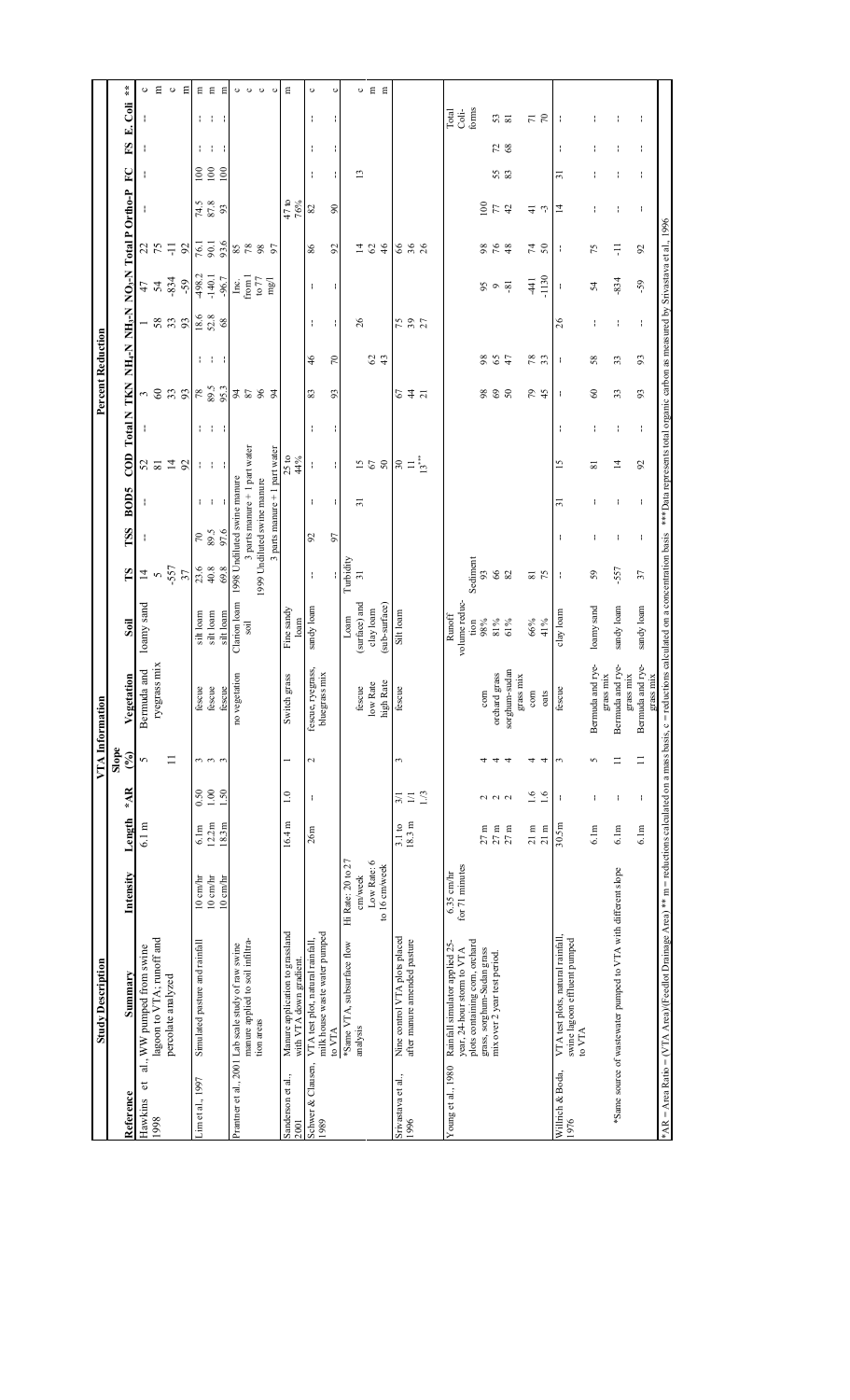|                                         |                                                                                                                                                                                                                                                                                                                             | Performance Observations (in addition to % reductions                                                                                                                                                                                                                                                                                                                                                                                                                                                                                                                                                                                                                                                                                                                        |
|-----------------------------------------|-----------------------------------------------------------------------------------------------------------------------------------------------------------------------------------------------------------------------------------------------------------------------------------------------------------------------------|------------------------------------------------------------------------------------------------------------------------------------------------------------------------------------------------------------------------------------------------------------------------------------------------------------------------------------------------------------------------------------------------------------------------------------------------------------------------------------------------------------------------------------------------------------------------------------------------------------------------------------------------------------------------------------------------------------------------------------------------------------------------------|
| Reference                               | <b>Type of System</b>                                                                                                                                                                                                                                                                                                       | reported in Tables 9 and 10)                                                                                                                                                                                                                                                                                                                                                                                                                                                                                                                                                                                                                                                                                                                                                 |
| Barker and<br>Young, 1984               | Milking center wastewater<br>and open lot runoff from a<br>54 cow dairy was directed<br>to settling basin and VTA.<br>Four earthen berms located<br>at 30' intervals were de-<br>signed to create a cascading<br>type system. System was<br>monitored over two years.                                                       | • Effluent leaving the VTA effluent was only 5% of VTA influ-<br>ent volume resulting is high pollutant mass reductions.<br>• Increased soil nitrates were observed in deep soil samples in<br>sections prior to first two berms. Increased soil P levels were<br>also observed ahead of first two berms. No other soil samples<br>showed increases.<br>· Soluble salt concentration showed increases in all soil samples<br>ahead of first two berms. Total cations remained relatively<br>constant with exception of shallow soil samples taken ahead of<br>first berm.<br>• VTA distribution pipe at upper end of field with four separate<br>outlets produced channel flow concerns. Increasing number of<br>outlets to seven appeared to reduce channel flow concerns.  |
| Coyne et al.,<br>1998                   | Controlled replicated re-<br>search trials were con-<br>ducted on VTA of 4.5 and<br>9.0 m in length below a<br>simulated pasture area with<br>poultry manure added. A<br>64 mm/hour rainfall was<br>applied.                                                                                                                | •85 and 76% of total water runoff infiltrated into the 9.0 and 4.5<br>m VFA plots, respectively.<br>• The 4.5 m VTA trapped most of the sediment in runoff.<br>• VTA of this length trapped most of the fecal bacteria that<br>moved onto the site. However, the concentration of fecal bacte-<br>ria in runoff remained high and exceeded water quality stan-<br>dards.                                                                                                                                                                                                                                                                                                                                                                                                     |
| Chaubey et<br>al., 1995                 | Poultry manure applied to<br>established grass area with<br>VTA located below area of<br>land application. Site is<br>subject to simulated rainfall                                                                                                                                                                         | • First order linear regression describes reduction in mass trans-<br>port of litter constituents with VTA length.<br>• Removal of contaminants in VTA increased for lengths up to<br>15.2 meters (ammonia and dissolved phosphorus), 9.2 m (total<br>Kjeldahl nitrogen and total phosphorus), and 3.1 m (total sus-<br>pended solids and chemical oxygen demand).<br>• VTA holds promise for improving quality of runoff from land<br>application sites treated with poultry litter.                                                                                                                                                                                                                                                                                        |
| Dickey and<br>Vanderholm<br>derholm and | Papers review design and<br>performance of four VTA,<br>1981a,b; Van-two functioning as overland<br>flow (100 cow dairy and<br>Dickey, 1980 450 beef feedlot) and addi-<br>tional two as channelized<br>flow (500-head beef feedlot<br>and 480-head swine opera-<br>tion)                                                   | • VTA reduces nutrients, solids and organic matter from feedlot<br>runoff by over 80% on a concentration basis and 95% on a<br>weight basis.<br>• Additional removals are impractical due to quality of runoff<br>approaching that of agricultural land that is not exposed to<br>feedlot runoff. Discharge did not meet stream quality stan-<br>dards.<br>• Fecal coliform levels from the VTA with feedlot runoff addi-<br>tion were one log higher than runoff from a control VTA with<br>no manure addition. Both were high in relation to stream stan-<br>dards.<br>• Most runoff events infiltrated completely, resulting in no dis-<br>charge. Sizing procedures used for project resulted in runoff<br>only during large precipitation events and high stream flows. |
| et al., 1986                            | Dillaha et al., Controlled replicated re-<br>1988; Dillaha search trials were con-<br>ducted on VTA of 4.6 and<br>9.1 m in length below a<br>simulated dairy open lot of<br>18.3 meters on a silt loam<br>soil. A 50 mm/hour rainfall<br>was applied for two hours<br>on soils described as "dry",<br>"wet" and "very wet." | • VTA are effective for removal of sediment and suspended sol-<br>ids with filters of 9.1 m or less if flow is shallow and uniform.<br>• Some decline in effectiveness is noted with time as sediment<br>accumulates.<br>• Total N and P are not removed as effectively as sediment for<br>the lengths tested.<br>• VTA lengths used in this research were not effective in remov-<br>ing soluble N and P. Soluble P was often higher in outflow<br>than inflow, presumably due to release of P previously trapped<br>in the VTA.<br>• VTA with concentrated flow were significantly less effective<br>than were uniform flow plots.                                                                                                                                         |

**Table 11. Summary of performance observations for VTA for past research and field demonstration projects.**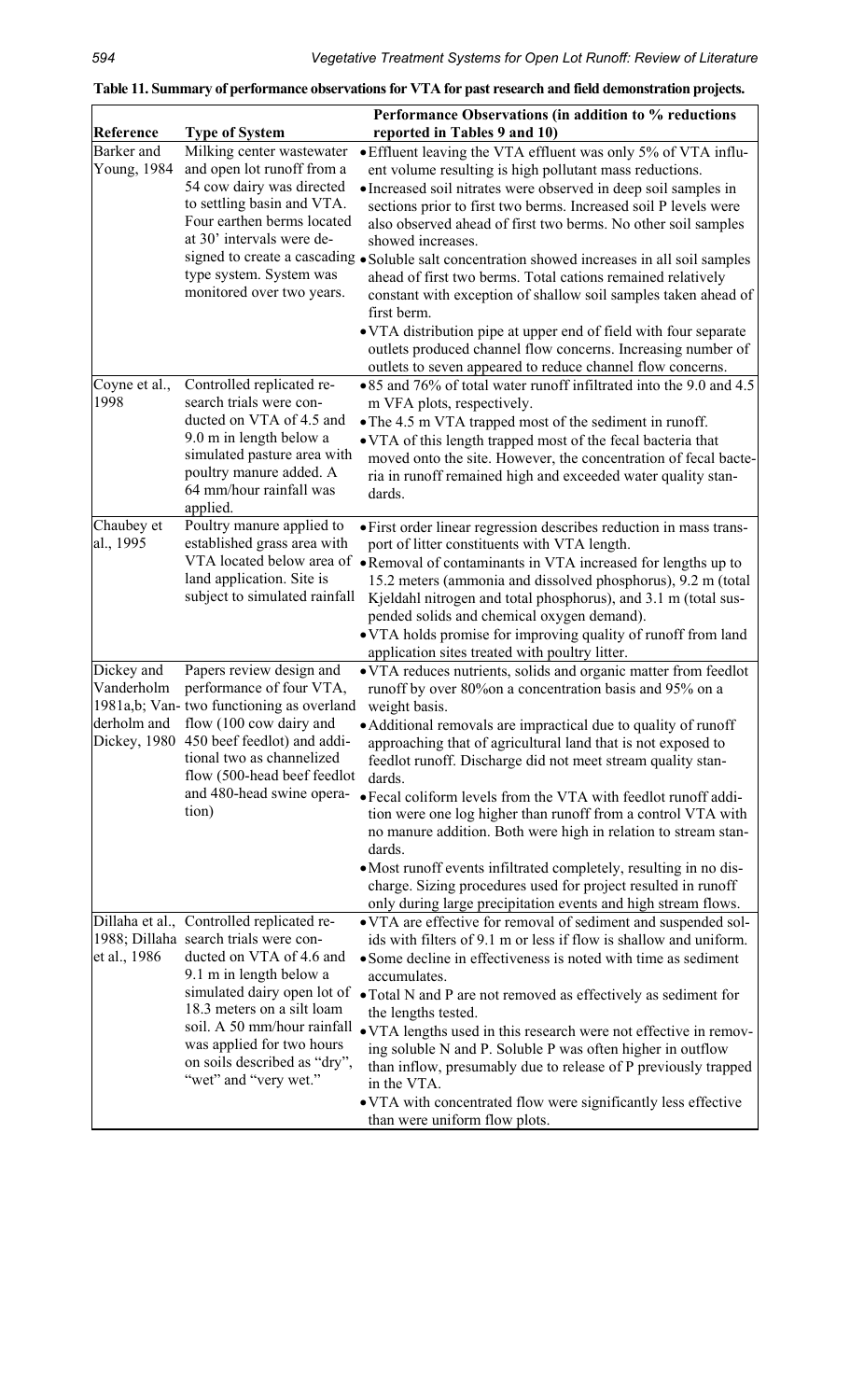| Reference                                              | <b>Type of System</b>                                                                                                                                                                                                                                                                                                                                                                                                                                                                                             | Performance Observations (in addition to % reductions<br>reported in Tables 9 and 10).                                                                                                                                                                                                                                                                                                                                                                                                                                                                                                                                                                                                 |
|--------------------------------------------------------|-------------------------------------------------------------------------------------------------------------------------------------------------------------------------------------------------------------------------------------------------------------------------------------------------------------------------------------------------------------------------------------------------------------------------------------------------------------------------------------------------------------------|----------------------------------------------------------------------------------------------------------------------------------------------------------------------------------------------------------------------------------------------------------------------------------------------------------------------------------------------------------------------------------------------------------------------------------------------------------------------------------------------------------------------------------------------------------------------------------------------------------------------------------------------------------------------------------------|
| Edwards<br>et al., 1983                                | basin, natural rainfall, 56<br>head of beef cattle on con-<br>crete lot. Two grass filter<br>cells were used in series,<br>each representing approxi-<br>mately 50% of the concrete<br>lot area.                                                                                                                                                                                                                                                                                                                  | VTA test plots after settling • Settling basin and filter strips reduced contaminant mass trans-<br>port by 81 to 89%.<br>• The settling basin was more effective in large storm events.<br>• The grass filter strip was more effective when the basin was<br>slowly drained one day following a storm event.                                                                                                                                                                                                                                                                                                                                                                          |
| Edwards<br>et al., 1986<br>Fausey<br>et al., 1988      | VIB used with 56 head of<br>beef cattle on concrete lot.<br>settling basin.                                                                                                                                                                                                                                                                                                                                                                                                                                       | • Infiltration basin approach eliminated all overland flow runoff<br>to receiving stream.<br>VIB was preceded by solids . Infiltration basin produced greater nutrient transport reduction<br>than a 33 m grass filter strip but was less effective than a 66 m<br>grass filter strip.<br>• Reed canary grass thrived in the infiltration basin.<br>• Drain tile placed across the slope in the infiltration basin pro-<br>duced greater discharge volumes and greater pollutant trans-<br>port from the drain tiles than a single drain tile placed parallel<br>with the slope of the infiltration basin.                                                                             |
| Fajardo<br>et al., 2001                                | VTA and fallow plots are<br>placed below area of ma-<br>nure application. Sufficient<br>simulated rainfall was ap-<br>plied to achieve one-hour<br>runoff event. Much greater<br>volumes were applied to<br>VTA plots.                                                                                                                                                                                                                                                                                            | • Bacterial contamination in runoff water was not reduced when<br>comparing tall fescue and fallow filter strips. Presence of bac-<br>terial organisms on the soil surface is ubiquitous. Manure addi-<br>tion did not significantly impact source of bacterial organisms.<br>·Dilution due to substantially greater water application in VTA<br>to achieve similar runoff many also be partial explanation for<br>reduced nitrates and unchanged coliform concentration. (author<br>note: all comparisons are based only on concentration.)                                                                                                                                           |
| Harner and<br>Kalita,<br>1999                          | VTA established on sev-<br>eral open lot beef systems<br>in three watersheds, three<br>of which were monitored<br>for performance.                                                                                                                                                                                                                                                                                                                                                                                | • VTA effectively reduces nutrient, sediment, and bacteria<br>from open lot livestock systems.<br>· Quality of vegetation impacts nutrient uptake capacity of<br>VTA.                                                                                                                                                                                                                                                                                                                                                                                                                                                                                                                  |
| Hawkins<br>et al., 1998                                | Effluent pumped from<br>swine lagoon to VTA;<br>runoff and percolate ana-<br>lyzed                                                                                                                                                                                                                                                                                                                                                                                                                                | • Significant nitrification occurred on the steeper slope and<br>elevated soil nitrate levels were a concern.                                                                                                                                                                                                                                                                                                                                                                                                                                                                                                                                                                          |
| Hubbard<br>et al.,<br>1994;<br>Hubbard<br>et al., 1999 | Pre-treated swine lagoon<br>effluent was applied at a<br>rate of 450 and<br>900kg/ha/yr to three VTA<br>consisting of 1) 10-m wide<br>grass (Bermuda and tall<br>fescue) followed by 20-m<br>riparian zones, 2)10-m<br>grass and 20-m maiden-<br>cane zones and 3) 20-m<br>grass and 10-m riparian<br>zones.<br>Pre-treated swine lagoon<br>effluent was applied at a<br>rate of 800 kg N and<br>150kg P per ha per year to<br>six different wetland and<br>riparian plant species to<br>evaluate plant response. | • Intense monitoring of nitrogen in soil, ground water, and<br>surface water runoff was reported for a nine month period<br>with no differences in treatments observed at this time.<br>• All three treatments sere effectively filtering N from applied<br>swine manure at both rates.<br>• Significant reductions in ammonium in surface runoff were<br>noted with down gradient distance from point of swine ma-<br>nure application. Nitrate concentration increased from less<br>than 1 mg/liter to between 1 and 15 mg/liter.<br>• All species responded well to swine effluent application with<br>buttonbush and saltmeadow cordgrass showing the greatest<br>growth response. |

# **Table 11 (continued). Summary of performance observations for VTA for past research and field demonstration projects.**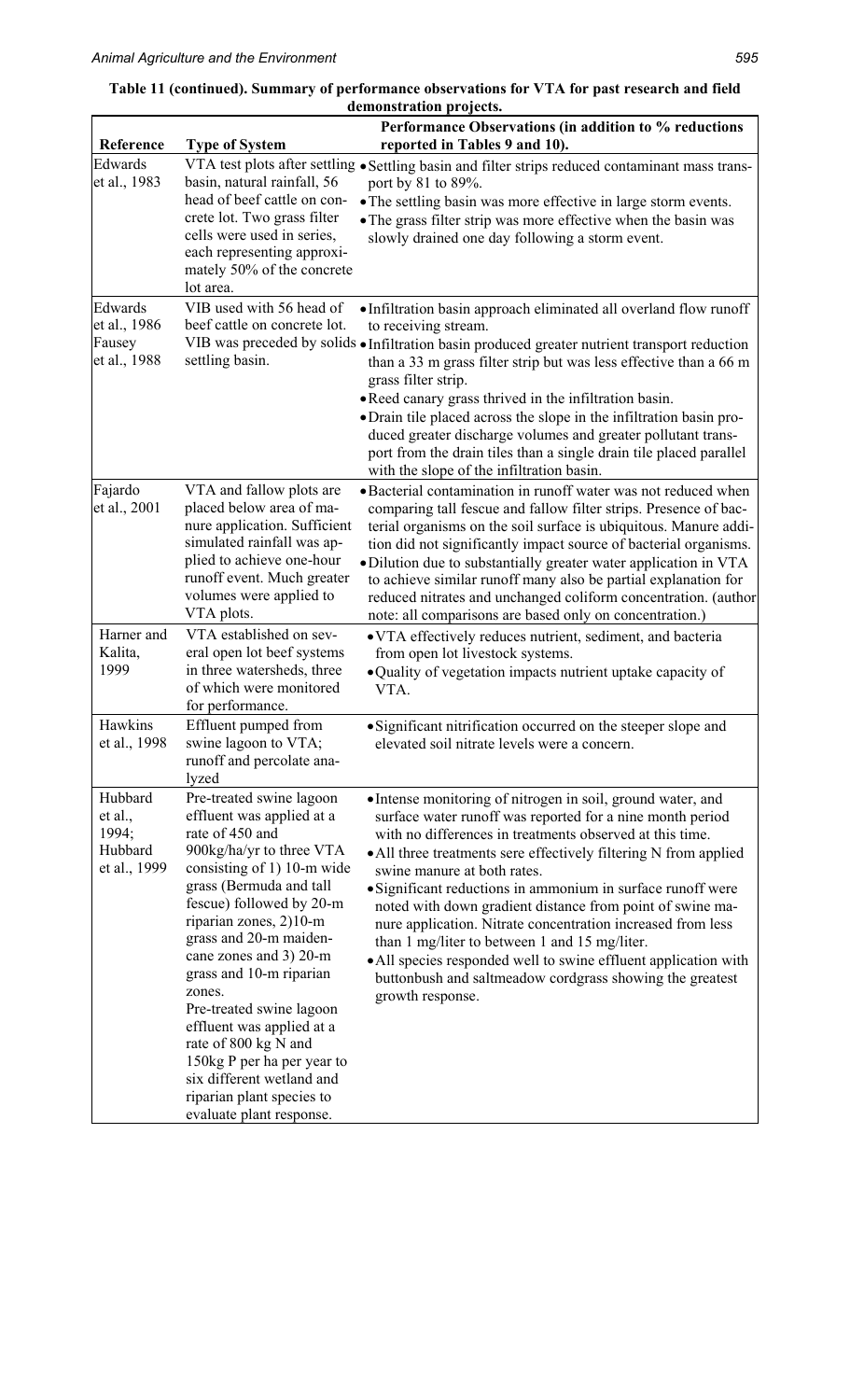| Reference                  | <b>Type of System</b>                                                                                                                                                                                                                                                                        | Performance Observations (in addition to % reduc-<br>tions reported in Tables 9 and 10).                                                                                                                                                                                                                                                                                                                                                                                                                                                                                                                                                                                        |
|----------------------------|----------------------------------------------------------------------------------------------------------------------------------------------------------------------------------------------------------------------------------------------------------------------------------------------|---------------------------------------------------------------------------------------------------------------------------------------------------------------------------------------------------------------------------------------------------------------------------------------------------------------------------------------------------------------------------------------------------------------------------------------------------------------------------------------------------------------------------------------------------------------------------------------------------------------------------------------------------------------------------------|
| Lim et al.,<br>1998        | Cattle manure was ap-<br>plied to upper 12.2 m of<br>grassed plots. Runoff was<br>collected at 0, 6.1, 12.2,<br>and 18.3 meters below<br>area of manure applica-<br>tion for simulated rainfall<br>of 100 mm/hr.                                                                             | • No concentration reductions were observed after first 6.1<br>meters.<br>• Concentration and mass transport reductions of the ana-<br>lyzed parameters followed a first-order exponential reduc-<br>tion relationship with length of VTA.                                                                                                                                                                                                                                                                                                                                                                                                                                      |
| Lorimor et al.,<br>2003    | Runoff from 380-head<br>concrete feedlot passes<br>through settling channel<br>$(1st stage)$ , infiltration<br>basin $(2nd stage)$ , and wet-<br>lands $(3rd stage)$ .                                                                                                                       | •Overall mass flow reductions have been between 86 and<br>98% for this system, with most significant reductions due<br>to VIB.<br>• After five years of use, soil phosphorus levels within the<br>infiltration basin have not shown signs of buildup.<br>• Although the flow out of the infiltration basin is not con-<br>tinuous, it has a substantially lower peak and extended pe-<br>riod of flow as compared to the runoff flow from the feed-<br>lot. The infiltration basin also stores significant quantities<br>of water subsequently used by plant growth thus reducing<br>total volume. This change in flow pattern is beneficial to<br>secondary treatment systems. |
| Mankin and<br>Okoren, 2003 | 300-head heifer feedlot<br>with runoff directed to<br>settling basin $(1st stage)$<br>and VTA $(2^{nd}$ stage).                                                                                                                                                                              | • Mass reduction of constituents occurred in first 30 m. Lit-<br>tle or no reduction occurred in last 120 m.<br>• Fecal coliform concentration was reduced below accepted<br>water quality standards.:                                                                                                                                                                                                                                                                                                                                                                                                                                                                          |
| Nienaber et al.,<br>1974   | Settling basin, holding<br>pond, sprinkler irrigation<br>on grassed treatment area.<br>Fresh water application<br>compared with beef feed-<br>lot runoff.                                                                                                                                    | • Application rates of 64 cm(25 inches) in 1971 and 91 cm<br>(36 inches) in 1972 did not result in runoff (applied mid<br>spring through late fall) or accumulation of nitrogen,<br>phosphorus, or chlorides.                                                                                                                                                                                                                                                                                                                                                                                                                                                                   |
| Paterson et al.,<br>1980   | Milking center waste and<br>barnyard runoff from 70<br>cow dairy was directed<br>through settling basin (1 <sup>st</sup> )<br>stage), holding tank with<br>lift pump, and VTA $(2^{nd}$<br>stage).                                                                                           | • Four pollutants (BOD, NH4, PO4, and suspended solids)<br>decreased in concentration by passing though VTA.<br>• Four pollutants were reduced by 97% or more in perched<br>ground water while nitrate increased.<br>• Nitrate increased during passage through VTA except<br>during winter where nitrate was reduced in concentration.                                                                                                                                                                                                                                                                                                                                         |
| Prantner et al.,<br>2001   | Undiluted swine manure,<br>3 to 1 swine manure and<br>water, and water applied<br>to buried containers with<br>grass (first stage) fol-<br>lowed by wetland plants<br>$(2nd stage)$ . Sufficient<br>manure or water volume<br>applied at 2 week inter-<br>vals to saturate soil col-<br>umn. | · Systems were designed to encourage nitrification fol-<br>lowed by denitrification processes and soil absorption and<br>settling of phosphorus. The 2-year study produced 99.5<br>and 99.9% reduction in ammonium-N, 98.5 and 99.8%<br>reduction in total P and ending nitrate concentrations of<br>0.2 mg/l (1998) and 7 to 9 mg/l (1999). Similar percent-<br>age of reduction of ammonium and phosphorus were ob-<br>served in the infiltration and wetland zones. Soil P accu-<br>mulation was a concern but not observed in 2 year study.                                                                                                                                 |

| Table 11 (continued). Summary of performance observations for VTA for past research and field |
|-----------------------------------------------------------------------------------------------|
| demonstration projects.                                                                       |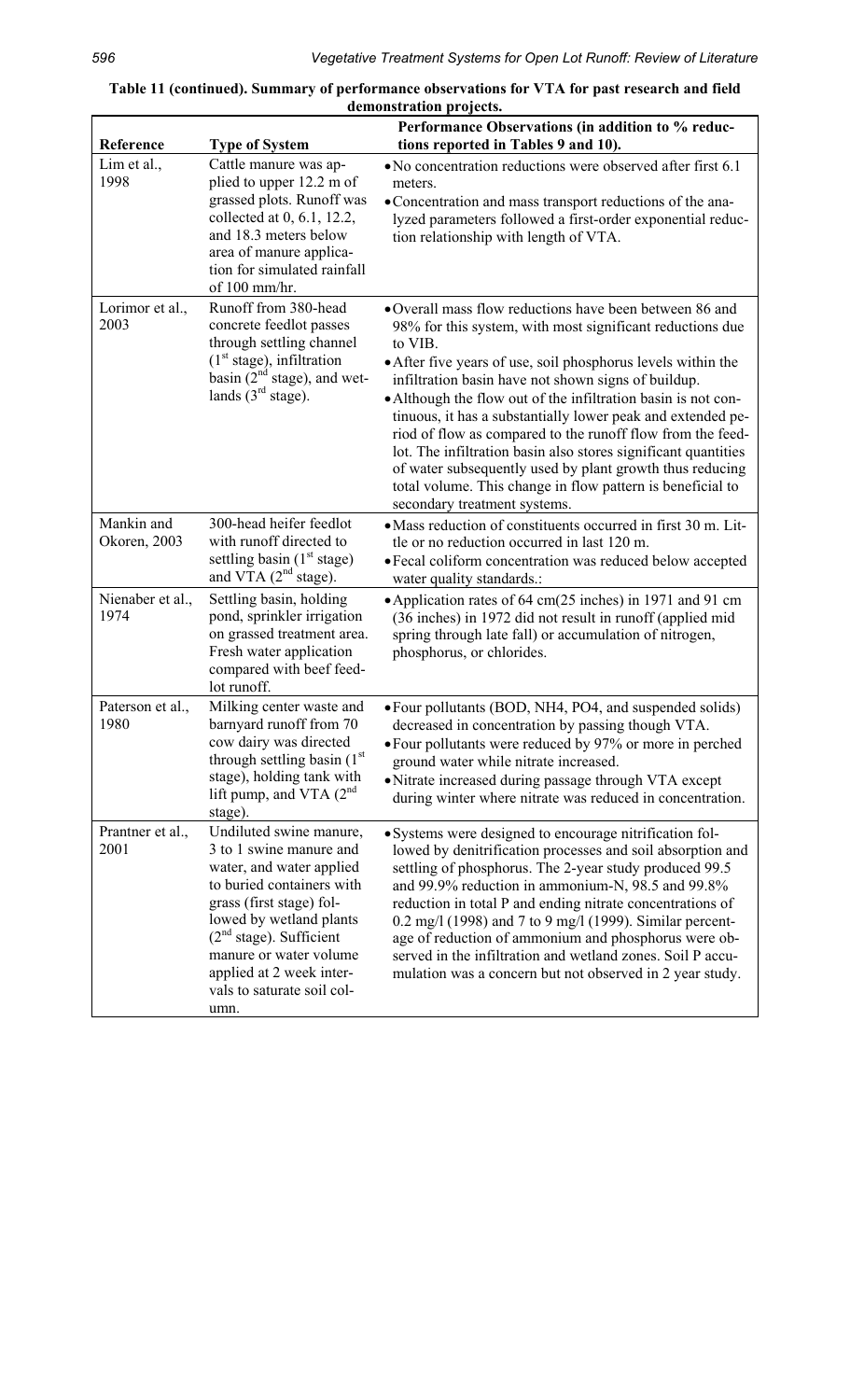|                                     |                                                                                                                                                                                                                                                                                             | demonstration projects.                                                                                                                                                                                                                                                                                                                                                                                                                                                                                                                                                  |
|-------------------------------------|---------------------------------------------------------------------------------------------------------------------------------------------------------------------------------------------------------------------------------------------------------------------------------------------|--------------------------------------------------------------------------------------------------------------------------------------------------------------------------------------------------------------------------------------------------------------------------------------------------------------------------------------------------------------------------------------------------------------------------------------------------------------------------------------------------------------------------------------------------------------------------|
| Reference                           | <b>Type of System</b>                                                                                                                                                                                                                                                                       | Performance Observations (in addition to % reduc-<br>tions reported in Tables 9 and 10).                                                                                                                                                                                                                                                                                                                                                                                                                                                                                 |
| Sanderson<br>et al., 2001           | Solid dairy manure<br>(1995) and dairy lagoon<br>effluent (1996 and 1997)<br>was applied at rates rang-<br>ing from 0 to 600 kg N/ha<br>in a replicate plot design.<br>Manure was applied to a<br>switch grass area with a<br>VTA consisting of switch<br>grass below the manured<br>plots. | • VTA effectively reduced total reactive P and COD con-<br>centrations in surface runoff.<br>• Runoff concentration of N, P, and COD decreased as<br>greater time lapsed between manure application and pre-<br>cipitation event. To minimize N and COD runoff concen-<br>trations, 3 to 4 days was suggested. To minimize P con-<br>centrations, then 1 day was necessary.                                                                                                                                                                                              |
| Scheilinger<br>and Clausen,<br>1992 | Concrete dairy barnyard<br>runoff flows through a<br>detention pond and into a<br>22.9 m by 7.6 m VTA<br>with 2% slope.                                                                                                                                                                     | •65% of barnyard runoff exited from VTA. Retention of<br>solids, N, P, K, and bacteria was considered poor.<br>• Average hydraulic retention time of 15 minutes was ob-<br>served.<br>• Inadequate detention time and excessive hydraulic deten-<br>tion times were identified as reasons for poor perform-<br>ance.                                                                                                                                                                                                                                                     |
| Schmitt et al.,<br>1999             | Alternative lengths of<br>VTA and types of vegeta-<br>tion were evaluated for<br>agricultural field runoff.                                                                                                                                                                                 | • VTA performance is strongly dependent upon type of<br>contaminants. VTA are most effective for sediment re-<br>lated contaminants and least effective for dissolved con-<br>taminants.<br>• Doubling filter strip from 7.5 to 15 m does not improve<br>sediment settling, increases infiltration, and increases di-<br>lution of runoff.<br>• Incorporating trees and shrubs into the lower half of filter<br>strips does not affect performance.<br>• Contour sorghum strips of equal width are not as effective<br>at reducing contaminants as perennial vegetation. |
| Schwer and<br>Clausen, 1989         | VTA was designed to<br>treat milk house wastewa-<br>ter on a Vermont Dairy.                                                                                                                                                                                                                 | · Retention was greatest during the growing season and<br>least during snow melt.<br>$\bullet$ Retention of N & P in harvested crops accounted repre-<br>sented only a small portion of input nutrients.                                                                                                                                                                                                                                                                                                                                                                 |
| Srivastava<br>et al., 1996          | Nine control VTA plots,<br>ranging from 3 to 18.3 m,<br>were placed after poultry<br>manure amended pasture                                                                                                                                                                                 | • Pollutant concentration of water exiting litter treated areas<br>is not dependent on litter treated length, suggested rapid<br>equilibrium being reached.<br>• Pollutant concentrations decreased with increasing VTA<br>length for all pollutants.<br>• Mass transport was not affected by VTA length with large<br>portion of the mass removal occurring within the first 3 m<br>of VTA.                                                                                                                                                                             |

| Table 11 (continued). Summary of performance observations for VTA for past research and field |  |
|-----------------------------------------------------------------------------------------------|--|
| demonstration projects.                                                                       |  |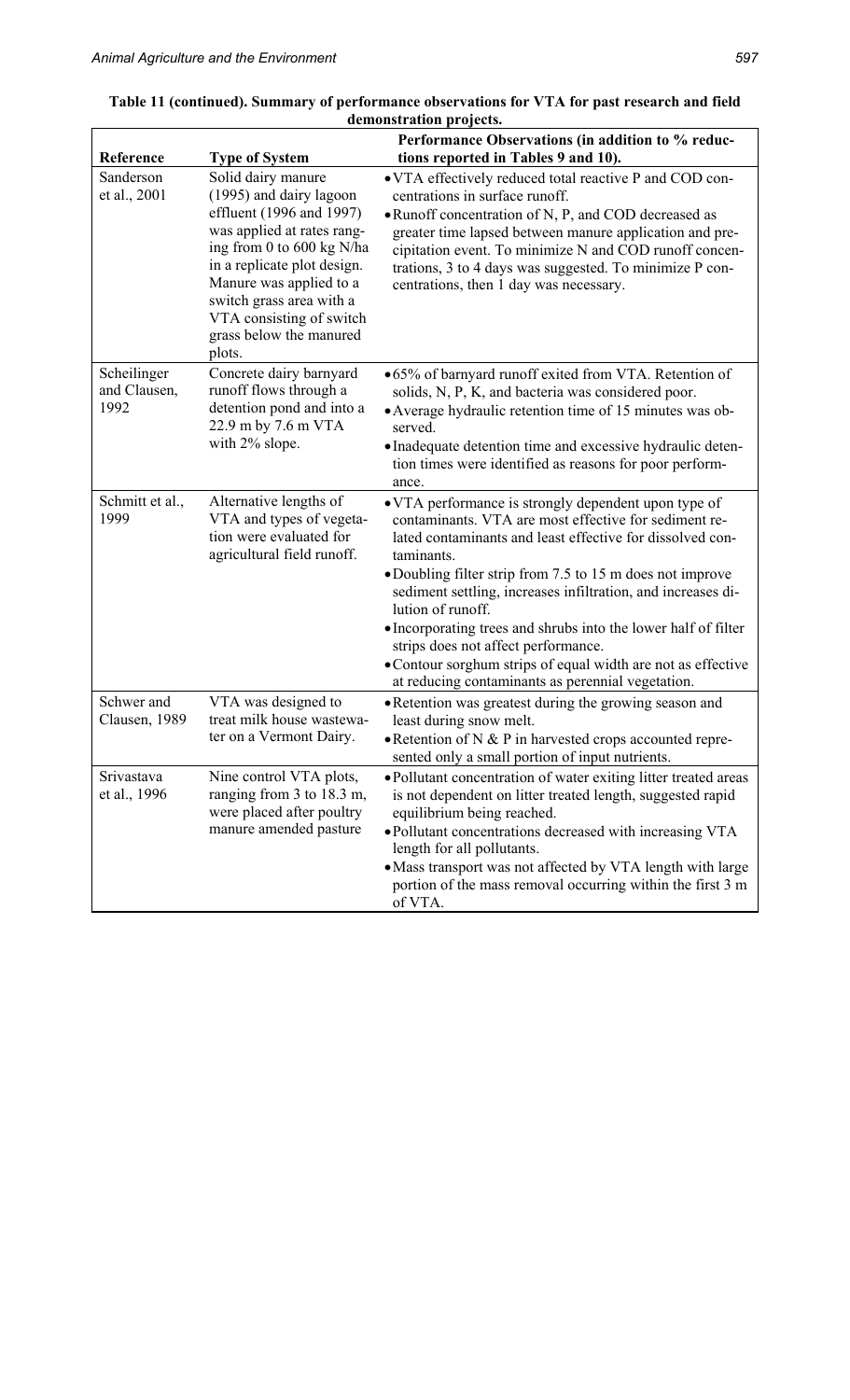|                                           |                                                                                                                                                                                                                     | Performance Observations (in addition to % reduc-                                                                                                                                                                                                                                                                                                                                                                                                                                                                                                                                                                                                                                                                                                                            |
|-------------------------------------------|---------------------------------------------------------------------------------------------------------------------------------------------------------------------------------------------------------------------|------------------------------------------------------------------------------------------------------------------------------------------------------------------------------------------------------------------------------------------------------------------------------------------------------------------------------------------------------------------------------------------------------------------------------------------------------------------------------------------------------------------------------------------------------------------------------------------------------------------------------------------------------------------------------------------------------------------------------------------------------------------------------|
| Reference<br>Willrich and<br>Boda, 1976   | <b>Type of System</b><br>Anaerobic lagoon swine<br>effluent is applied to up-<br>per end of six plots.                                                                                                              | tions reported in Tables 9 and 10).<br>•Overland flow treatment of swine lagoon effluent caused<br>significant concentration attenuations and mass reductions<br>of its polluting properties.<br>• BOD and turbidity removal became effective with time<br>whereas treatment effectiveness for COD, phosphorus, sa-<br>linity and ammonia decreased with time.<br>• Changes in application rate impacted runoff volumes but<br>did not significantly change concentration of most con-<br>taminants.<br>• Significantly greater attenuation occurred during cool, wet<br>months for turbidity and fecal coliform and during warm,<br>dry months for phosphorus. Nitrification was also greater                                                                               |
| Woodbury<br>et al., 2002,<br>2003a, 2003b | Runoff from eight open<br>lot beef cattle pens (about<br>600 cattle) moved from<br>the pens through a grass<br>approach, settling basin<br>(created by a 300 m long<br>terrace below the pens),<br>and a 6 ha VTA). | during warn, dry months.<br>• The settling basin removed 80,67, 59, and 47% of the to-<br>tal suspended solids, volatile suspended solids, chemical<br>oxygen demand, and total nitrogen.<br>• Distribution of settling basin water to a VTA was not uni-<br>form resulting in soil nitrate accumulation in upper 30 cm<br>$(1$ foot).<br>• No water was measured exiting the VTA below the root<br>zone or at the down gradient end of the VTA over a three-<br>year period suggesting hay crop utilization of all applied<br>water.<br>• Mass nitrogen removal by harvesting exceeded mass ni-<br>trogen addition with feedlot runoff.<br>• Migration of nitrate below the settling basin is a problem,<br>possibly exacerbated by solids removal and basin clean-<br>ing. |
| Young et al.,<br>1980                     | Rainfall simulator applied<br>25-year, 24-hour storm to<br>VTA plots containing<br>corn, orchard grass, sor-<br>ghum-Sudan grass mix,<br>oats over 2 year test pe-<br>riod.                                         | • Significant reductions on nitrogen forms (with exception<br>of nitrate), phosphorus, and microorganisms were ob-<br>served for 36 m VTA.<br>• Nonstructural control practices are a promising alternative<br>method for controlling feedlot runoff.                                                                                                                                                                                                                                                                                                                                                                                                                                                                                                                        |
| Younos et al.,<br>1998                    | 18 m wide VTA placed<br>down gradient from open<br>lot for 60-head dairy.                                                                                                                                           | • Stream loads for total runoff, orthophosphate and dis-<br>solved phosphorus, total phosphorus, and total nitrogen<br>were lower after VTA installation as compared to a pre-<br>VTA installation. However, due to the relatively short<br>monitoring (6 months prior and after installation), differ-<br>ences were statistically inconclusive.<br>• Although the water quality upstream of the sacrifice lot is<br>already degraded, the installation of the VTA may prevent<br>a further degradation of the water quality downstream of<br>the sacrifice lot.                                                                                                                                                                                                            |

| Table 11 (continued). Summary of performance observations for VTA for past research and field |
|-----------------------------------------------------------------------------------------------|
| demonstration projects.                                                                       |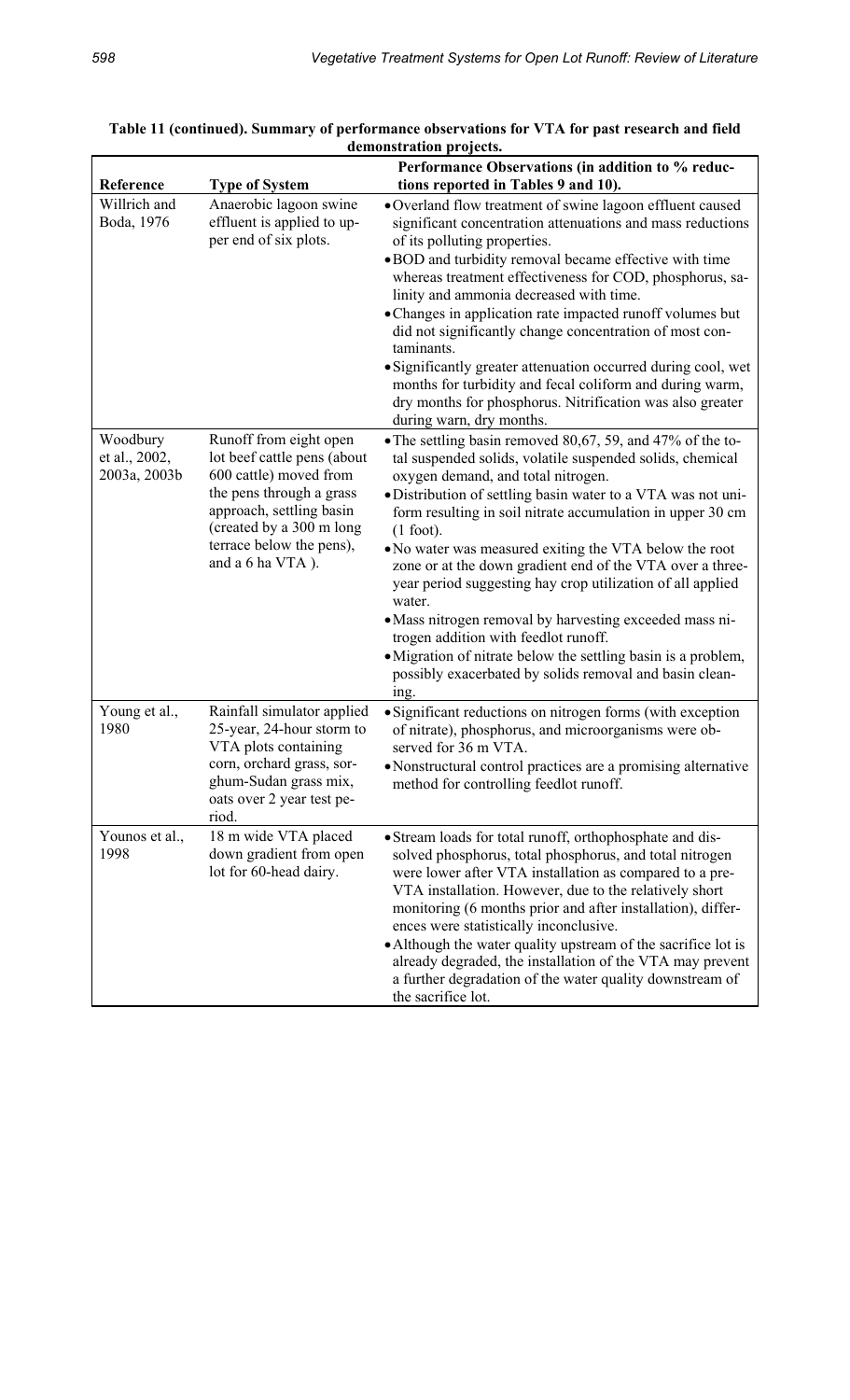# **VTA DESIGN**

The literature provided illustrations of a number of critical design considerations for VTAs (Table 12). Based upon this literature, there are several design considerations that are generally accepted for VTAs:

- A need exists for some degree of pretreatment. Solids settling is commonly used with VTAs to minimize solids accumulation at the front end of a VTA. This pre-treatment minimizes vegetation damage and reduces the potential for channel flow paths developing where runoff first enters the VTA.
- Uniform sheet flow of liquid is essential for optimum VTA performance. Design of inlets and headlands is critical to initiating sheet flow. Field management is critical to minimizing concentrated flow. Even with the best inlet design and management, concentrated flow is likely to occur within a VTA and may requiring additional structures to redistribute flow.
- For VTS on CAFOs, minimizing potential for discharge will be critical for achieving equal or better performance than baseline technologies. Combinations of treatment components into systems, attention to sizing, and modification of hydrograph of flow into a VTA are important considerations for minimizing discharge potential.
- Siting criteria is critical to the appropriate application of VTAs. Iowa Department of Natural Resources has established nine evaluation criteria used to initially judge a site including available area, soil permeability, depth to water table, subsoil and geology, slope, spreaders for uniform distribution, berming for inflow water protection, flooding potential, and proximity to waters of the state (Iowa Department of Natural Resources, 2004).

Multiple approaches have been suggested for VTA sizing:

- Dickey and Vanderholm (1981a) recommended a minimum VTA width of 61 m (200 ft) and a length adequate to completely infiltrate the feedlot runoff and rainfall from a 1-yr, 2-hr storm. They calculated minimum flow lengths to provide 2-hour contact times. Based on their model, minimum lengths varied from 91 m (300 feet) for a 0.5% slope up to 262 m (860 feet) for a 4% slope. They also recommended that an infiltration area be designed to allow infiltration for all runoff from a 1-year, 2-hour storm.
- Nienaber et al. (1974) suggested a disposal area of one-half hectare per hectare of feed lot is needed. Data in Figure 4 suggest that a ratio of 1 to 1 (disposal to feedlot area) or greater is necessary to achieve peak performance. Lorimor et al. (2003) has achieved high contaminant removal rates with a ratio of 1 to 6 (infiltration basin to feedlot area) for a bermed infiltration area that allows discharges only through subsurface drain tiles.
- A design procedure was developed by NRCS in Pennsylvania suggesting that the VTA be designed for the peak discharge resulting from a 2-year, 24-hour storm event at a maximum flow depth of 1.3 cm with a minimum flow through time of 15 minutes (Murphy and Bogovich, 2001). A design procedure based upon a sheet flow equation was proposed:

$$
T = 0.07
$$
 (n L)<sup>0.8</sup> / (P<sub>2</sub>)<sup>0.5</sup> s<sup>0.4</sup>

where T represents travel time (hours), n represents Manning's roughness coefficient (0.24 for dense grass), L equals flow length (feet),  $P_2$  equals 2-yr, 24-hour storm, and s equals land slope (ft/ft). Scheilinger and Clausen (1992) used a USDA SCS design standard for Vermont applications and observed poor performance results. Additional design criteria have been assembled by other USDA NRCS state offices including the Montana Supplement to Chapter 10 of the Agricultural Waste Management Field Handbook (Montana NRCS, 2003). All of these practice standards have typically targeted non-CAFO units. For example, the Montana practice standard states that "final designs for feedlots larger than 3 acres (about 600 cattle) should not be designed with the Simplified Method (Montana practice standard).

- Murphy and Harner (2001) suggested sizing a VTA area based upon normal nitrogen runoff balanced against nitrogen removal as harvested hay. Procedures for estimating mass of nitrogen runoff from the feedlot and example design calculations are provided by this resource.
- Black (1984) proposed a design procedure based on a maximum allowable hydraulic load to the filter,

$$
R_w = P + (D/10) + SR
$$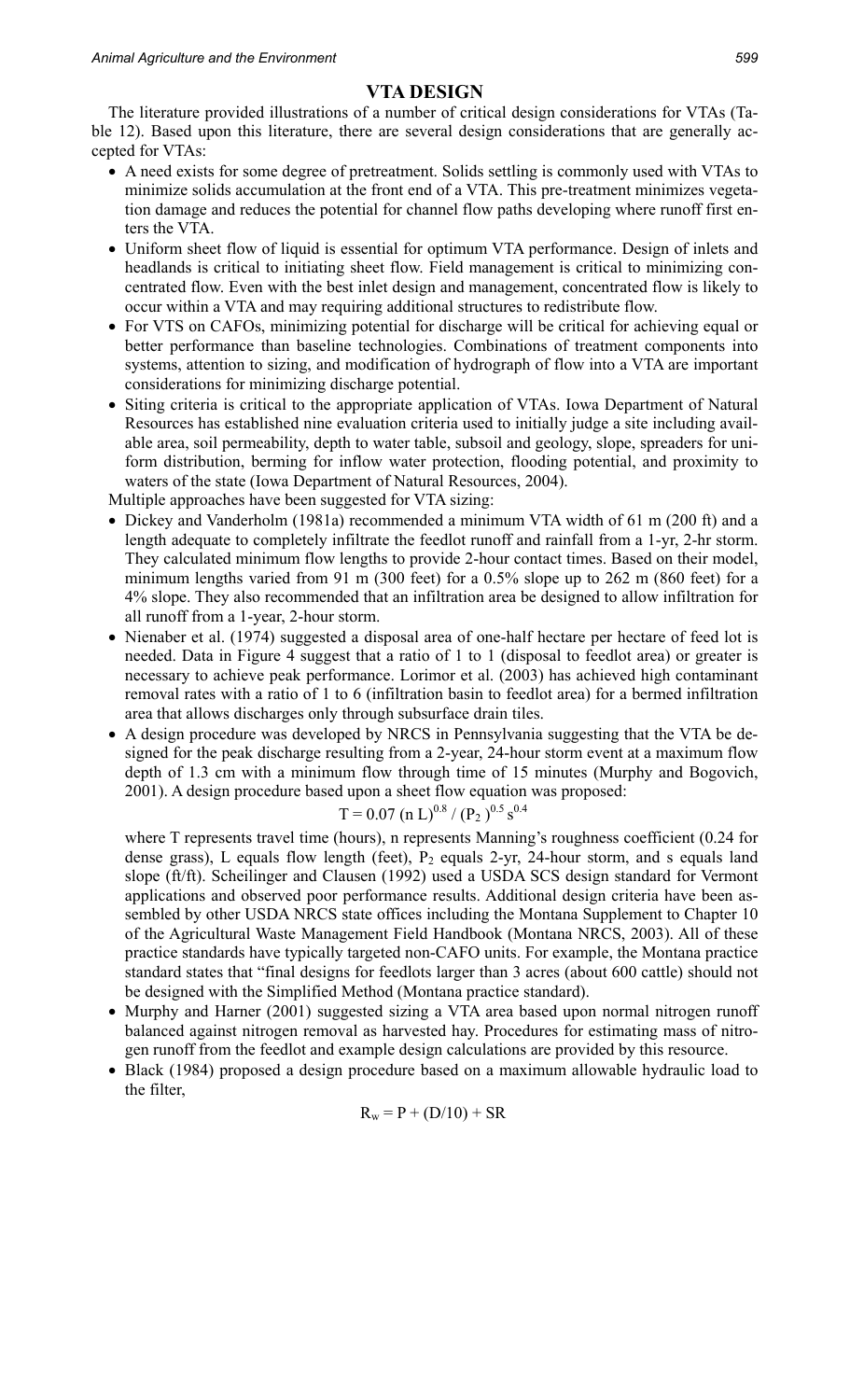In this equation,  $R_w$  represents the maximum allowable wastewater hydraulic load in cm/yr, P is the soil permeability in cm/yr, D is the soil water deficit in mm/yr, and SR is the seasonal runoff rate in cm/yr. After calculating  $R_w$ , a required VTA area can be calculated by dividing the total flow expected, which includes wastewater, runoff, and direct precipitation, by  $R_w$ .

• Overcash (1981) proposed a design equation based on influent and effluent concentrations,

$$
C_X = C_B + (C_O - C_B) \times e^{\{[1/(1-D)] \times \ln[1/(1+K)]\}}
$$

This procedure requires knowledge of the influent contaminant concentrations,  $C<sub>0</sub>$ , to the VTA. A desired VTA effluent concentration,  $C_X$ , can then be selected.  $C_B$  represents the background concentration, D is the ratio of infiltration to runoff, and K is the ratio of VTA length to waste area length. Once  $C_X$ ,  $C_B$ ,  $C_O$ , and D have been determined, the equation must be solved for K to size the filter strip. This calculation should be made for all contaminants of concern, and filter strip length be selected based on the limiting contaminant.

# **VTA MAINTENANCE**

Several maintenance issues are critical in VTA function (Table 12):

- A good stand of dense vegetation is needed. Dickey and Vanderholm (1981) noted that dormant residues are effective for filtering and settling pollutants. Management practices that contribute to strong fall growth and well-established winter vegetative cover are critical. Regular harvesting (including hay removal), prevention of channel flow, and minimizing solids accumulation in the VTA are of value in achieving dense fall vegetation. Soil testing to determine fertilization will be of value.
- Uniform flow conditions are essential to VTA performance. Minimal animal traffic and limiting of vehicle traffic to dry conditions are critical.
- Prevention of nutrient accumulation in VTA is important. Regular harvesting with crop removal to encourage a balance of nutrients of nutrients is necessary. Animal grazing does not represent an acceptable harvesting option. Regular soil testing for residual soil nitrates and phosphorus is suggested at the upper end of the VTA. Higher nutrient deposition is anticipated in the first few meters of the VTA suggesting a potential for nitrate leaching and increased soil phosphorus.

#### **CONCLUSIONS**

Based upon this review of the literature, the following conclusions are drawn about the application of vegetative treatment areas to runoff from open lot livestock production systems:

- Substantial research (approximately 40 identified field trials and plot studies) provides a basis for understanding the performance of VTS. A superior research knowledge base exists for performance of VTS as compared to baseline systems for CAFO regulation compliance.
- The baseline systems for CAFO regulation compliance perform well in the High Plains regions of the U.S. where significant moisture deficits (rainfall minus evaporation) exist. However, the performance of these baseline technologies drops substantially for decreasing moisture deficits found in the central and eastern Corn Belt states. These trends have been established through computer modeling processes but not confirmed with in-field performance measurements.
- The existing research targeting VTS is confined to non-CAFO applications, likely due to past regulatory limits. Unique challenges exist in adapting these results and recommendations to CAFO applications.
- The pollutant reduction resulting from a VTS is based upon two primary mechanisms: (1) sedimentation, typically occurring within the first few meters of a VTS, and (2) infiltration of runoff into the soil profile. Systems relying primarily on sedimentation only are unlikely to perform equal or better than baseline technologies. System design based upon sedimentation and infiltration is necessary to achieve a required performance level for CAFO application.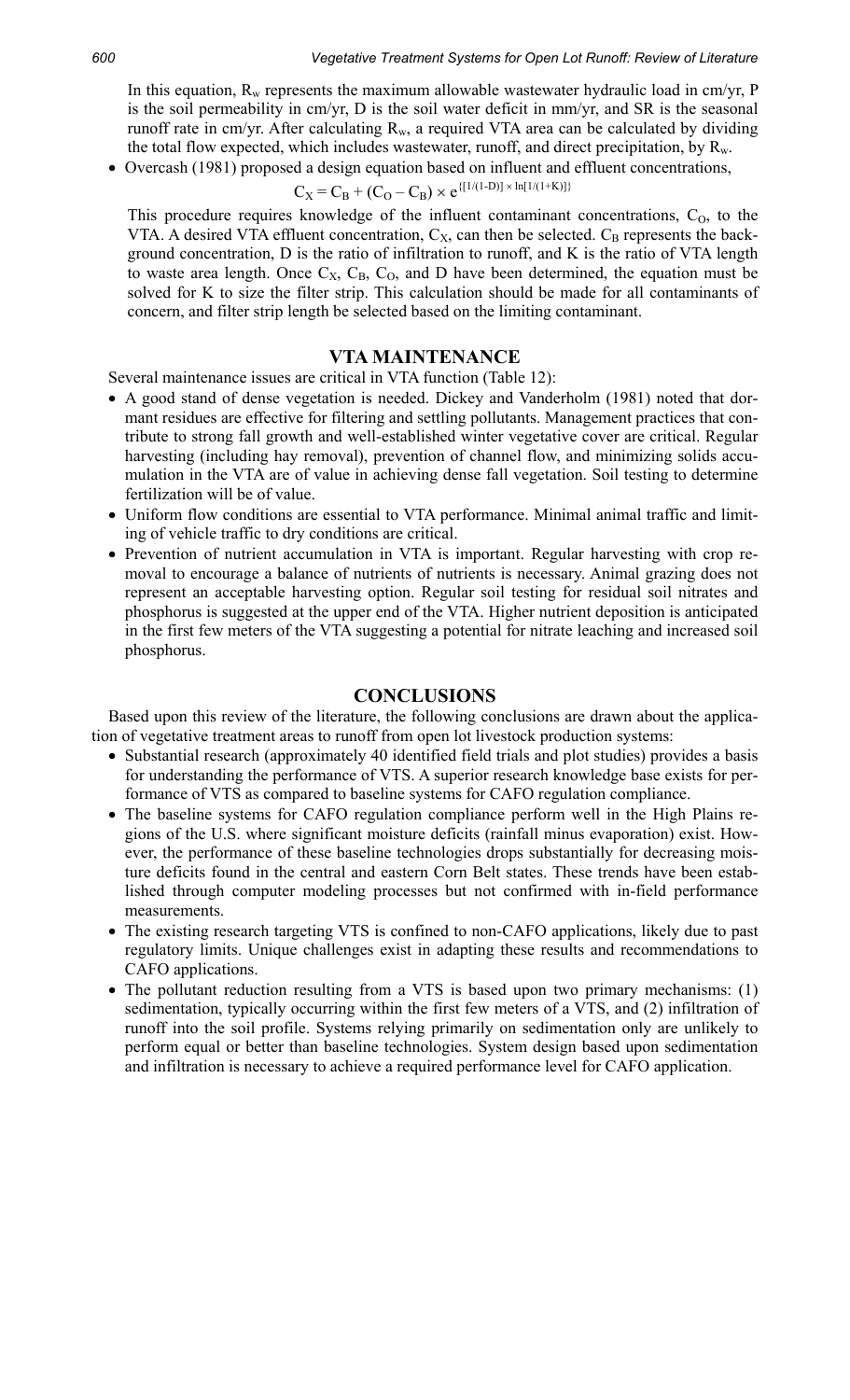|                                                                                    | Table 12. Summary of design and management ree                                                                                                                                                                                         | commendations for VTA for past research and field demonstration projects.                                                                                                                                                                                                                                                                                                                                                                                                                                                                                                                                                                                                                                                                                                                                                                                                                                                                                                                             |                                                                                                                                                                                                                                                                                                            |
|------------------------------------------------------------------------------------|----------------------------------------------------------------------------------------------------------------------------------------------------------------------------------------------------------------------------------------|-------------------------------------------------------------------------------------------------------------------------------------------------------------------------------------------------------------------------------------------------------------------------------------------------------------------------------------------------------------------------------------------------------------------------------------------------------------------------------------------------------------------------------------------------------------------------------------------------------------------------------------------------------------------------------------------------------------------------------------------------------------------------------------------------------------------------------------------------------------------------------------------------------------------------------------------------------------------------------------------------------|------------------------------------------------------------------------------------------------------------------------------------------------------------------------------------------------------------------------------------------------------------------------------------------------------------|
| Reference                                                                          | Type of System                                                                                                                                                                                                                         | Design Recommendations                                                                                                                                                                                                                                                                                                                                                                                                                                                                                                                                                                                                                                                                                                                                                                                                                                                                                                                                                                                | Management Recommendations                                                                                                                                                                                                                                                                                 |
| Barker and Young,<br>1984                                                          | Milking center wastewater and<br>open lot runoff from a 54 cow<br>were designed to create a cas-<br>berms located at 30' intervals<br>basin and VTA. Four earthen<br>dairy was directed to settling<br>cading type system              | • Four distribution points at upper end of VTA proved inadequate to create<br>uniform flow. Later expansion to seven distribution points reduced prob-<br>Initial seeding of fescue, ye and reed canary grass was used due to toler-<br>ance to wet condition<br>lems of channel flow                                                                                                                                                                                                                                                                                                                                                                                                                                                                                                                                                                                                                                                                                                                 | • Four grass cuttings were made per year with an attempt<br>• At conclusion of study, orchard grass and foxtail grass<br>were dominant species at upper end of filter strip and<br>hairy crabgrass dominated in drier areas.<br>to hold grass height near 6 to 12" high.                                   |
| derholm and Dickey,<br>Dickey and Vander-<br>Vanderholm, 1981b<br>1980, Dickey and | feedlot and 480 swine operation)<br>Papers review design and per-<br>feedlot) and additional two as<br>$(100 \text{ cow dairy and } 450 \text{ beef})$<br>functioning as overland flow<br>holm 1981a and Van-formance of four VTA, two | • Overland VTA do not require longer contact time as lots increase in size.<br>· Require one additional hour of contact time beyond the 2 hour minimum<br>· Slope and soil infiltration rate are important considerations in VTA siz-<br>for each 465 m <sup>2</sup> (5,000 ft <sup>2</sup> ) of open lot greater than 929 m <sup>2</sup> (10,000 ft <sup>2</sup> );<br>from a one year, 2-hour storm. Additional area provides little improve-<br>Solids settling in advance of a VTA minimizes vegetation damage and<br>• Require flow distances at least 10 times greater that sheet flow design;<br>channelized flow (500-head beef . Infiltration area should be designed to allow infiltration for all runoff<br>• Minimum recommend contact time for runoff with a VTA is $2$ hours.<br>• Require large areas for open lots of more than $0.4$ ha $(1 \text{ ac})$ ;<br>• Overland or sheet flow within VTA<br>Channelized flow systems will:<br>maintains VTA effectiveness.<br>ment.<br>ing. | • Dormant residues in VTA have proven to be an effec-<br>established dormant residue through winter has value<br>tive filter and settling mechanism. Management prac-<br>tices that contribute to a strong fall growth and well-<br>in pollutant removal from winter precipitation and<br>snowmelt runoff. |
| Dillaha et al., 1988;<br>Dillaha et al., 1986                                      |                                                                                                                                                                                                                                        | • Effectiveness of VTA is dependent upon design and management meas-<br>ures that create shallow uniform flow and prevent concentrated flow.<br>• VTA site selection should target flat areas and avoid hilly terrain.                                                                                                                                                                                                                                                                                                                                                                                                                                                                                                                                                                                                                                                                                                                                                                                | · See first bullet under design recommendations.                                                                                                                                                                                                                                                           |
| Edwards et al., 1983                                                               | proximately 50% of the concrete<br>beef cattle on concrete lot. Two<br>VTA test plots after settling ba-<br>sin, natural rainfall, 56-head of<br>grass filter cells were used in<br>series, each representing ap-<br>lot area          |                                                                                                                                                                                                                                                                                                                                                                                                                                                                                                                                                                                                                                                                                                                                                                                                                                                                                                                                                                                                       | day following a storm event and after settling of solids.<br>release was actively managed and slowly drained one<br>• The grass filter strip was more effective when basin                                                                                                                                 |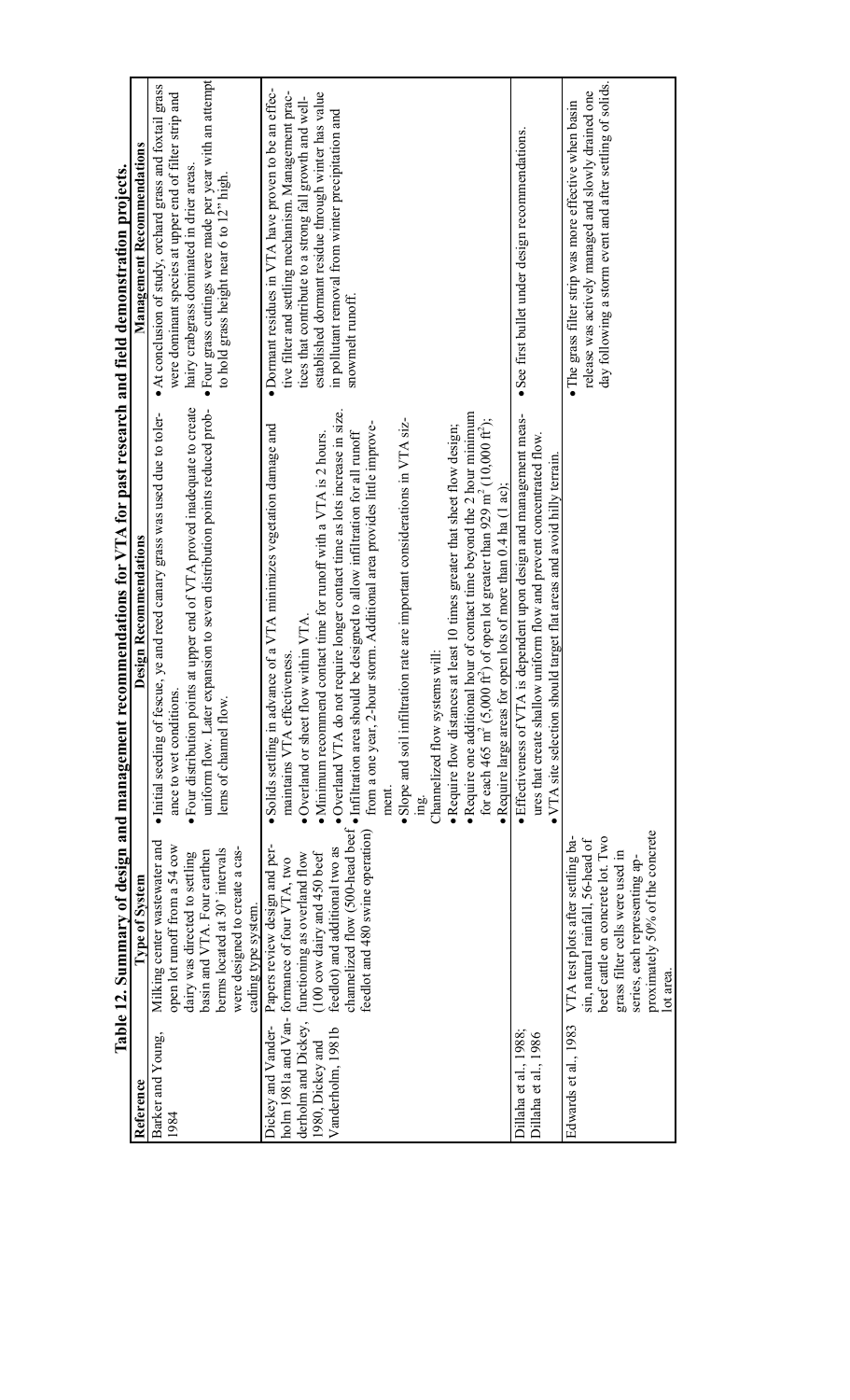|                               | Table 12 (continued). Summary of design and managem                                                                                                   | ent recommendations for VTA for past research and field demonstration projects.                                                                                                                                                                                                                                                                                  |                                                                                                                                                                                                                                                                                                                                                                                                                                                                                                                                        |
|-------------------------------|-------------------------------------------------------------------------------------------------------------------------------------------------------|------------------------------------------------------------------------------------------------------------------------------------------------------------------------------------------------------------------------------------------------------------------------------------------------------------------------------------------------------------------|----------------------------------------------------------------------------------------------------------------------------------------------------------------------------------------------------------------------------------------------------------------------------------------------------------------------------------------------------------------------------------------------------------------------------------------------------------------------------------------------------------------------------------------|
| Reference                     | <b>Type of System</b>                                                                                                                                 | Design Recommendations                                                                                                                                                                                                                                                                                                                                           | Management Recommendations                                                                                                                                                                                                                                                                                                                                                                                                                                                                                                             |
| Mankin, 2000<br>Ikenberry and | Review of literature                                                                                                                                  |                                                                                                                                                                                                                                                                                                                                                                  | · Restriction of field traffic and grazing during wet peri-<br>remove nutrients and maintain dense vegetation stand;<br>· Soil testing to determine fertilization requirement at<br>ods to avoid development of ruts leading to channel<br>· Reseeding and fertilization to maintain dense stand;<br>· Regular moving and harvesting of plant material to<br>· Repairing of gullies soon after their development,<br>· Key management considerations recommended:<br>flow and damage to vegetation.<br>time of planting of vegetation; |
| Lorimor et al., 2003          | tling basin, totally bermed infil-<br>Runoff from concrete open lot<br>beef facility is directed to set-<br>tration basin, and constructed<br>wetland | • Infiltration basin was bermed to provide total containment fo 25-year, 24-<br>• Three parallel buried tile lines ran the length of the infiltration basin to<br>· Infiltration basin was size to provide a land area that was 1/6 th of the<br>move filtrate from the basin to a constructed wetland.<br>drainage area of the concrete open lot<br>hour storm. |                                                                                                                                                                                                                                                                                                                                                                                                                                                                                                                                        |
| Bogovich, 2001<br>Murphy and  | ommendations for application of<br>VTA to open lot dairies in Penn-<br>Summarizes NRCS design rec-<br>milking center effluent.                        | through time for sheet flow at depths of 1.3 cm and less for various flow<br>sylvania for handling runoff and . Pretreatment settling basin volume was recommended to be 2-year peak<br>· Determines hydarulic characteristics that provide a minimum 15 flow<br>flow times 15 minutes.<br>rates and slopes.                                                     |                                                                                                                                                                                                                                                                                                                                                                                                                                                                                                                                        |
| Nienaber et al., 1974         | treatment area. Fresh water ap-<br>sprinkler irrigation on grassed<br>plication compared with beef<br>Settling basin, holding pond<br>feedlot runoff  | · Minimum disposal area of one-half ha per ha of feed lot with a suggested<br>Annual precipitation<br>Amual Feedlot Runoff (acre-inches)<br>(inches)<br>Max. annual crop<br>water tolerance<br>VTA size<br>sizing procedure of:                                                                                                                                  | • Applied effluent to a grassed disposal area planted with<br>eas receiving effluent and area receiving only water for<br>dominant species, not necessarily due to effluent appli-<br>cation. Grazing cattle did not discriminate between ar-<br>Brome grass and intermediate wheat grass became the<br>a mixture of nine cool and warm season grasses.<br>irrigation.                                                                                                                                                                 |
| Edwards, 1978<br>Norman and   | for sizing of buffer strip dimen-<br>Ohio NRCS recommendations<br>sions for cattle feedlots.                                                          | · Travel time should be proportional to BOD concentration.                                                                                                                                                                                                                                                                                                       |                                                                                                                                                                                                                                                                                                                                                                                                                                                                                                                                        |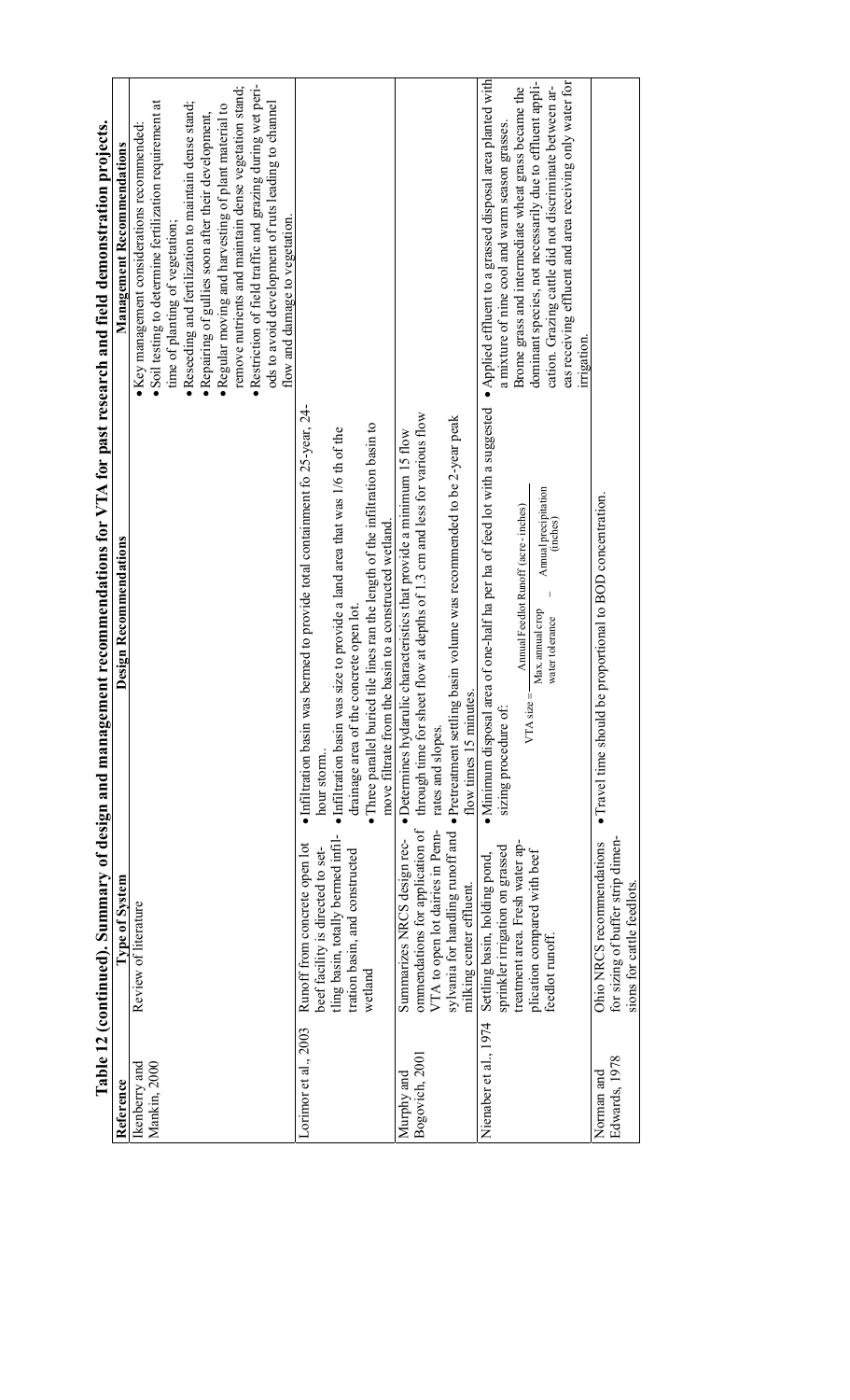|                                                                                               |                                                                                                                                                                                                                 | Table 12 (continued). Summary of design and management recommendations for VTA for past research and field demonstration projects.                                                                                                                                                                                                                                                                                                                                                                                                                                                                                                                                                                                                                                                                         |                                                                                                                                                                                                                                                                                                                                                                                                                                                                                                                                                                                                                                          |
|-----------------------------------------------------------------------------------------------|-----------------------------------------------------------------------------------------------------------------------------------------------------------------------------------------------------------------|------------------------------------------------------------------------------------------------------------------------------------------------------------------------------------------------------------------------------------------------------------------------------------------------------------------------------------------------------------------------------------------------------------------------------------------------------------------------------------------------------------------------------------------------------------------------------------------------------------------------------------------------------------------------------------------------------------------------------------------------------------------------------------------------------------|------------------------------------------------------------------------------------------------------------------------------------------------------------------------------------------------------------------------------------------------------------------------------------------------------------------------------------------------------------------------------------------------------------------------------------------------------------------------------------------------------------------------------------------------------------------------------------------------------------------------------------------|
| Reference                                                                                     | Type of System                                                                                                                                                                                                  | Design Recommendations                                                                                                                                                                                                                                                                                                                                                                                                                                                                                                                                                                                                                                                                                                                                                                                     | Management Recommendations                                                                                                                                                                                                                                                                                                                                                                                                                                                                                                                                                                                                               |
| Paterson et al., 1980                                                                         | (1st stage), holding tank with lift<br>Milking center waste and barn-<br>directed through settling basin<br>yard runoff from - dairy was<br>pump, and VTA (2 <sup>nd</sup> stage)                               | • Filter area designed for flow of 4.5 $\text{Im}^2$ VTA/day was a safe load for high<br>• Distribution lines longer than 30 m created challenges with uniform flow.<br>events. Discharge from VTA was common.<br>rainfall and snowmelt                                                                                                                                                                                                                                                                                                                                                                                                                                                                                                                                                                    | · Daily application of waste resulted in tall fescue being<br>• High rate "dosing" with a pump was found to be pref-<br>· Duplicate VTA area was needed to allow soil drying<br>replaced by barnyard grass in early season and crab<br>erable for even distribution and to avoid freeze up<br>a<br>Mechanical harvesting and removal of grass on<br>and harvesting due to daily effluent additions<br>monthly basis was preferable to pasturing<br>problems during winter operation.<br>grass later in the season.                                                                                                                       |
| Murphy and Harner,<br>Harner and Kalita,<br>1999<br>1999                                      | lot beef systems in three water-<br>monitored for performance.<br>sheds, three of which were                                                                                                                    | confined for 150 days per year, 1 ha of VTA is suggested per 1,000 head<br>ha of VTA is suggested per 200 head. For calves<br>VTA established on several open . VTA should be located at least 3 m (10 feet) above groundwater or<br>seasonal perched water table and 30 m (100 feet) from wells.<br>$\bullet$ 61 m (200 feet) of length minimum per 1% slope.<br>Sedimentation structure must preceed VTA<br>· For finishing cattle, 1                                                                                                                                                                                                                                                                                                                                                                    | · Quality of vegetation impacts nutrient removal of vege-<br>quency is important to establishing lush forage growth.<br>tation. Establishment procedures and harvesting fre-                                                                                                                                                                                                                                                                                                                                                                                                                                                             |
| Murphy and Harner,<br>2001                                                                    |                                                                                                                                                                                                                 | be sized by matching normal nutrient runoff and<br>crop nutrient utilization.<br>$\bullet$ VTA systems should                                                                                                                                                                                                                                                                                                                                                                                                                                                                                                                                                                                                                                                                                              |                                                                                                                                                                                                                                                                                                                                                                                                                                                                                                                                                                                                                                          |
| Scheilinger and<br>Clausen, 1992                                                              | Runoff from dairy barn yard is<br>directed through a detention<br>pond and then to a VTA                                                                                                                        | hour storm at a maximum flow depth of 1.3 cm with a detention time of<br>USDA-SCS design specification to pass the peak discharge of a 2-yr, 24-<br>15 minutes was inadequate.                                                                                                                                                                                                                                                                                                                                                                                                                                                                                                                                                                                                                             | Preferential flow path from the lip spreader through the<br>VTA was another identified cause of poor perform-<br>ance.                                                                                                                                                                                                                                                                                                                                                                                                                                                                                                                   |
| 2002; Woodbury et<br>Woodbury et al.,<br>Woodbury et al.,<br>al., 2003a;<br>2003 <sub>b</sub> | Runoff from eight open lot beef<br>(created by a 300 m long terrace<br>moved from the pens through a<br>grass approach, settling basin<br>cattle pens (about 600 cattle)<br>below the pens), and a 6 ha<br>VTA) | Settling basin outlets were installed to place and maintain all outlets on an<br>· Settling basin drain pipes (separate from normal outlets) were installed to<br>a settling basin slope (6 to 1) was selected to allow<br>• A mean hydraulic retention time of 5 to 8 minutes within the settling ba-<br>box scraper to be backed into settling basin while keeping tractor on dry<br>drainage and solids drying prior to solids removal.<br>basin was designed to be cleaned with front-end<br>Settling basin drainage to minimize liquid depth was recommended to<br>equal elevation (reinforced concrete pads set outlet elevation.<br>minimize seepage below the basin<br>sin was used for peak runoff rates.<br>loader. For wet years,<br>· Earth bottom settling<br>allow complete basin<br>ground. | with uneven flow into the settling basin. Periodic solids<br>• Herbicides were used for broadleaf weed control on the<br>• Cross drainage across lots should be avoided to prevent<br>one area of settling basin collecting most solids. Berms<br>Solids accumulation at the bottom end of the pens (due<br>or wooden planks at the fence line between pens were<br>removal from under the fence line at the lower end of<br>One to two harvests per year of brome grass was con-<br>to animal traffic and solids settling) created problems<br>VTA and settling basin berm.<br>the feedlot is needed.<br>sidered adequate.<br>suggested |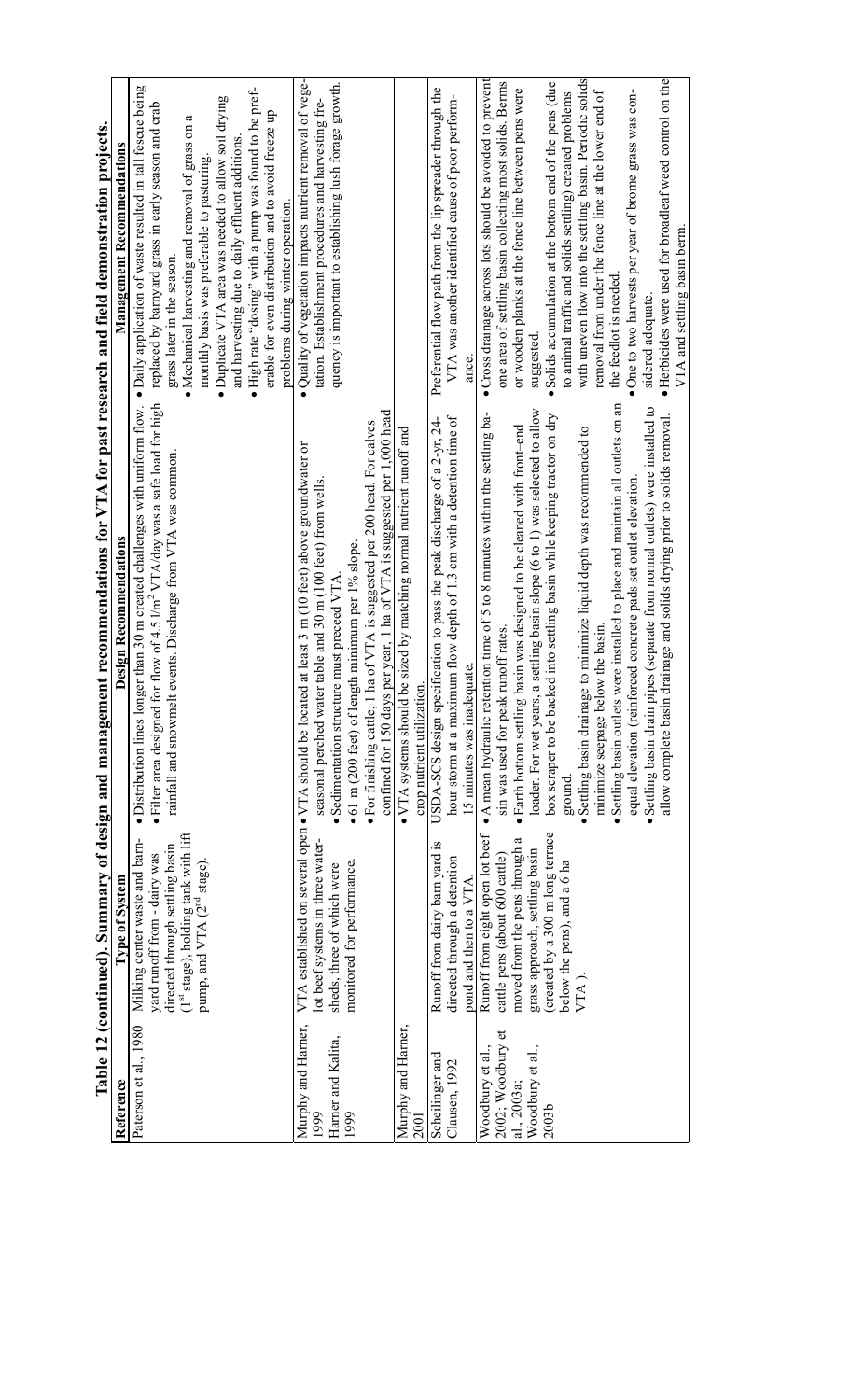### **REFERENCES**

- Anschutz, J.A., J.K. Koelliker, J.J. Zovne, T.A. Bean, and M.J. Peterson. 1979. Sizing components on open feedlot runoff control systems. *Transactions of the ASAE..* 22: 803-808.
- Barker, J. C. and B. A. Young. 1984. Evaluation of a vegetative filter for dairy wastewater treatment in southern Appalachia. North Carolina State University research report. Published by US Department of Commerce, National Technical Information Service. 69 pages.
- Brach, J. C. 2003. Feedlot runoff control, the Minnesota approach. ASAE Paper Number 032310. 2003 ASAE Annual International Meeting. 6 pages.
- Chaubey, I., D.R. Edwards, T.C. Daniel, P.A. Moore and D.J. Nichols. 1994. Effectiveness of vegetative filter strips in retaining surface applied swine manure constituents. *Transactions of the ASAE..* 37(3): 845-850.
- Chaubey, I., D. R. Edwards, T. C. Daniel, P. A. Moore, Jr. and D. J. Nichols. 1995. Effectiveness Of vegetative filter strips in controlling losses of surface-applied poultry litter constituents. *Transactions of the ASAE.* 38(6): 1687-1692.
- Clark, R. N., C. B. Gilbertson, and H. R. Duke. 1975. Quantity and quality of beef feedyard runoff in the Great Plains. *Managing Livestock Wastes, The Proceedings of the 3rd International Symposium on Livestock Wastes.* ASAE. St. Joseph, MI. pp.429-431.
- Coyne, M. S., R. A. Gilfillen, A. Villalba, Z. Zhang, R. Rhodes, L. Dunn, and R. L. Blevins. 1998. Fecal bacterial trapping by grass filter strips during simulated rain. *J. Soil and Water Conservation.* 53(2): 140-145.
- Culbertson, T. L. and S. L. Hutchinson. 2004. Bioretention cell. *Resource: Engineering & Technology for a Sustainable World.* March 2004. ASAE. St. Joseph, MI. pp. 9-10.
- Dickey, E.C. and D.H. Vanderholm. 1981a. Performance and design of vegetative filters for feedlot runoff treatment. *Livestock Waste: A Renewable Resource. Proc. of the 4th International Symposium on Livestock Wastes, 1980.* ASAE. St. Joseph, MI. 49085. pp 257-260.
- Dickey, E.C. and D.H. Vanderholm. 1981b. Vegetative filter treatment of livestock feedlot runoff. *J. Environ. Qual.* 10(3): 279-284.
- Dillaha, T. A., J. H. Sherrard, D. Lee, S. Mostaghimi, V. O. Shanholtz. 1988. Evaluation of vegetative filter strips as a best management practice for feed lots. *J. Water Pollution Control Federation.* 60(7): 1231-1238.
- Dillaha, T. A., J. H. Sherrard, D. Lee, S. Mostaghimi, V. O. Shanholtz and W. L. Magette. 1986. Use of vegetative filter strips to minimize sediment and phosphorus losses from feedlots: Phase I. Experimental Plot Studies. Virginia Water Resources Research Center, Virginia Polytechnic Institute and State University. Bulletin 151.
- Edwards, W.M., L.B. Owens and R.K. White.1983. Managing runoff from a small, paved beef feedlot. *J. Environ. Qual.* 12(2): 281-286.
- Edwards, W.M., L.B. Owens, R.K. White and Fausey, N. R. 1986. Managing feedlot runoff with a settling basin plus tiled infiltration bed. *Transactions of the ASAE.* 29(1): 243-247.
- Erickson, G. and W. Kissinger. 2004. Unpublished runoff data from five years of nutrient balance studies on University of Nebraska beef feedyard. Personal communications, June 1, 2004.
- Fajardo, J.J., J.W. Bauder and S.D. Cash. 2001. Managing nitrate and bacteria in runoff from livestock confinement areas with vegetative filter strips. *J. Soil and Water Conservation.* 56(3):  $185 - 191$ .
- Fausey, N. R., W. M. Edwards, L.B. Owens and R.K. White. 1988. Subsurface drained infiltration beds for feedlot runoff management. *Transactions of the ASAE*. 31(1): 98-101.
- Federal Register. 2003. 40 CR Parts 9, 122, 123, and 412, National Pollution Discharge Elimination System Regulation and Effluent Limitation Guidelines and Standards for Concentrated Animal Feeding Operations; Final Rule. February 12, 2003. 68(29): 7176-7274.
- Fischer, J.R., D.M. Sievers and C.D. Fulhage. 1975. Settling characteristics of swine manure as related to digester loading. In *Managing Livestock Wastes. Proceedings of the 3rd International Symposium on Livestock Waste,* American Society of Agricultural Engineers, St. Joseph, MI. pp. 456-462.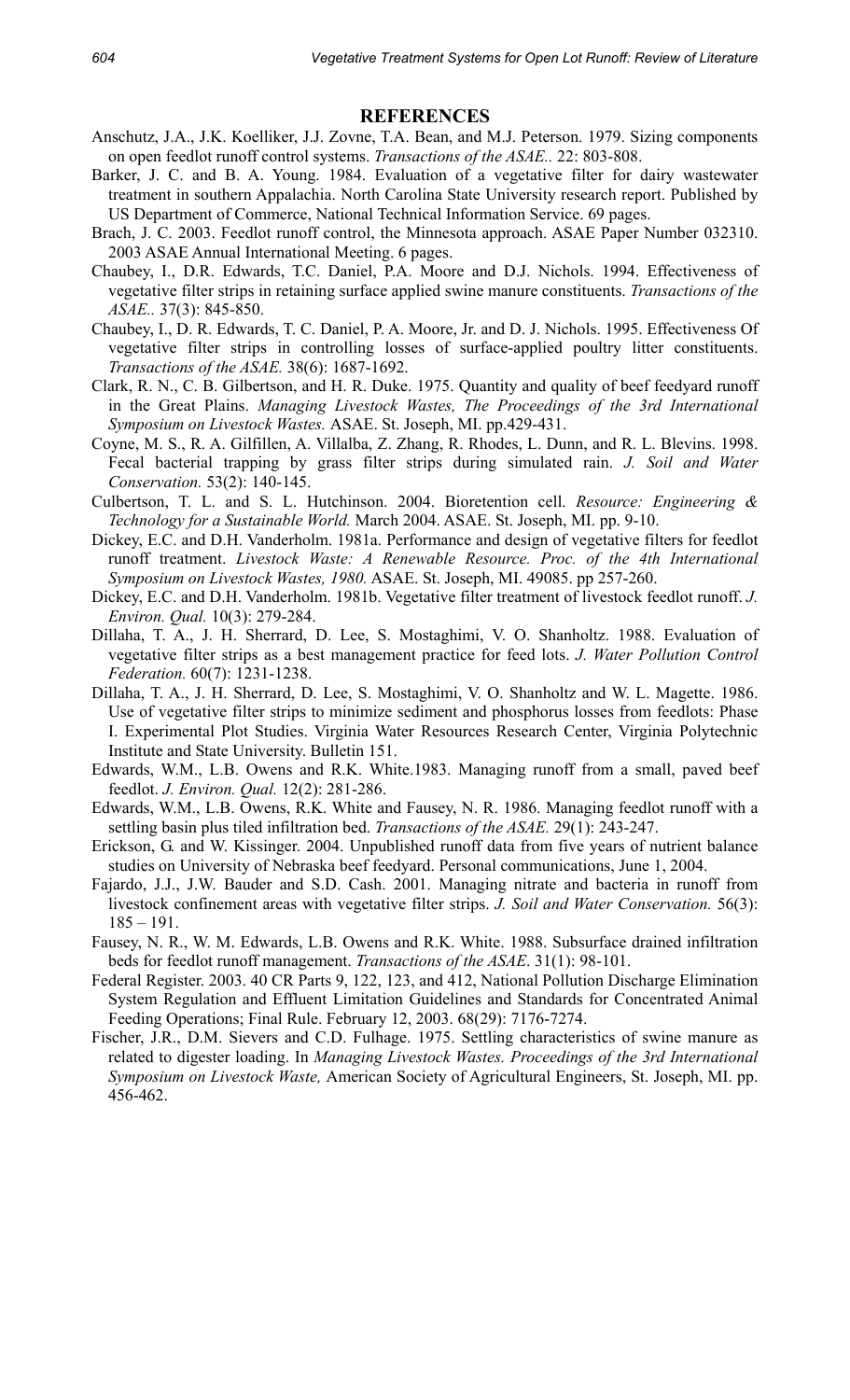- Gilbertson, C. B., T. M. McCalla, J. R. Ellis, O. E. Cross, and W. R. Woods. 1970. The effect of animal density and surface slope on unpaved beef feedlots. Nebraska Agr. Exp. Sta. Pub. No. SB508.
- Gilbertson, C. B., T. M. McCalla, J. R. Ellis, and W. R. Woods. 1971. Methods of removing settleable solids from outdoor beef cattle feedlot runoff. *Transactions of the ASAE.* 14(5):899- 905.
- Gilbertson, C. B., J. A. Nienaber, T. M. McCalla, J. R. Ellis, and W. R. Woods. 1972. Beef cattle feedlot runoff, solids transport and settling characteristics. *Transactions of the ASAE* 15(6):1132- 1134.
- Gilbertson, C. B. and J. A. Nienaber. 1973. Beef cattle feedlot runoff–Physical properties. *Transactions of the ASAE.* 16(5):997-1001.
- Gilbertson, C. B. and J. A. Nienaber. 1973. Feedlot runoff control system design and installation A case study. *Proceedings, Livestock Waste Management System Design Conference for Consulting and SCS Engr.* University of Nebraska. pp. IV 1-IV 16.
- Gilbertson, C. B., J. A Nienaber , J. L. Gartung, J. R. Ellis and W. E. Splinter. 1979. Runoff control comparisons for commercial beef cattle feedlots. *Transactions of the ASAE.* Paper No. 842-847. ASAE, St. Joseph, MI 49085
- Gilbertson, C. B., Ellis, J. A Nienaber, T. M. McCalla and T. J. Klopfenstein. 1975. Physical and chemical properties of outdoor beef cattle feedlot runoff. Agricultural Experiment Station, University of Nebraska. 16 pages.
- Goel, P. K., R. P. Rudra, B. Gharabaghi, S. Das, N. Gupta. 2004. Pollutants removal by vegetative filter strips planted with different grasses. ASAE paper no 042177. Presented at 2004 International ASAE Meeting, Ottawa, CA. August 4, 2004. 14 pages.
- Hawkins, G. L., D. T. Hill, E. W. Rochester, and C. W. Wood. 1998. Evaluation of vegetative filter strips for swine lagoon wastewater. *Transactions of the ASAE.* 41(3): 639-643.
- Harner, J. P. and P. K. Kalita. 1999. Vegetative filters for improving environmental quality. Cattlemen's Days 1999 conference proceedings. Kansas Agricultural Experiment Station. Kansas State University. pg 44-47.
- Hubbard, R. K., R. R. Lawrence, J. G. Davis, and G. L. Newton. 1994. Removing nitrogen from swine waste using riparian zones. 1994 International ASAE Summer Meeting. ASAE Paper number 94-4070. 18 pages.
- Hubbard, R. K., J. M. Ruter, G. L. Newton, and J. G. Davis. 1999. Nutrient uptake and growth response of six wetland/riparian plan species receiving swine lagoon effluent. *Transactions of the ASAE.* 42(5): 1331-1341.
- Ikenberry, C.D. and K.R. Mankin. 2000. Review of vegetative filter strip performance for animal waste treatment. Presented at the 2000 ASAE Mid-Central Meeting, Paper No. MC00-128. American Society of Agricultural Engineers, St. Joseph, MI 49085.
- Iowa Department of Natural Resources. 2004. Siting criteria: non-basin technology for waste treatment systems for open feedlots. Shared by Gene Tinkler, IDNR, by personal communications, July 2004. 9 pages.
- Keaton, M.R., P. K. Kalita, J. P. Harner, S. K. Starrett. 1998. Evaluation of vegetative filter strips for nutrient removal from feedlot runoff. American Society of Agricultural Engineers. 1998 ASAE Annual International Meeting. Paper No. 98-2014. 20 pages.
- Koelliker, J.K., H.L. Manges and R.I. Lipper. 1975. Modeling the performance of feedlot-runoff control facilities. *Transactions of the ASAE.*18 (6) 1118-1121
- Komor, S. C. and D. S. Hansen. 2003. Attenuation of runoff and chemical loads in grass filter strips at two cattle feedlots, Minnesota, 1995-98. U. S. Geological Survey. Denver, CO. Water-Resources Investigations Report 03-4036.15 pages.
- Lim, T.T., D.R. Edwards, S.R. Workman and B.T. Larson. 1997. Vegetated filter strip length effects on quality of runoff from grazed pastures. Paper No. 97-2060. American Society of Agricultural Engineers, St. Joseph, MI 49085.
- Lim, T.T., D.R. Edwards, S.R. Workman, a B.T. Larson and L. Dunn. 1998. Vegetated filter strip removal of cattle manure constituents in runoff. *Transactions of the ASAE.* 41(5):1375-1381.
- Linderman, C. L. and L. N. Mielke. 1975. Irrigation with feedlot runoff. Nebraska short course irrigation proceedings. University of Nebraska. January 20-21, 1975. pg. 26-36.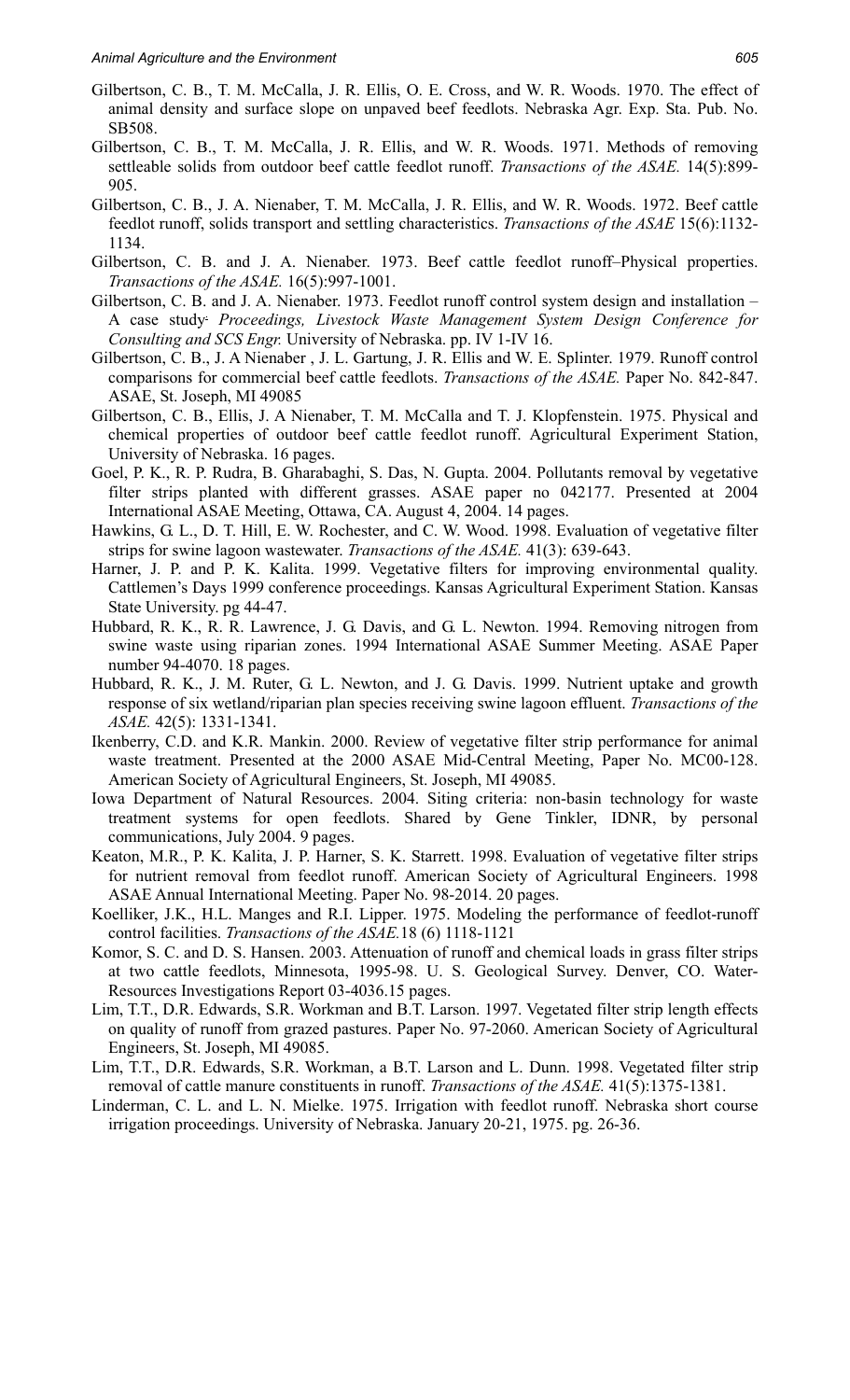- Lorimor, J.C., S.W. Melvin, and K. Adam. 1995. Settling basin performance from two outdoor feedlots. Presented at ASAE Mid Central Conference, St. Joseph, MO.
- Lorimor, J. C., L. Wulf, and P. Jaranilla. 2003. An infiltration-wetland system for treating open feedlot runoff. *Proceedings of the 9th International Symposium.* ASAE. pp 405-410.
- Lott, S.C., R.J. Loch, and P.J. Watts. 1994. Settling characteristics of feedlot cattle feces and manure. *Transactions of the ASAE* 37(1):281-285.
- Mankin, K. R. and C. G. Okoren. 2003. Field evaluation of bacteria removal in a VHS. Paper No. 032150. Presented at 2003 ASAE Annual International Meeting, Las Vegas, NV. 9 pages.
- Minnesota Pollution Control Agency. 2003. Vegetated infiltration areas and filter strips to treat feedlot runoff: interim guidelines. www.pca.state.mn.us/hot/feedlots. 12 pages.
- Moffit, D., B. Wilson, P. Willey. 2003. Evaluating the design and management of waste storage ponds receiving lot runoff. 2003 ASAE Annual International Meeting. Paper no. 034129. 12 pages.
- Monkus, V. 1964. Estimation of runoff from storm rainfall. Chapter 10. National Engineering Handbook. USDA NRCS Publication NEH Part 630-10 (ftp://ftp.wcc.nrcs.usda.gov/downloads/ hydrology\_hydraulics/neh630/630ch10.pdf). 24 pages.
- Montana NRCS. 2003. Analysis procedures for ag-waste collection basin/VFS. Montana Supplement to Chapter 10 of the *Agricultural Waste Management Field Handbook.*
- Moore, J.A., R.O. Hegg, D.C. Scholz, and Egon Strauman. 1973. Settling solids in animal waste slurries. 1973 ASAE Annual International Meeting. ASAE paper number 73-438.
- Murphy, J. P. and J. P. Harner. 1999. Runoff compliance for Kansas cattle feedlots. Cattlemen's Days 1999 conference proceedings. Kansas Agricultural Experiment Station. Kansas State University. pp. 40-43.
- Murphy, P. and J. P. Harner. 2001. Open lot runoff management options. Livestock Poultry Environmental Stewardship curriculum, Lesson 22. http://www.LPES.org. 30 pages.
- Murphy, T. J. and W. M. Bogovich. 2001. Vegetated filter areas for agricultural wastewater treatment. 2001 ASAE Annual International Meeting. ASAE paper number 012296. 12 pages.
- MWPS. 1985. Livestock waste facilities Handbook. Midwest Plan Service Publication MWPS-18. Iowa State University, Ames, IA.
- Nienaber, J. A., C. B. Gilbertson, T. M. McCalla and F. M. Kestner. 1974. Disposal of effluent from a beef cattle feedlot runoff control holding pond. *Transactions of the ASAE.* 17(2):375-378.
- Nye, J. C. 1982. Runoff control fro livestock feedlots. Research results in manure digestion, runoff, refeeding, odors. North Central Regional Research Publication No. 284. Midwest Plan Service. p 10-17.
- Overcash, M.R., S.C. Bingham and P.W. Westerman. 1981. Predicting runoff pollutant reduction in buffer zones adjacent to land treatment sites. *Transactions of the ASAE.* 24(2): 430-435.
- Paterson, J.J., J. H. Jones, F. J. Olsen and G. C. McCoy. 1980. Dairy liquid waste distribution in an overland flow vegetative-soil filter system. *Transactions of the ASAE*. 23(4):973-978.
- Pope, R. O. and D. E.Stoltenberg. 1991. A review of literature related to vegetative filter strips. Agronomy Department publication. Iowa State University, Ames, IA. 15 pages.
- Prantner, S.R., R.S. Kanwar, J.C. Lorimor and C.H. Pederson. 2001. Soil infiltration and wetland microcosm treatment of liquid swine manure. *Applied Engineering in Agriculture.* 17(4):483- 488.
- Sanderson, M. A., R. M. Jones, M. J. McFarland, J. Stroup, R. L. Reed and J. P., Muir. 2001. Nutrient movement and removal in a switchgrass biomass-filter strip system treated with dairy manure. *J. Environ. Qual*. 30(1):210-216.
- Schellinger, G.R. and J.C. Clausen. 1992. Vegetative filter treatment of dairy barnyard runoff in cold regions. *J. Environ. Qual.* 21:40-45.
- Schmitt, T. J., M. G. Dosskey and K. D. Hoagland. 1999. Filter strip performance and processes for different vegetation, widths, and contaminants. *J. Environ. Qual.* 28(5):1479-1489.
- Schwer, C.B. and J.C. Clausen. 1989. Vegetative filter treatment of dairy milkhouse wastewater. *J. Environ. Qual.* 18:446-451.
- Soil Conservation Service. 1992. Agricultural waste management field handbook. *National Engineering Handbook.* USDA Soil Conservation Service. http://www.wcc.nrcs.usda.gov/awm/ awmfh.html.